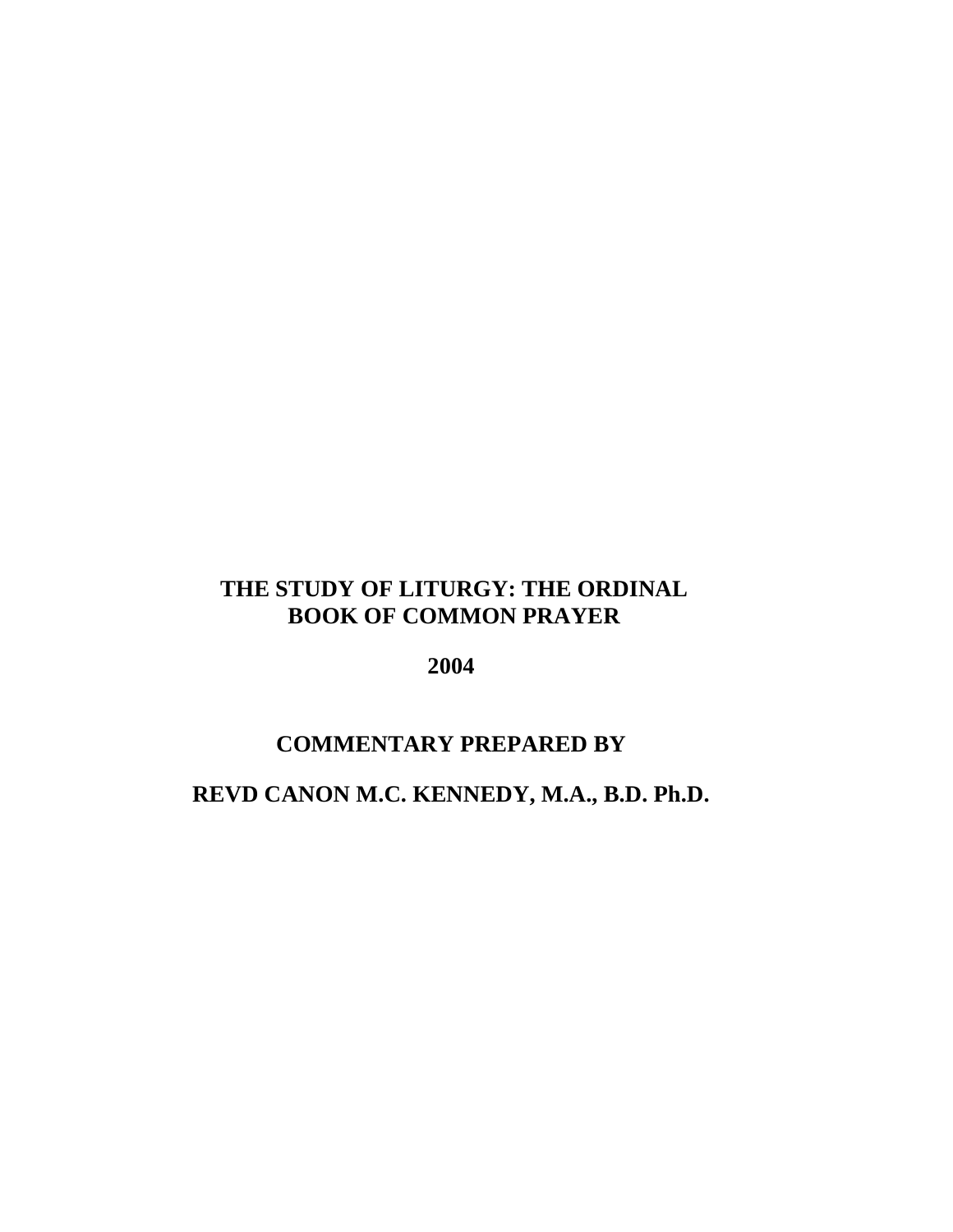# **CONTENTS**

| <b>ORDINATION SERVICES ONE</b>                                                                                                                                                                                                                                                                                                                                                                                | 5  |
|---------------------------------------------------------------------------------------------------------------------------------------------------------------------------------------------------------------------------------------------------------------------------------------------------------------------------------------------------------------------------------------------------------------|----|
| <b>Historical Information</b><br>Sources<br>The Canonical Position                                                                                                                                                                                                                                                                                                                                            |    |
| Commentary                                                                                                                                                                                                                                                                                                                                                                                                    |    |
| TheTitle<br>The Preface<br>THE FORM AND MANNER OF MAKING OF DEACONS<br>The Sermon<br>The Presentation<br>The Litany<br>[Holy Communion]<br>The Epistle                                                                                                                                                                                                                                                        | 11 |
| The Collect<br>The Examination<br>The Act of Ordination<br>The Gospel<br>Deacon's participation in the liturgy<br>Post-Communion                                                                                                                                                                                                                                                                              |    |
| THE FORM AND MANNER OF ORDERING OF PRIESTS<br>Sermon<br>The Presentation<br>The Litany<br>[Holy Communion]<br>The Epistle<br>The Gospel<br>The Charge<br>The Examination<br>Silent Prayer (of the People)<br>Veni Creator Spiritus<br>Pre-Ordination Prayer<br>The Laying on of hands                                                                                                                         | 15 |
| The Formula of Ordination<br>Notes on the Ordination Formula<br>The Delivery of the Bible<br><b>Resumption of Communion</b><br>Post-communion collects<br><b>Additional directions</b><br>THE FORM OF ORDAINING OR CONSECRATING<br>OF AN ARCHBISHOP OR BISHOP<br>The Communion<br>The Collect<br>The Epistle<br>The Gospel<br>The Presentation<br><b>Certification and Declaration</b><br>Exhortation to pray | 21 |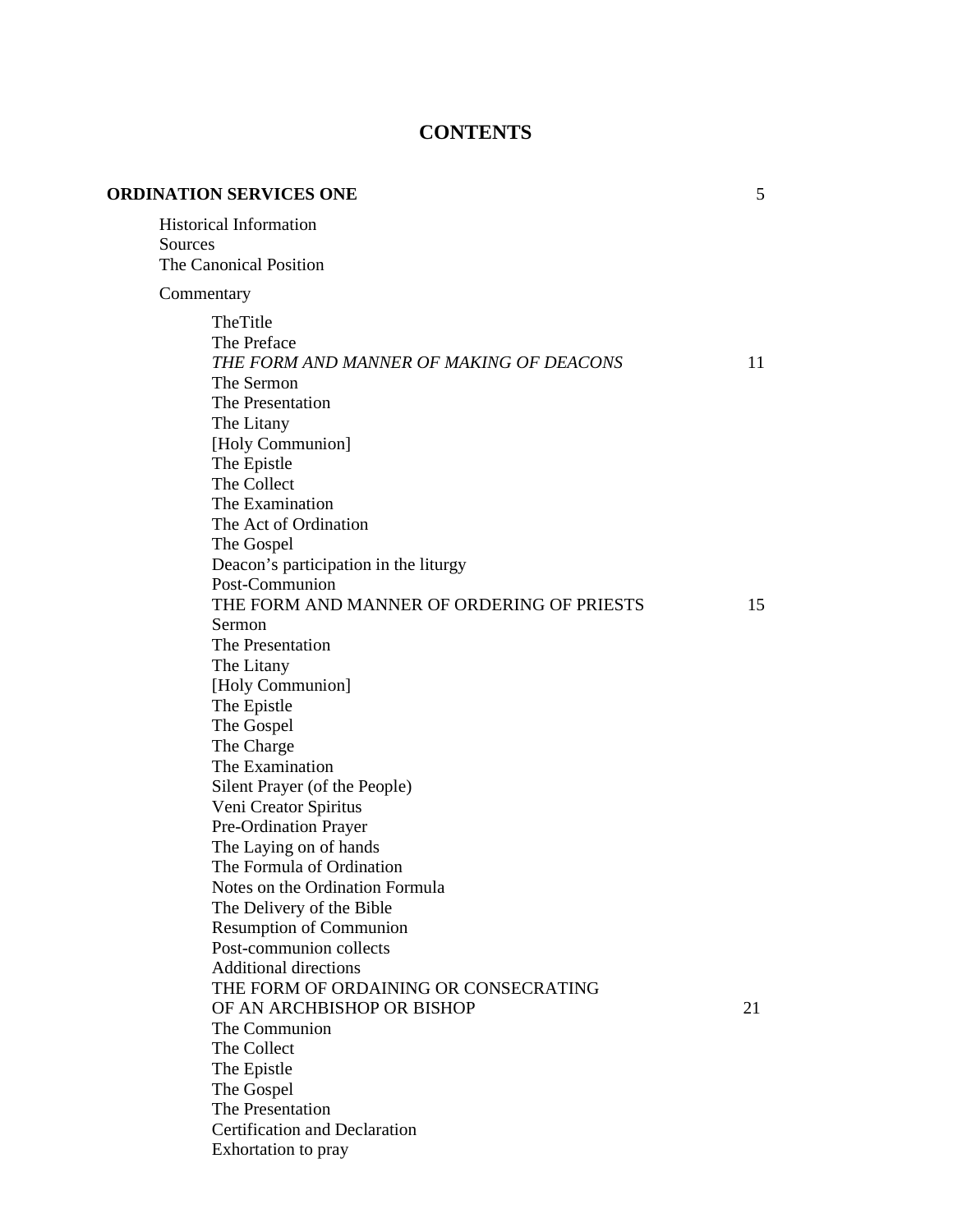The Litany Interrogation The Episcopal Habit Veni Creator Spiritus Pre-ordination prayer The Act of Ordination Giving of the Bible with Exhortation Porrectio instrumentorum The Communion Post-Communion

### **ORDINATION SERVICES TWO** 26

Some information The Notes The threefold ministry Consecration of Bishops Ordination of Priests and Deacons The Declarations Forms of Service Readings Vesture The Presentation The Structure of the Rites Commentary The Gathering of God's People The Greeting Responsorial Sentences Preface/Introduction The Presentation The Collect Proclaiming and Receiving the Word DEACONS PRIESTS BISHOP The Sermon The Nicene Creed The Rite of Ordination The Presentation (Part Two, bishops only) The Declarations The functions of deacons The functions of priests The functions of bishops The Interrogation Deacons Priests Bishops The People's Assent The Prayers (including the Litany, Silent Prayer by the People and the Veni Creator Spiritus for priests and bishops) The Ordination Prayer with the Laying on of hands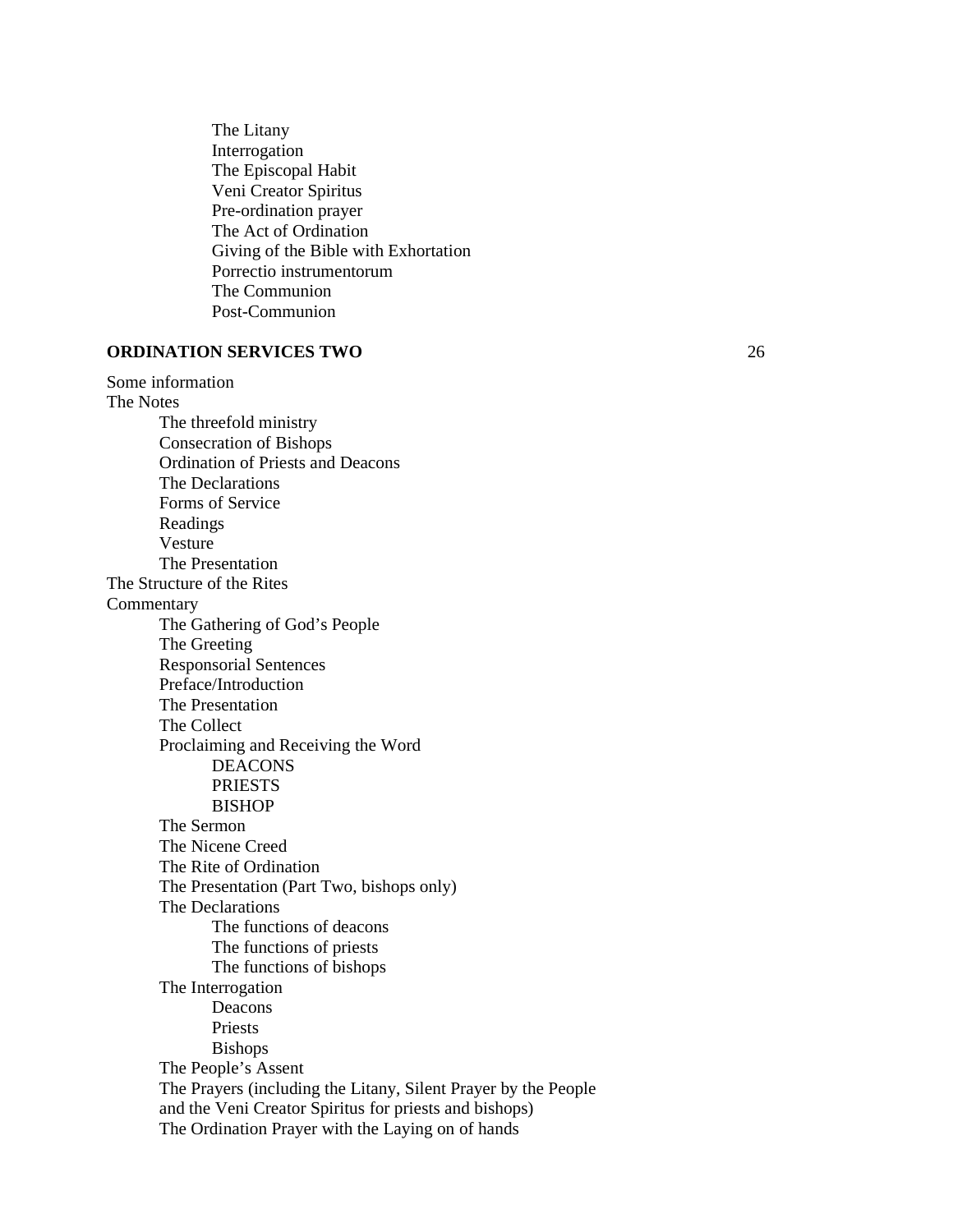[A note on the practicalities] The Vesting The Giving of the Bible Presentation to the People The Peace Celebrating at the Lord's Table At the Preparation of the Table The Great Thanksgiving Communion Going out as God's People.

# **THE INSTITUTION SERVICE 2007** 47

 The Gathering of God's People Proclaiming and Receiving the Word The Institution The Commission First Form Second Form

### **NOTES ON SOME ISSUES** 51

- 1. Sequential or Direct Ordination
- 2. The theological significance of the ordained ministry
- 3. "Lay celebration"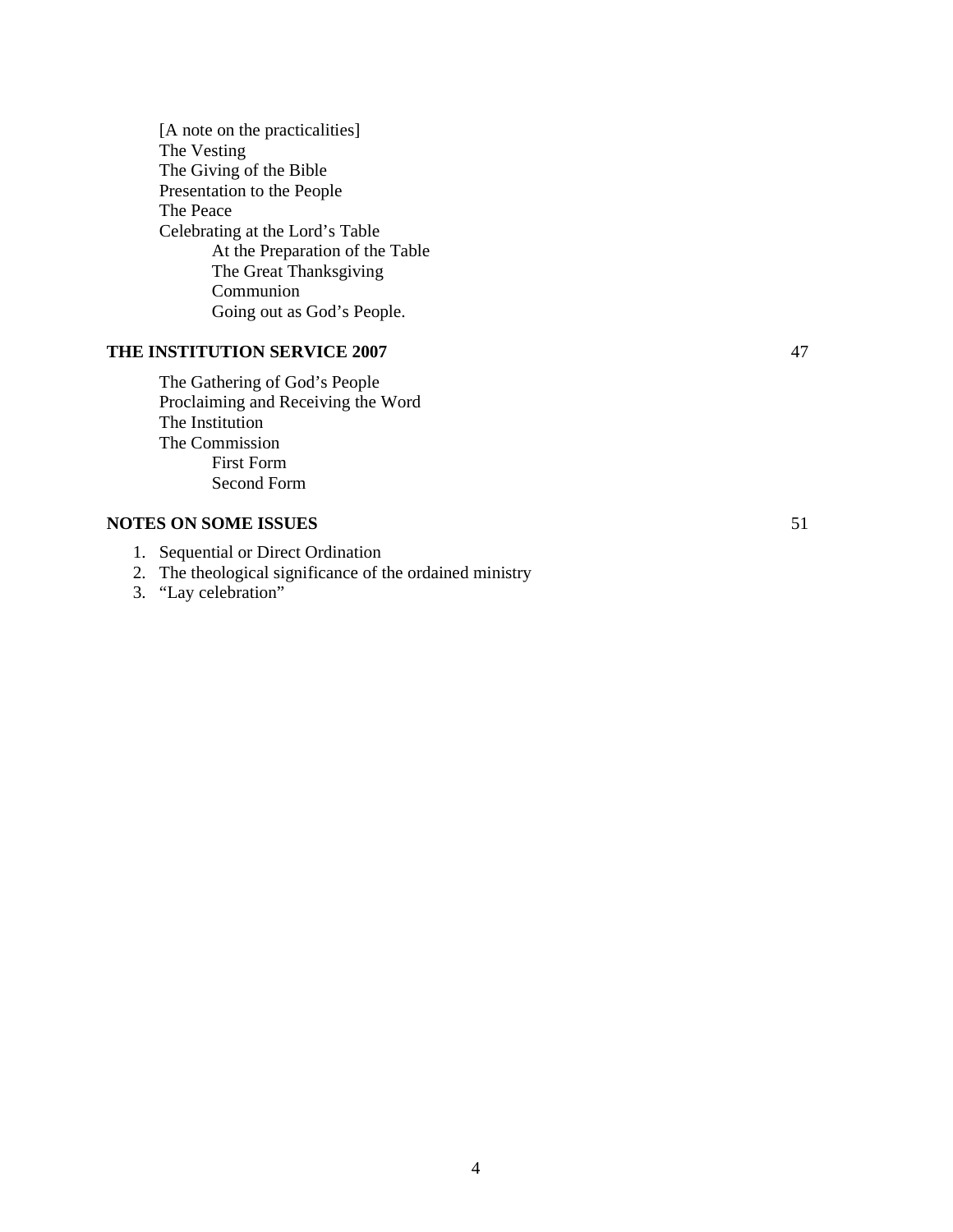# **ORDINATION SERVICES ONE**

#### **Historical information**

The Prayer Book of 1549 contained no Ordinal. The first Anglican Ordinal was published separately in 1550. It was bound in to the (revised) Prayer Book of 1552. This practice has continued to the present day, although reference to the title page of "The Book of Common Prayer" (2004) will show that the Ordinal is still notionally distinct from the Prayer Book itself. A similar view is implied in the Preamble and Declaration prefixed to the Church Constitution \*2, BCP p.776-7.

 Some alterations to the 1550 Ordinal were made in 1552; and there was a significant revision in 1662. Essentially, it is the 1662 Ordinal that appears in the Book of Common Prayer 2004 as "Ordination Services One" (and which in practice may be considered part of it) incorporating 'modifications appropriate to the altered situation of the Church of Ireland as a disestablished Church following the passing of the Irish Church Act of 1869 and reflecting further changes in the church's ministry' - including the authorization of the admission of women as deacons in 1984 and as priests and bishops in 1990. This rite remains fully authorised and, together with Ordination Services Two constitutes a liturgical expression of the doctrine of ministry held by the Church of Ireland. In practice its use has been superseded since at the time of writing Ordination Services Two are used exclusively in every diocese. The latter may be regarded as representing current thought.

#### **Sources**

 The sources of the material in Ordination Services One are chiefly the pre-Reformation (Sarum) rites and Bucer's *De Ordinatione Legitima* with some phrases from Luther, as reordered by Archbishop Thomas Cranmer, who also made his own personal creative contribution to the 1550/1552 rite. This was not entirely a solitary effort on Cranmer's part, since he had the assistance of a committee of leading churchmen to assist him in drawing up the original orders, and was influenced to some extent by criticism and advice. Improvements in the 1662 service came from various contributors including Bishops Cosin, Wren, and Sanderson.

#### **The Canonical Position**

 The Canons governing **Ordination** are to be found in Part III of Chapter Nine of the Church Constitution, no's 17-25.

### **17. The form of ordering of bishops, priests and deacons**

That form of ordination which is prescribed in the Book of Common Prayer or

elsewhere for the ordering of bishops, priests and deacons, and no other, shall be used.

 This ensures that only a properly authorised form of service is used for the admission of candidates for holy orders. This is theologically significant since it is vital to establish that all ministers of the Church are validly ordained. The legal status of the minister is also important, for example, at a wedding, where in both the Republic of Ireland and in Northern Ireland marriages performed in Church of Ireland churches must be performed by Church of Ireland clergy if they are to be recognised by the State.

 The wording is such as to allow for the use of a form of ordination other than that in the Book of Common Prayer. This covered the use of the form in Alternative Occasional Services (1993), although this has now been superseded and the current provision, as indicated above, is to be found in the Prayer Book of 2004.

The most historically correct legal designation of an Anglican deacon or priest is "clerk *(clericus)*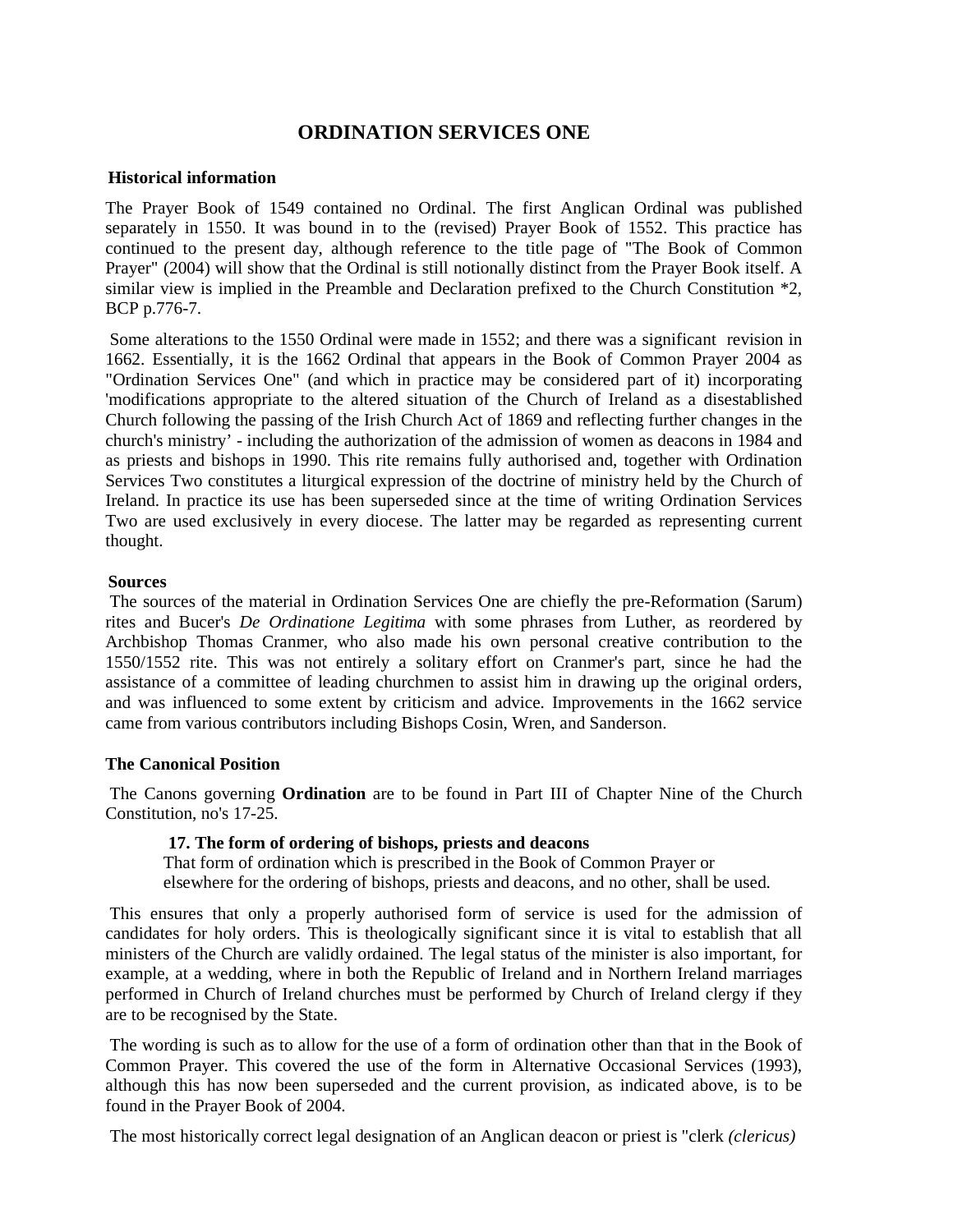in holy orders".

### **18. Four solemn times appointed for the making of ministers**

 In accordance with the ancient customs of the Church whereby certain times were allotted in which alone holy orders might be given or conferred, it is hereby decreed that no deacon or presbyter shall be made or ordained but only upon the Sundays immediately following those days which are commonly called ember days, except as otherwise allowed in the preface to the Ordinal. And this shall be done in the time of Divine Service, in the presence of the archdeacon or his deputy, and of at least two presbyters. And no person shall be made a deacon and a presbyter on the same day.

The Ember Days are the Wednesday, Friday and Saturday after the First Sunday in Lent, the Feast of Pentecost, September 14th and December 13th. The Preface (BCP p.288) allows admittance to the diaconate "at the times appointed in the Canon, or else, on urgent occasion, upon some other Sunday or Holy-day". Because of university terms it is, regrettably, unusual for ordinations to take place at the traditional times, a Sunday in June being customary in most dioceses.

 Ordinations are public events and are set within the context of the Eucharist. The Archdeacon presents the candidate deacons and priests. The presbyters are not only witnesses of the ordination but, when priests are being ordained, are also participants since they join in the laying on of hands on the candidates (who are being admitted into the corporate body of the presbyterate).

 Nor are the congregation mere spectators of the act of ordination, but are involved in the liturgy as a whole, especially through receiving communion. A very unsatisfactory custom whereby only the officiating clergy, candidates and close family made their communion seems now to have disappeared.

# **19 Letters dimissory**

 No bishops shall admit into holy orders any person coming from outside his diocese, unless that person brings letters dimissory from the bishop from whose diocese he comes.

 This was an important safeguard in the days when little might be known of an ordinand coming from outside the diocese in which he was to be ordained. It remains significant as an indication that there is no automatic right of transfer, and that moving from one diocese to another requires the permission of the bishop whose diocese one is leaving as well as an appointment from the diocese in which one hopes to serve. This consideration also applies to those already ordained, although it is highly unusual for a bishop to refuse permission to a clergyperson wishing to accept an incumbency or curacy in another diocese.

 Certain dioceses in the Church of Ireland tended at one time to work on a "closed shop" basis, preference being given to applicants from within; but a shortage of clergy has tended to foster greater mobility throughout the Church. It is, in general, preferable that appointments be made on the basis of merit.

### **20. Conditions of admission of such as are to be ordained**

Any person seeking to be admitted into holy orders shall first exhibit to the bishop of the diocese in which he seeks to be ordained a certificate that he holds a nomination to some curacy or ecclesiastical preferment then vacant or shortly to become vacant in that diocese, or to some church therein where he my attend the cure of souls and execute his ministry: Provided that the bishop may also admit into holy orders

(a) any person, for general assistance or for missionary purposes in his diocese,

(b) any person, for missionary purposes in foreign parts, and

(c) any person, for general assistance in his diocese, who will continue to earn his living in a lay occupation or who will have some other source of income sufficient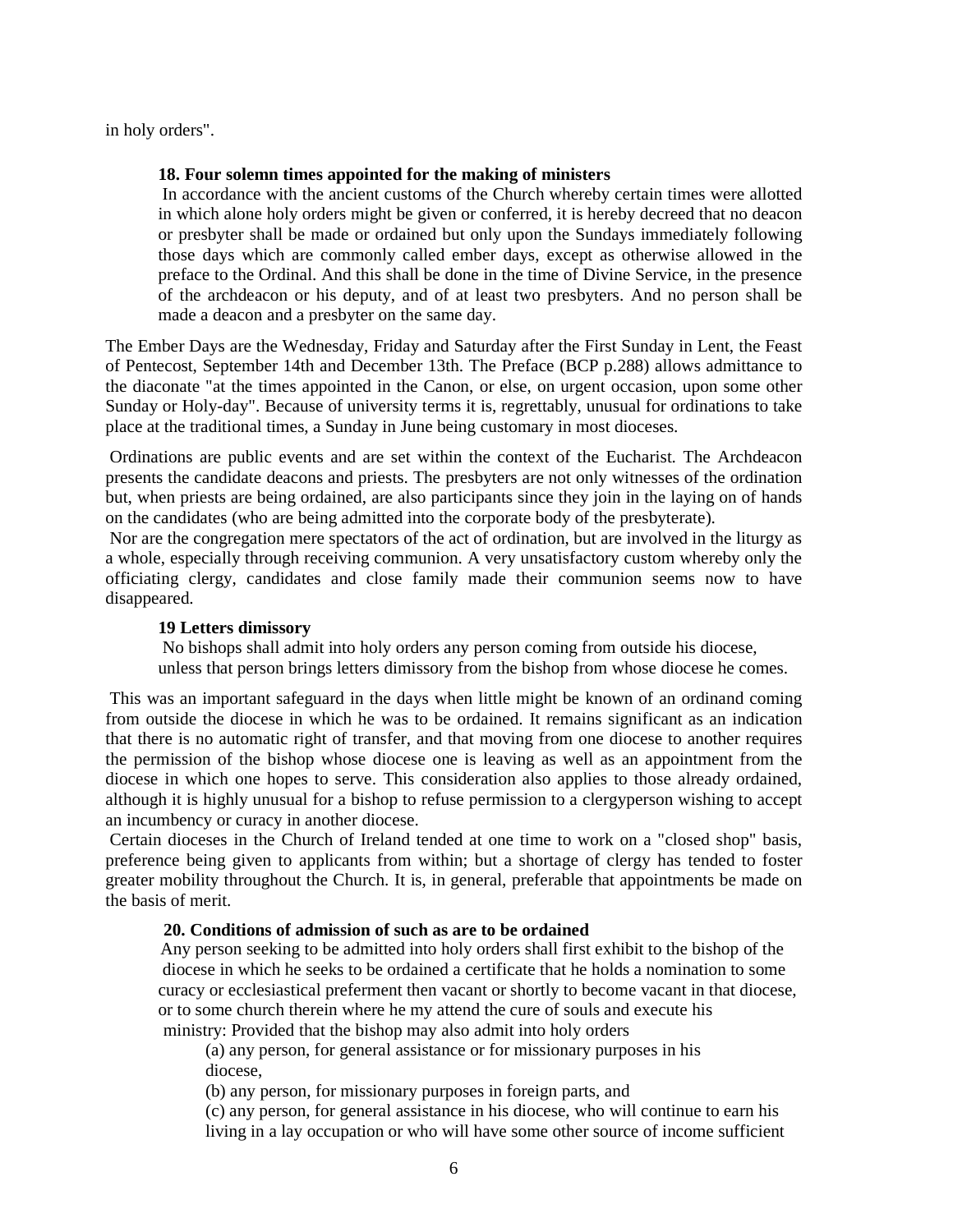for his needs, pursuant to any rules in that behalf made by the House of Bishops and approved by the General Synod.

This canon underlines the principle that ordination is related to and is expected to lead to ministry in a specific location. It is also intended to ensure that the person being ordained has the means to support themselves in their ministry. However, there is a certain amount of flexibility in the arrangements.

Under 20(a) "general assistance" would allow for the appointment of a diocesan curate, while "missionary purposes" would allow for the admission to holy orders of a deputation secretary of a missionary society.

 20(b) allows the ordination of a person who is preparing to serve abroad with a missionary society such as CMS, Crosslinks, USPG or CMJ prior to their leaving for the mission field. However, under present-day conditions it might well be more suitable in most cases for the person to be ordained abroad under the auspices of the local Church.

20(c) provides a canonical basis for the non stipendiary ministry.

### **21. Qualifications of such as are to be ordained**

A bishop will not admit any person into holy orders unless

- (1) he has been baptized and confirmed;
- (2) (a) desiring to be a deacon, he is twenty three years old, unless he has a faculty from the archbishop;
	- (b) desiring to be a priest, he is twenty four years old;
- (3) (a) he has taken a degree in some university in Ireland or at some recognized university elsewhere, or
	- (b) he has attended a course, of training approved by the House of Bishops, and

 (c) he is able to yield an account of his faith according to the Articles of Religion received by the Church, and to confirm the same by sufficient testimonies out of the holy scriptures;

(4) he shall produce letters of testimony of his conduct and character from the college where he has studied or from three or four senior ministers, and certificates of conduct from other persons of standing who shall have known him for the preceding three years at least.

 21(1) ensures that all members of the clergy are (sacramentally speaking) fully incorporated into the life of the Church prior to ordination. A convert minister of a denomination in which there is no confirmation would have to be confirmed as well as ordained if he or she wished to practice their ministry in the Church of Ireland. It would appear that presbyteral confirmation as administered, for example, in the Presbyterian Church, would not suffice, although confirmation by a presbyter, using oil consecrated by the bishop, such as occurs within the Roman Catholic Church, would be regarded as acceptable for the purpose. A special case might arise in the case of those Lutheran Churches with which a relationship of mutual recognition has been established through the Porvoo declaration, since these are episcopal churches although confirmation is normally administered by presbyters.

 2(a) the minimum age for a deacon is also laid down in the Preface (see below). A faculty modifying this requirement must be obtained from the archbishop of the Province.

2(b) There is no provision for permitting the ordination of a priest under the age of twenty-four.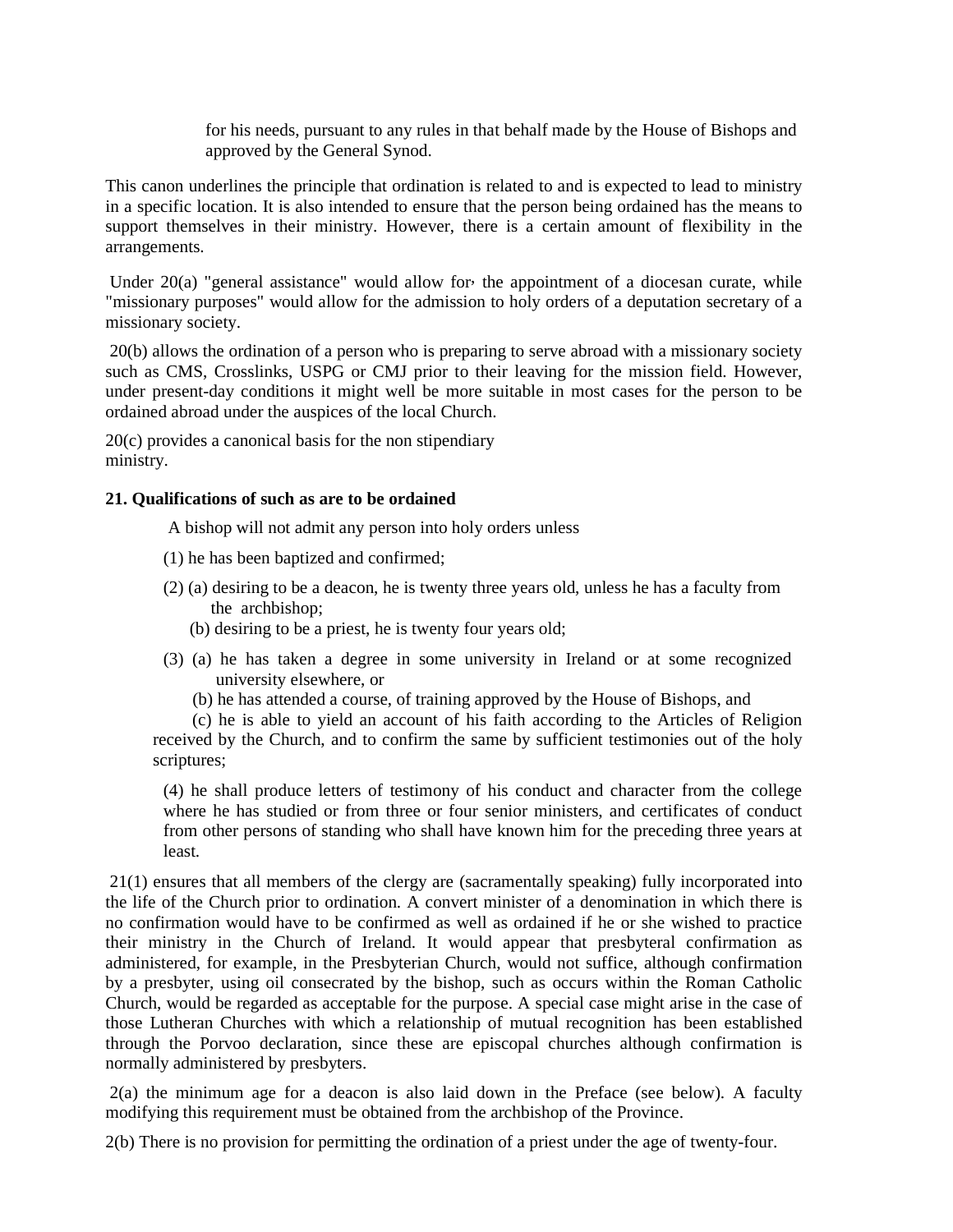3(a)(b) fall short of the actual requirements in practice of one who is to be admitted to the sacred ministry since the canon, as it stands, seems to suggest that either a university degree (in any subject) or a course of training approved by the House of Bishops will suffice. Currently a Master of Theology degree is required in the Church of Ireland irrespective of what previous academic qualifications are held by the candidate.

 However 3(c) may be taken as implying the necessity of study of the Anglican tradition and its Scriptural basis.

 (4) reinforces the emphasis on suitability of character, which is also one of the concerns of the Selection Conference that recommends candidates for training.

#### 22. **Ordination of Women**

Men and women alike may be ordained to the holy order of deacons, of priests, or of bishops, without any distinction or discrimination on grounds of sex, and men and women so ordained shall alike be referred to and known as deacons, priests, or bishops.

 In 1976 the General Synod passed a resolution favouring the admission of women to the priesthood, "subject to the enactment of the necessary legislation". In 1980 draft legislation failed by a small margin to get the two-thirds majority required in the House of Clergy. In 1984 women were admitted to the diaconate; and in 1990 legislation, the main part of which consisted of this canon, was passed admitting them to the orders of priests and bishops. No provision was made for dissidents apart from a declaration by the bishops respecting their consciences and stating that they would not be disadvantaged in their ministry, a statement which was "received" but not "affirmed" in 1991 by the General Synod. The equality of women and men in the Church's ministry, is, therefore, absolute. All references to the candidate deacon, priest, or bishop in the ordinal as "he" are to be understood inclusively.

#### **23. The examination of such as are to be ordained**

 Before any person shall be admitted into holy orders, he shall be carefully examined by the bishop, and by the archdeacon (or in his absence by one appointed in his place). If the bishop shall think fit, he shall be further examined by one or more other clergymen appointed by him for that purpose: Provided that if the bishop is prevented from acting, it shall be sufficient that such person be examined by the said clergymen.

 The significance of a "deacons' exam" or a "priests' exam" is much reduced since the establishment of certain minimum standards assessed at university or theological college level; and in some dioceses such exams have been done away with. However, the "examination" referred to in the canon seems to have been intended to assess the totality of the person's fitness for ordination; and it still remains essential for the bishop to be fully satisfied that the candidate is worthy in all respects to be ordained. The Archdeacon, under the bishop, has a special responsibility in this regard (see Commentary, below). The bishop's examining chaplains retain a certain role in post-ordination training.

#### **24 Suspension of Bishops contravening Canons 20 to**

**23** [Makes provision for this unlikely event]

#### **25. To prevent simonical contracts**

 Every archbishop or bishop, before ordaining any person to holy orders, or installing, instituting or collating any person to any ecclesiastical dignity or cure of souls, shall require every such person to make and subscribe the following declaration against simony:

 I have not made, by myself or by any other person on my behalf, any payment, contract, or promise of any kind whatsoever (save that I will faithfully perform my duty) touching or concerning the obtaining of nor will I at any time hereafter perform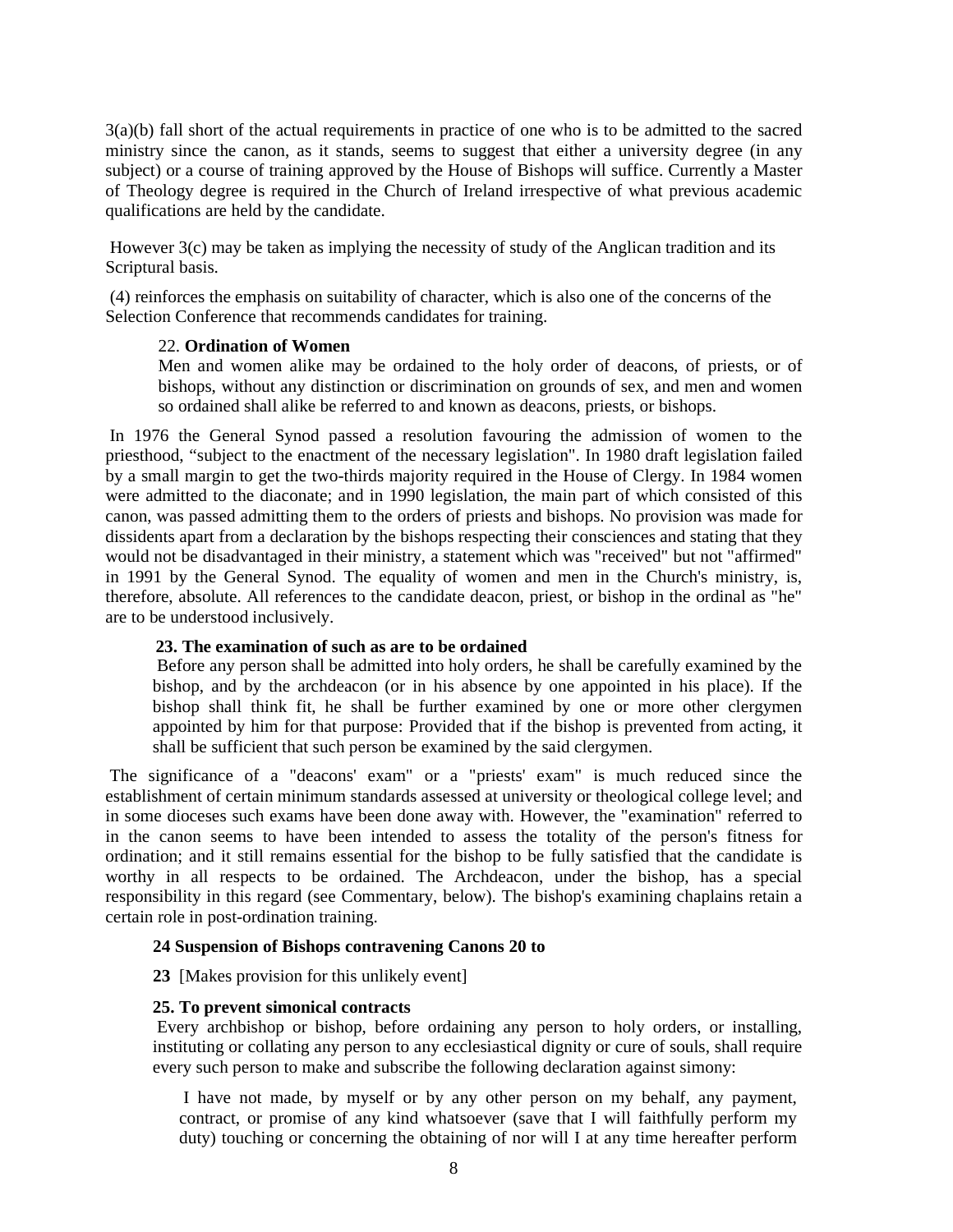or satisfy, in whole or in part, any such *(the sacred order of , the chaplaincy of the curacy of or the benefice of , each to be specially stated by each declarant);* nor will I at any time hereafter perform or satisfy, in whole or in part, any such payment, contract, or promise made by any other person with or without my knowledge or consent.

 "Simony" is the payment of money to obtain ecclesiastical preferment. It may be noted that the word "promise" does not necessarily apply to money only. For example it would appear to be unlawful for nominators to request an applicant to agree to a particular liturgical or pastoral policy as a precondition for appointment, although it would be entirely in order for opinions to be expressed.

Two other canons are also relevant to the ordained ministry,

### **33. The manner of life of ministers**

A minister shall not give himself to such occupations, habits or recreations as do not befit his sacred calling, or may be detrimental to the duties of his office, or tend to be a just cause of offence to others. He shall be diligent in daily prayer and intercession, in the examination of his conscience, and in the study of the holy scriptures and such other studies as pertain to his ministerial duties, and to frame and fashion his life and that of his family according to the doctrine of Christ, and to make himself and them, as far as in him lies, wholesome examples and patterns to the flock of Christ.

 The first sentence underlines the importance of the whole manner of life of the minister being suitable to his or her high calling. The duty (not option) of study of the holy scriptures and such other studies as pertain to ministerial duty is enjoined. The minister is expected not only to set a wholesome example in his or her own person, but the witness of the Christian life of the minister's family is indicated.

### **34. The occupations of ministers**

 (1) No minister who holds any ecclesiastical position shall engage in trade or any other occupation unsuitable to his sacred calling, or in such manner as to affect adversely the performance of that person's duties.

 (2) If any question shall be raised as to whether any such engagement is unsuitable to his sacred calling or detrimental to the performance of his duties, the matter shall be referred to the ordinary for his decision and for necessary instructions to the minister, and any such instructions shall be obeyed.

(3) [Deals with the question of an appeal]

Some regulation to ensure that a person in holy orders does not engage in an occupation unsuitable to their sacred calling or in such manner as to affect adversely the performance of their duty would seem appropriate. However, it is not clear why "trade" should be singled out. A non-stipendiary minister may well be involved in their secular occupation with some form of trade, and it is hard to see why this should be regarded as inherently unsatisfactory. It would appear that this canon is in need of further revision.

 Further relevant material in the Church Constitution is to be found under the heading of "Qualifications of Ministers" in Chapter IV, Part V.

# **Commentary**

 (1) **Title** (BCP p.518) "The form and manner of making, ordaining, and consecrating of bishops, priests, and deacons, according to the order of the Church of Ireland". In the Ordination Services One deacons are "made", priests are "ordained", and bishops are "ordained" or "consecrated". The emphasis on the threefold ministry contrasts with that of other Protestant churches, for example the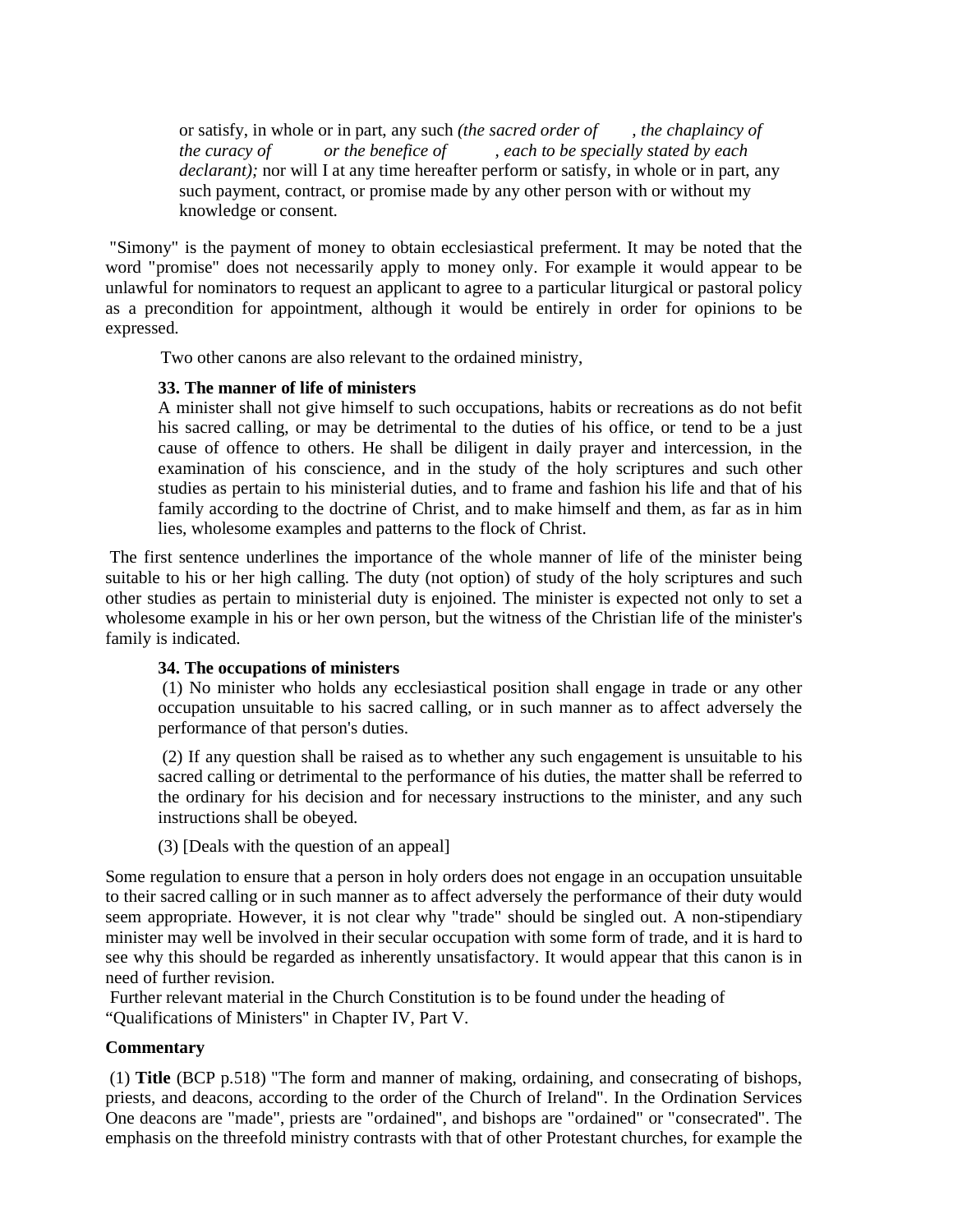Presbyterians and Methodists, where there is just one order of ministry. Bishops, priests and deacons are regarded as the three orders of ministers in the (universal) Church: the manner of "making, ordaining, and consecrating" them is that of the Church of Ireland, which is regarded as part of the universal Church.

 (2) **Preface** (BCP p.51 8). This is a very important declaration of intent. It is claimed that "it is evident unto all men diligently reading holy Scripture and ancient authors, that from the Apostles' time there have been these Orders of ministers in Christ's Church; Bishops, Priests and Deacons". No-one took this ministry upon himself, but only executed any of the offices named if he were first called, tried and examined and was known to have such qualities "as are requisite to the same"; and also, "by public Prayer, with Imposition of Hands, was approved and admitted to it by lawful authority". And "to the intent that" these Orders might be continued and reverently used and esteemed in the Church of Ireland; no one might be accounted or taken to be a lawful Bishop, Priest, or Deacon in the Church of Ireland, or suffered to execute any of the said functions, "except he be called, tried, examined, and admitted thereunto, according to the Form hereafter following, or hath had formerly Episcopal Consecration or Ordination". Minimum ages are established as twenty-three for a deacon (unless a faculty has been obtained), twenty-four for a priest, and thirty for a bishop. The person's character must be virtuous, he must be learned in the Latin tongue and be sufficiently instructed in holy Scripture, and otherwise competently learned. He is to be ordained on a Sunday following the Ember Days or upon some other Sunday or Holy-day "in the face of the Church", using the prescribed forms.

The Preface thus sets its face against self-appointed ministers such as have been found in some of the sects from Reformation times onwards. It commits the Church to maintaining the historical threefold ministry which it believes go back to the Apostles' time. The latter point is reinforced by the statement in the Preamble and Declaration prefixed to the Church Constitution (BCP 776, 1:2), "The Church of Ireland ... will maintain inviolate the Three Orders of Bishops, Priests or Presbyters, and Deacons in the sacred Ministry".

The initial statement about the origins of the threefold ministry is not without its historical difficulty. Although the term "bishop" (Gk *episcopos*) is to be found in the New Testament (Acts 20:28, Phil 1:1, 1 Tim 3:2; Titus 1:7) with the meaning of "overseer", and the term "elder" (Gk. *presbuteros*, "priest" for short) with the meaning of "senior" (Acts 14:23; 16:4; 20:17; 21:18), and also the term "deacon" (Phil 1:1; 1. Tim 2:8; 3:12), it would appear that the "bishops" and "presbyters" were originally different names for the same sort of officers (compare Acts 20:17 with Acts 20:28). Moreover there are lists of ministers in the New Testament which do not mention either these or "deacons" (for example Ephesians 4:11 which speaks of "apostles, prophets, evangelists, pastors and teachers"). The first mention of a transmission of apostolic authority from one generation to another seems to be that in I Clement (a letter from the Church at Rome to the Church at Corinth c. A.D. 96) in which it is said, "They (the apostles), having received complete foreknowledge ... appointed the aforesaid ("bishops" and "deacons") and after a time *made provision that on their death* other approved men should succeed to their ministry ". The first explicit mention of the threefold ministry of "bishops", "priests" and "deacons" is that in the epistles of St Ignatius of Antioch written by him to various churches on his way to martyrdom in Rome c. 112 A.D. In his *Epistle to the Smyrnaeans* (\*8) he said, "All of you follow the *bishop* as Jesus Christ followed the Father, and follow the *presbytery* as the Apostles; and respect the *deacons* as the commandment of God". It is not clear, however, that monarchical episcopacy was universal in the time of St. Ignatius. It is probably significant that in his letter to the Church at Rome he makes no mention of a single "bishop".

The intention expressed in the Preface to the Ordinal to continue "these Orders" is significant - in the context of the ongoing Anglican-Roman Catholic discussion about Anglican Orders. Pope Leo XIII in an encyclical letter *Apostolicae Curae* of 1896 alleged various defects in the Prayer Book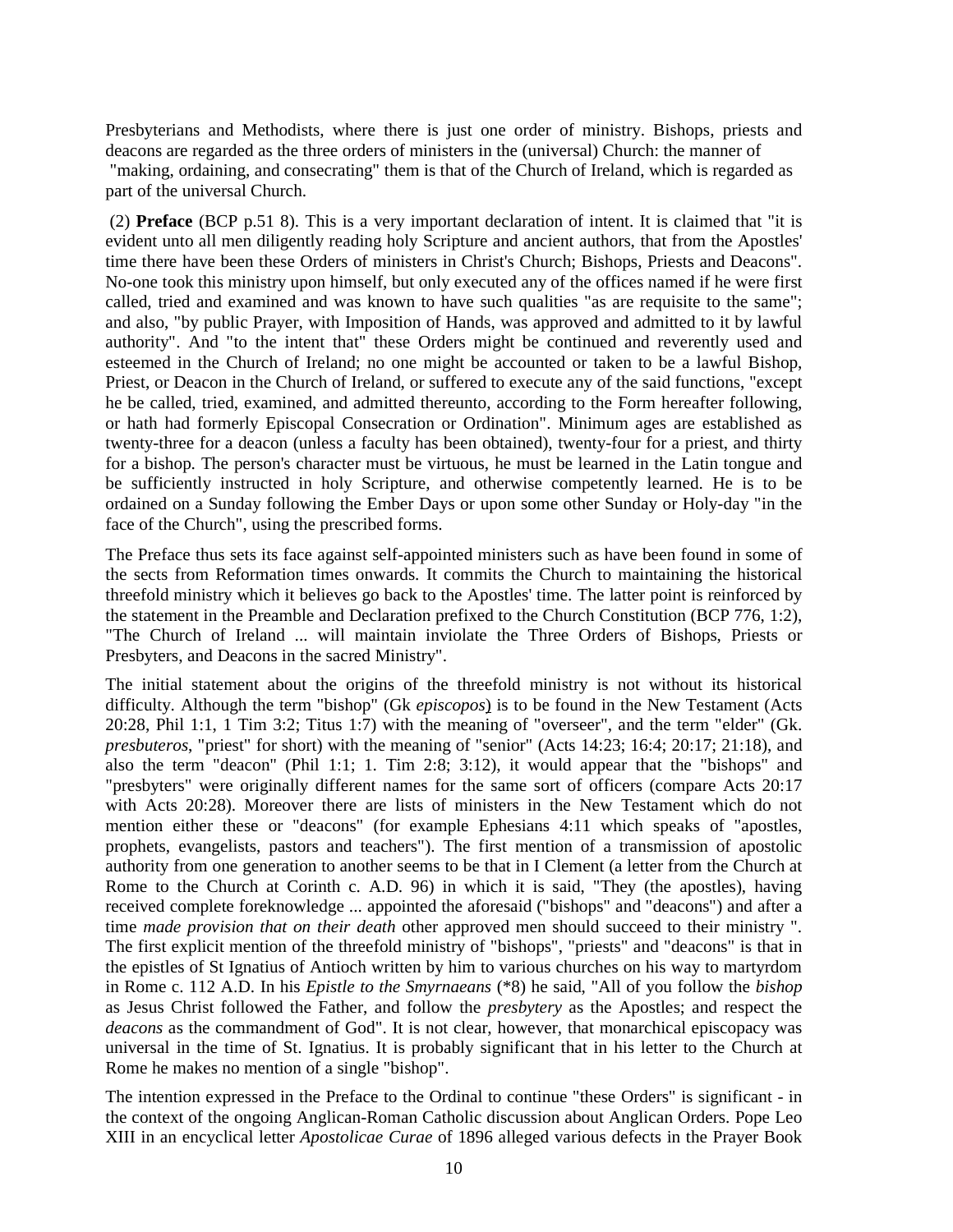Ordinal sufficient to make it incapable of transmitting the grace of holy orders. Among these was that of lack of "intention" to ordain priests in the sense in which their function is understood in the Roman Catholic Church. However, the historic ministry which the Anglican churches are committed to maintain is understood in the Ordination Services One in a Scriptural sense and this is all that is required to ensure authenticity. So far as the intention of the ordaining bishop is concerned (or that of the ordinand) it does not seem necessary to go beyond the teaching of St. Thomas Aquinas (c. 1225-74) who said that all that was needed for the validity of a sacramental act was that the minister should "intend to do what the Church does". A defect of "form" was also alleged in the encyclical, and this will be discussed below in connection with changes made in 1662 to the wording of the ordination formulae.

It will be noticed that episcopal ordination is insisted upon for the exercise of ministry. The wording here was strengthened at the Restoration (in the 1662 revision) explicitly to exclude nonepiscopally ordained persons. However, it must be said that this is a *domestic* rule of the Anglican Churches (as well as of the Roman Catholic and Orthodox Communions) and does not necessarily imply an unfavourable judgement on the validity or efficacy of the ministries of non-episcopal bodies. It may be noted that under certain circumstances some non-sacramental functions may be carried out in a Church of Ireland Church by visiting ministers of other (including non-episcopal) Churches - see Chapter Nine of the Church Constitution, Canon 10,

### **Canon 10 Visiting ministers of Churches not in communion with the Church of Ireland.**

A minister or accredited preacher of such Christian denominations not in full communion with the Church as may from time to time be specified by the House of Bishops may, in such circumstances as may from time to time be prescribed by the House, and with the permission of the ordinary, which permission shall be without prejudice to the normal maintenance of the recognised rules of church order,

(a) deliver an address in any church or cathedral at any service,

 (b) read the service of Morning or Evening Prayer or any other service (other than the Holy Communion) authorised under Canon 5 (1) (or such parts thereof as the ordinary may decide) either jointly with, or in the absence of, a minister of the Church of Ireland or a reader authorised by the bishop.

The ordinary shall satisfy himself, before giving such permission, that the participation of such visiting minister is acceptable to the incumbent and the churchwardens (if any) of any church concerned, and that it is not contrary to any provision of the civil law.

#### THE FORM AND MANNER OF MAKING OF DEACONS

#### (3) **Sermon**

The sermon at the beginning of the rite is a peculiar feature of the ordination of deacons and priests in the Book of Common Prayer. The function of the sermon is described as "declaring the Duty and Office of such as come to be admitted Deacons; how necessary that Order is in the Church of Christ; and also, how the people ought to esteem them in their Office".

 For the deacon's duties one may refer to the bishop's declaration incorporated into the Examination on pp291, 292,

 It appertaineth to the Office of a Deacon, in the Church where he shall be appointed to serve, to assist the Priest in Divine Service, and specially when he administereth the Holy Communion, and to help him in the distribution thereof, and to read holy Scriptures and Homilies in the Church; and to instruct the youth in the Catechism; in the absence of the Priest to baptize infants; and to preach, if he be admitted thereto by the Bishop. And furthermore, it is his Office, where provision is so made, to search for the sick, poor, and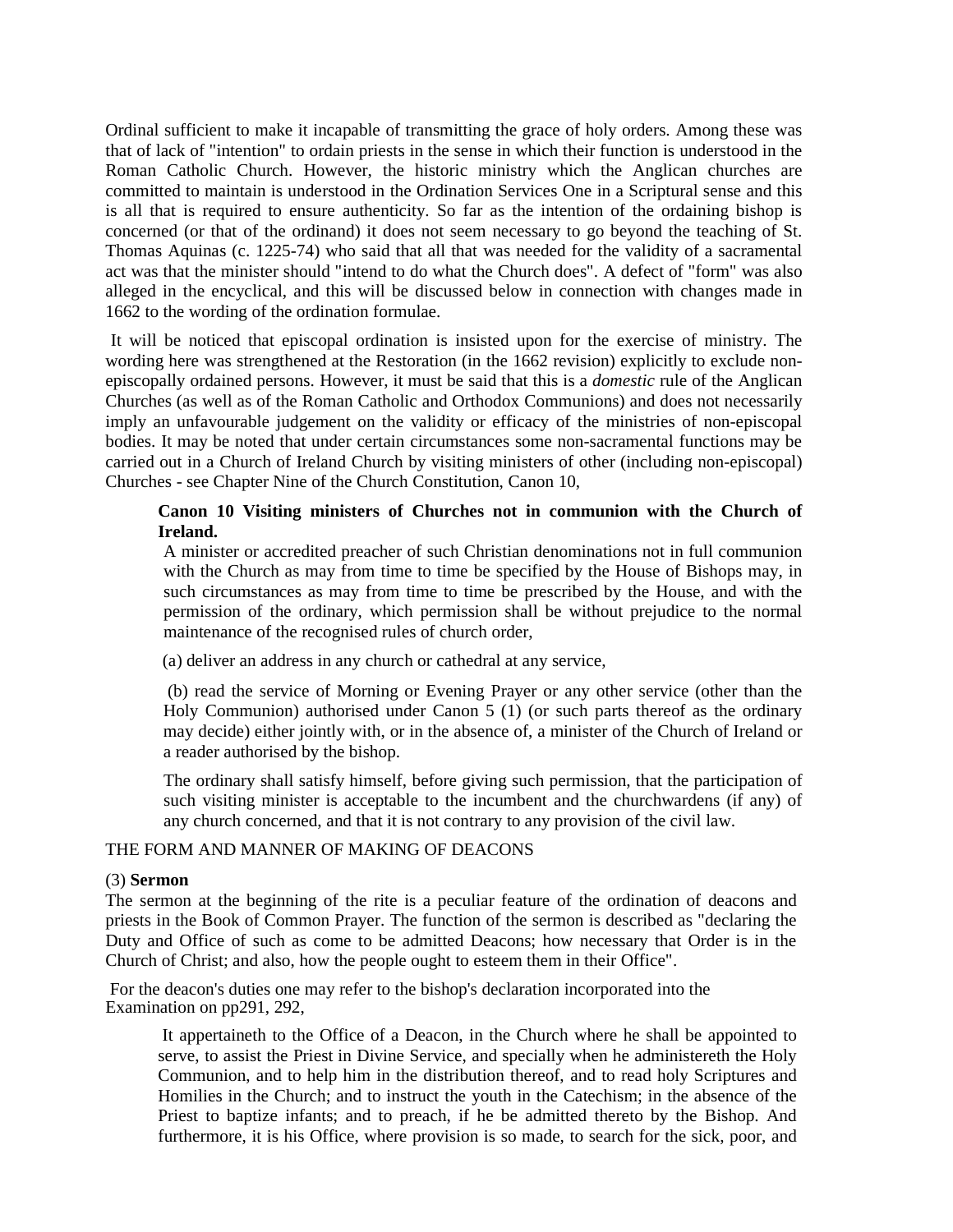impotent people of the Parish, to intimate their estates, names, and places where they dwell, unto the Curate, that by his exhortation they may be relieved with the alms of the Parishioners, or others.

 The deacon therefore has a liturgical role of assisting the priest, especially at Holy Communion, and with a particular emphasis on the reading of Scripture. He has a teaching role, particularly in catechizing, and he has a pastoral role, chiefly in relation to the sick.

 Clearly this is a rather dated view of the role of the deacon, and it needs to be compared and contrasted with the definition to be found in the Book of Common Prayer (2004) pp555, 560. The reference to the Homilies relates to the Reformation era when many clergy were not trained to preach, and only those specially licensed by the bishop were permitted to do so. The permission to baptize only "in the absence of the priest" was intended to emphasize that this was essentially a part of the priestly ministry and was only to be performed by the deacon in case of necessity. The division of labour in pastoral work seems a little odd in that the deacon seems to have been expected to do the actual visitation and the role of the "Curate" (Incumbent of the parish) was to exhort the people to give alms for the relief of the needy. However, this does at least indicate that social concern was an essential ingredient of the ministry of the Church at least so far as the needs of individuals was concerned. The emphasis on charitable service ties in with the role of the deacon in the early Church when deacons were often "permanent" and did not necessarily become priests and with the supposed origin of the office of the deacon in Acts 5:2ff. Deacons, described as such in the New Testament, seem to have had a servant's role, as their name, derived from the Gk. *diakoneo* "to serve", clearly suggests.

### (4) **Presentation**

The ordinand is presented to the Bishop by the Archdeacon (or, in his absence, one appointed in his stead). This is part of his ancient office, as confirmed by the Church Constitution Chapter 2 \*41, "It belongs to the office of an archdeacon to examine, or assist in examining, such persons as are to be promoted to holy orders, or to be instituted into ecclesiastical benefices, and to present persons, examined and approved, unto the bishop for imposition of hands and canonical institution".

The emphasis on the quality of those to be admitted to the diaconate is significant,

Take heed that the Persons, whom ye present unto us, be apt and meet, for their learning and godly conversation, to exercise their ministry duly, to the honour of God, and the edifying of his Church.

 In Anglican Christianity there has always been an ideal of a "learned" ministry, which, in the Reformed tradition is equipped for teaching and preaching. There is also a strong emphasis on the moral fitness of ordinands. The Bishop's warning at the beginning of the service takes up the concern of the Preface that a candidate deacon must be "a man of virtuous conversation, and without crime", and should also be "learned in the Latin tongue, and sufficiently instructed in holy Scripture and otherwise competently learned". To ensure that the candidate is suitably qualified not only is the Archdeacon required to declare this but the people are given an opportunity to declare any impediment or notable crime.

# (5) **The Litany**

This is preceded by a rubric directing the bishop to commend the candidates to the prayers of the people. The Litany enables all present to fulfil this request. A special petition is inserted "That it may please thee to bless these thy servants, now to be admitted to the Order of Deacons, and to pour thy grace upon them: that they may duly execute their Office, to the edifying of thy Church, and the glory of thy holy Name". The Litany concludes at its true ending, the extraneous material (See BCP 1926 pp26, 27) being omitted as also in the standard version (in BCP 2004 pp 170-4).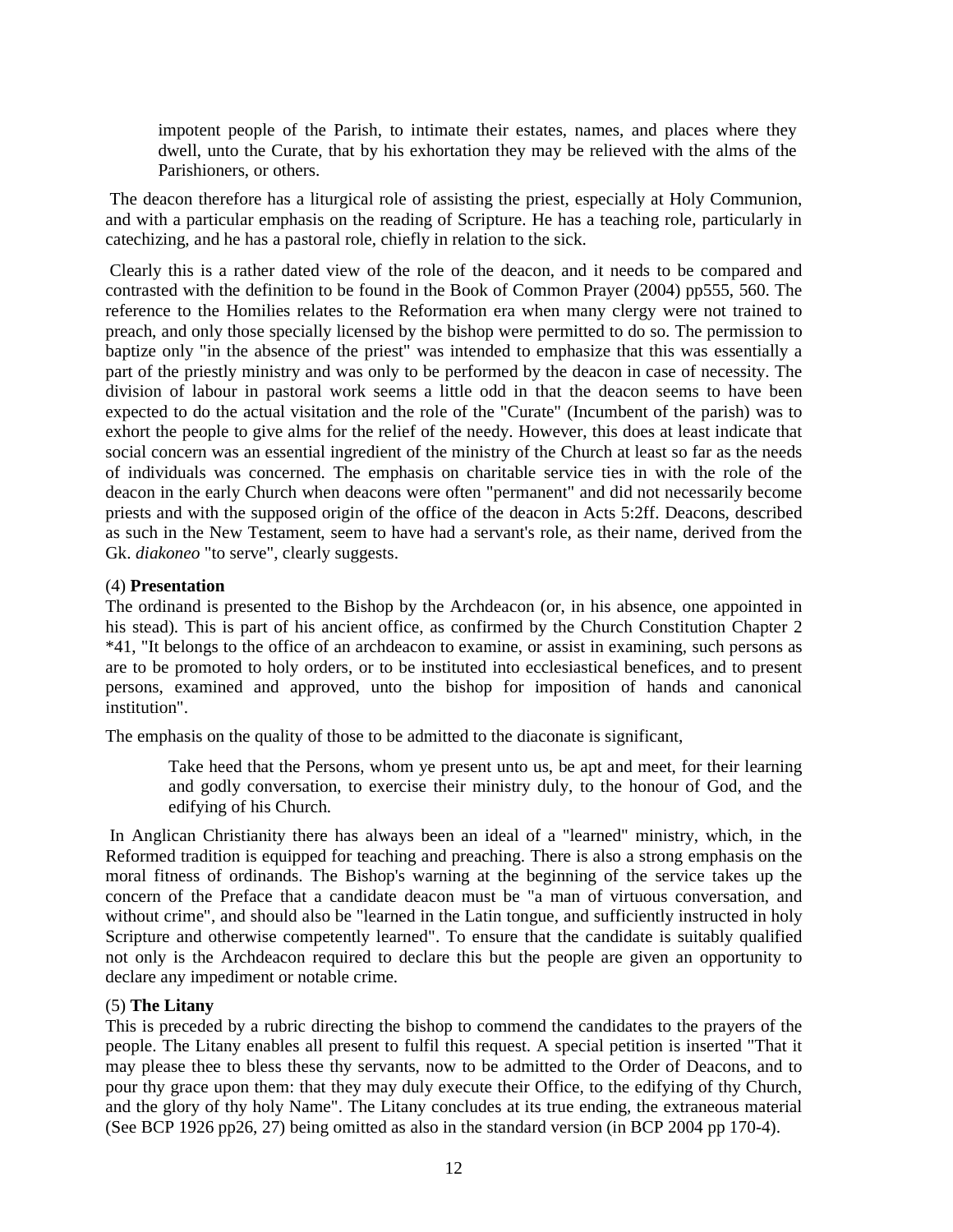### **[The Holy Communion]**

- (6) **Epistle** There is a choice of epistle, that from 1 Tim 3:8 referring to the character and behaviour of deacons, that from Acts 6:2ff dealing with the presumed origin of the office in the choice of the seven.
- (7) **Collect** This not only begins the Communion Office but in a real sense sums up the prayer of the people that has been offered in the Litany. It recognises the diversity of Orders in the Church, and refers to the choice of Stephen the first martyr and "others" (the "seven" of Acts 6:3) to be the first deacons, and prays for those called to this Office and Administration that God may "replenish them so with the truth of thy doctrine, and adorn them with innocency of life, that, both by word and good example, they may faithfully serve thee in this Office, to the glory of thy Name, and the edification of thy Church". The Collect is an original composition and first appeared in the 1550 Ordinal.

 [The Ordination follows. It may be noticed that deacons are made between the Epistle and Gospel in the Prayer Book service, priests are ordained after the Gospel and before the Nicene Creed, whilst bishops are consecrated after the Nicene Creed and sermon]

### (8) **The Examination**

The Bishop sits on his chair, near to the Holy Table. In the early Church (and also in bible times, see Mt 5:1) one who had authority as a pastor/teacher sat rather than stood. In Ordination Services One the bishop also sits to perform the act of ordination (in Ordination Services Two he stands).

Q.1 The sober tone of the entire examination is indicated by the initial question, "Do you trust that you are inwardly moved by the Holy Ghost to take upon you this Office and Ministration...?" Believing oneself to be called to ministry is a matter of faith ("trust") not absolute certainty. All the candidate is required to affirm is "I trust so".

 Q.2. Equally significantly the next question asks simply whether the candidate "thinks" that he or she is "truly called to this Office and Ministration, according to the will of our Lord Jesus Christ, and the due order of this Church". The candidate is affirming that they think it is the Lord's will for them to be made a deacon, and that the diaconate is part of the "due order" of the Church of Ireland.

 Q.3. This in its requirement that the candidate "unfeignedly" (without pretence) believes all the Canonical Scriptures of the Old and New Testament seems to reflect a pre-critical approach to the Bible. It is best to interpret this in the light of Article Six which speaks "Of the Sufficiency of the holy Scriptures for Salvation". The candidate deacon may be understood as affirming his or her commitment to the saving truths which are to be found only in the Scriptures.

 Q.4. The emphasis on reading God's Word ties in with the deacon's traditional role as the liturgical (keeper and) reader of the Bible. A deacon especially is the one appointed to read the Gospel, and it is mistaken and wrong for a priest/celebrant regularly to do so when there is a deacon present to fulfil his or her office.

Q.5. This describes the office of a deacon at length. See *above,* p.10. Since fulfilment of this ministry requires the grace of God the response is, "I will do so, by the help of God". This part of the examination may be regarded as the equivalent of the charge in the Ordination of Priests.

 Q.6. The concept of the minister of Christ as an example to the flock, which remains highly relevant in today's Church, is underlined in this searching question, in which the family life of the (married) person in holy orders is regarded as ideally establishing a pattern of Christian living.

 Q.7. The obedience promised to the "Ordinary" (normally the bishop - in St. Patrick's Cathedral Dublin the immediate Ordinary is the Dean) and other clergy whom the deacon is to serve under (for example the incumbent of the parish where the deacon is licensed) is both external and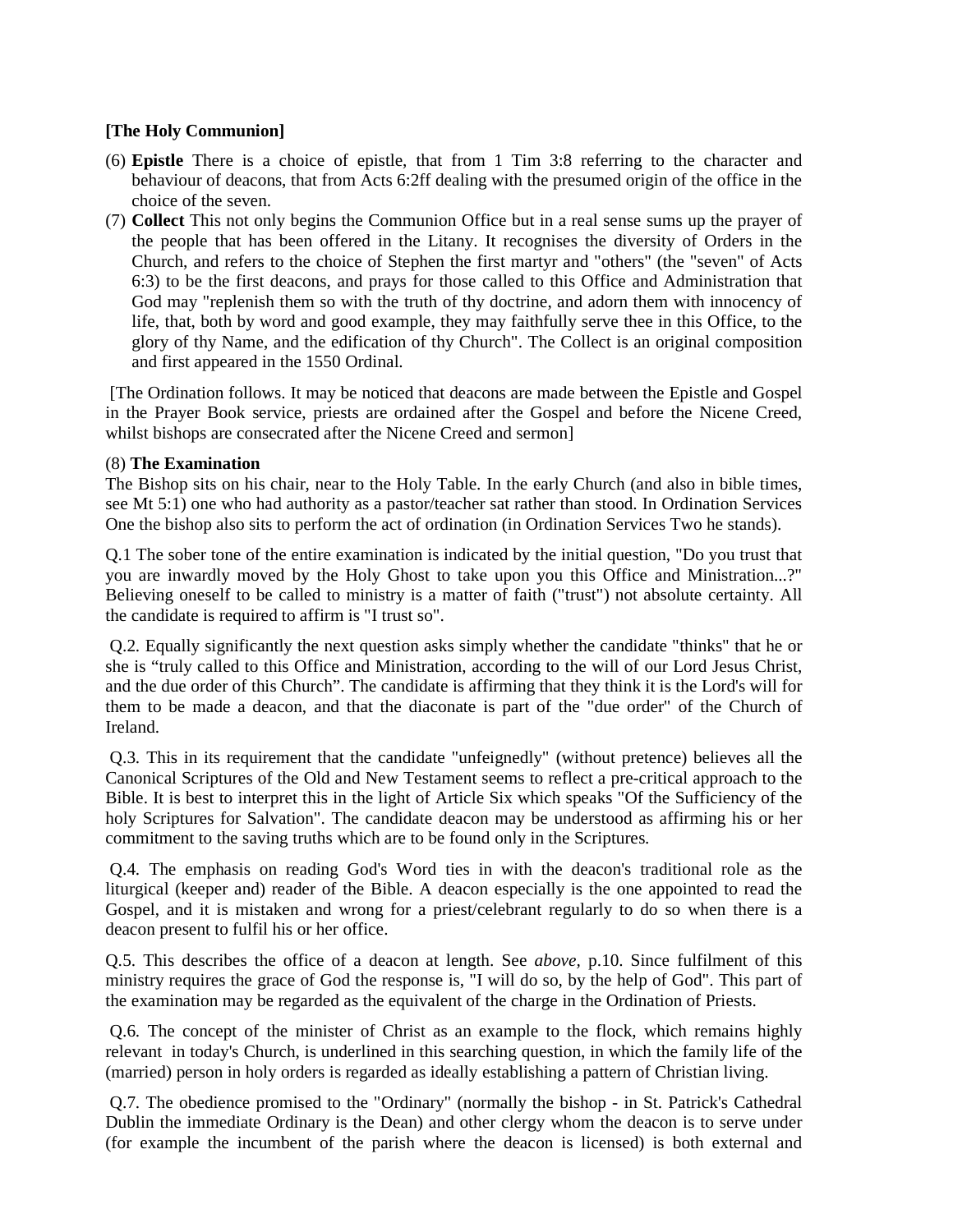inward. It is not, however, unconditional, since it refers to the "lawful and honest commands" mentioned in the Declaration made prior to every act of ordination and when a person is admitted to an incumbency (BCP 1926 p.310  $*5$ ),

 I will render all due reverence and canonical obedience to M., Archbishop (or Bishop) of X, and his successors, Archbishops (or Bishops) of X, in all lawful and honest commands. Authority in the Church of Ireland is constitutional in that it refers to matters which accord with the laws and customs and traditions of the Church.

#### (9) **The act of ordination.**

 The "matter" (that is the *thing done*) is the laying on of hands by the bishop. The "form" (that is the *thing said*) is the declaratory formula which accompanies the laying on of hands. Declaratory formulae came in during medieval times, the more ancient practice (revived in modern ordinals) being that of supplication - the "ordination prayer".

 It may be noticed that there is no mention of the laying on of hands within the formula itself, and this contrasts with the wording for the ordination of priests and for the consecration of a bishop.

 The hierarchical nature of the ministry is indicated by the posture of the candidate who kneels before the bishop. Only the bishop lays his hands on the candidate deacon, a custom reflecting early Church tradition in accordance with which the deacons were, in a special way, assistants to the bishop.

 It is customary at this point to vest the deacon, who up to this point has worn cassock and surplice, with his or her stole (or black scarf). The stole is worn by a deacon over the left shoulder and is fastened under the right arm. A scarf should be worn "up-and-down" by a deacon as by a priest. A scarf should *never* be worn sash-wise.

 The wording of the Sarum (Salisbury) rite, which served as standard liturgical practice prior to the Reformation was,

*Accipe Spiritum Sanctum* ... [at the laying on of hands] *In nomine Sanctae Trinitatis, accipe stolam immortalitatis: imple ministerium tuum, potens est enim Deus ut augeat tibi gratiam, qui vivit et regnat...* 

[Receive the Holy Spirit...]

 In the name of the Holy Trinity, accept the stole of immortality: fulfil your ministry, for God is powerful and will increase to you grace, who lives and reigns...]

 The delivery of the New Testament together with the accompanying words indicates the special responsibility of the deacon to read the Gospel (and to preach if licensed, to do so by the bishop). The deacon should be given every opportunity to exercise his or her ministry by reading the Gospel at celebrations of the Holy Communion.

The wording of Sarum at this point was,

*In nomine sanctae trinitatis accipe potestatem legendi evangelium in ecclesia dei tam pro vivis quam pro defunctis in nomine domini. Amen.* 

[In the name of the Holy Trinity accept the power of reading the Gospel in the Church of God as for the living so for the dead in the name of the Lord. Amen]

 This custom is attested in the Pontificals of Archbishop Egbert of York: of the eighth century, of Jumieges of the ninth century, and of Rouen of the same date. Ivo of Chartres says, "Deacons receive the text of the Gospels from the Bishop, whereby they understand that they ought to be preachers of the Gospel".

#### (10) **The Gospel.**

The Order for Communion resumes at the Gospel which is read by the newly ordained deacon,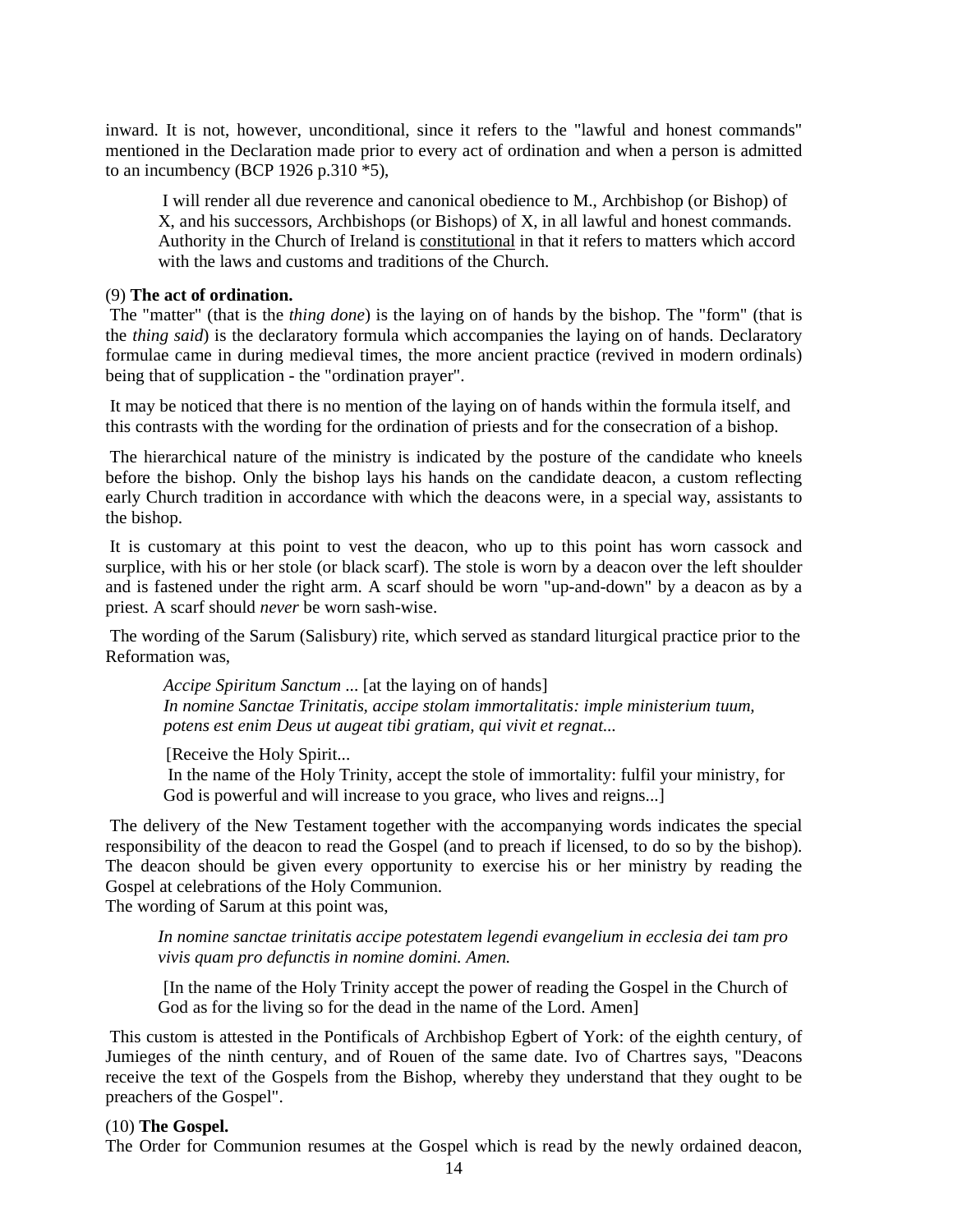fulfilling his or her ministry. If more than one deacon has been ordained one of them is chosen to read the Gospel.

#### (11) **Deacon's participation in the liturgy.**

 Not only is it customary for the newly-ordained deacon to read the Gospel, it is appropriate that he or she should continue to exercise their new ministry for the remainder of the liturgical celebration. Suitable functions are,

 (1) **Preparing the Gifts.** Depending on circumstances this could include putting the fair linen cloth on the altar if this has not already been done, placing the corporal; unveiling the chalice and paten; putting the chalice veil and purificator(s) to the left and right-hand side of the corporal respectively; bringing the bread from the credence and putting it on the paten; pouring the wine from the flagon into the chalice(s). It is also appropriate for the deacons to receive the alms of the people.

 (2) **Administering the chalice(s).** The newly-ordained deacon(s) must communicate, and should receive communion immediately after the celebrant and other sacred ministers in the sanctuary.

 (3) **Performing the ablutions** either immediately after the administration or after the blessing. Putting the corporal and chalice veil back into the burse and covering the vessels with the burse and coloured veil. Removing the (covered) vessels to the credence table.

#### **(12) Post-communion**

 The first of the two post-communion prayers as printed presupposes that the diaconate is no more than a steppingstone to the priesthood, and admission to the latter appears in the light of promotion. The deacons are to "so well behave themselves in this inferior Office, that they may be found worthy to be called unto the higher ministries" of the Church. However, in the early Church deacons often remained in their office for life, and certain churches (including the Episcopal Church in America) have revived the "permanent diaconate".

 The prayer was amended in 1984, as part of the legislation to admit women to the diaconate, but not to the priesthood or episcopate; all the words after "conscience" were deleted and the following substituted,

 may continue stable and strong in this ministry; through thy Son our Saviour Jesus Christ, to whom be glory and honour, world without end. Amen.

As noted above women were admitted as priests (and bishops) by legislation passed by the General Synod in 1990.

#### THE FORM AND MANNER OF ORDERING OF PRIESTS

#### (15) **Sermon**

The sermon at the beginning of the rite is a peculiar feature of the ordination of deacons and priests in the Book of Common Prayer. The function of the sermon is described as "declaring the Duty and Office of such as come to be admitted Priests; how necessary that Order is in the Church of Christ; and also, how the people ought to esteem them in their Office."

 For the priest's duties there is no "job description" as such in the BCP rite. However, certain passages give a clue as to the BCP understanding of the role of a priest,

(1) **The Charge** (BCP p.296). "And now again we exhort you, in the Name of our Lord Jesus Christ, that you have in remembrance, into how high a dignity, and to how weighty an Office and Charge ye are called: that is to say, to be Messengers, Watchmen, and Stewards of the Lord; to teach and to premonish, to feed and provide for the Lord's family; to seek for Christ's sheep that are dispersed abroad, and for his children who are in the midst of this naughty world, that they may be saved through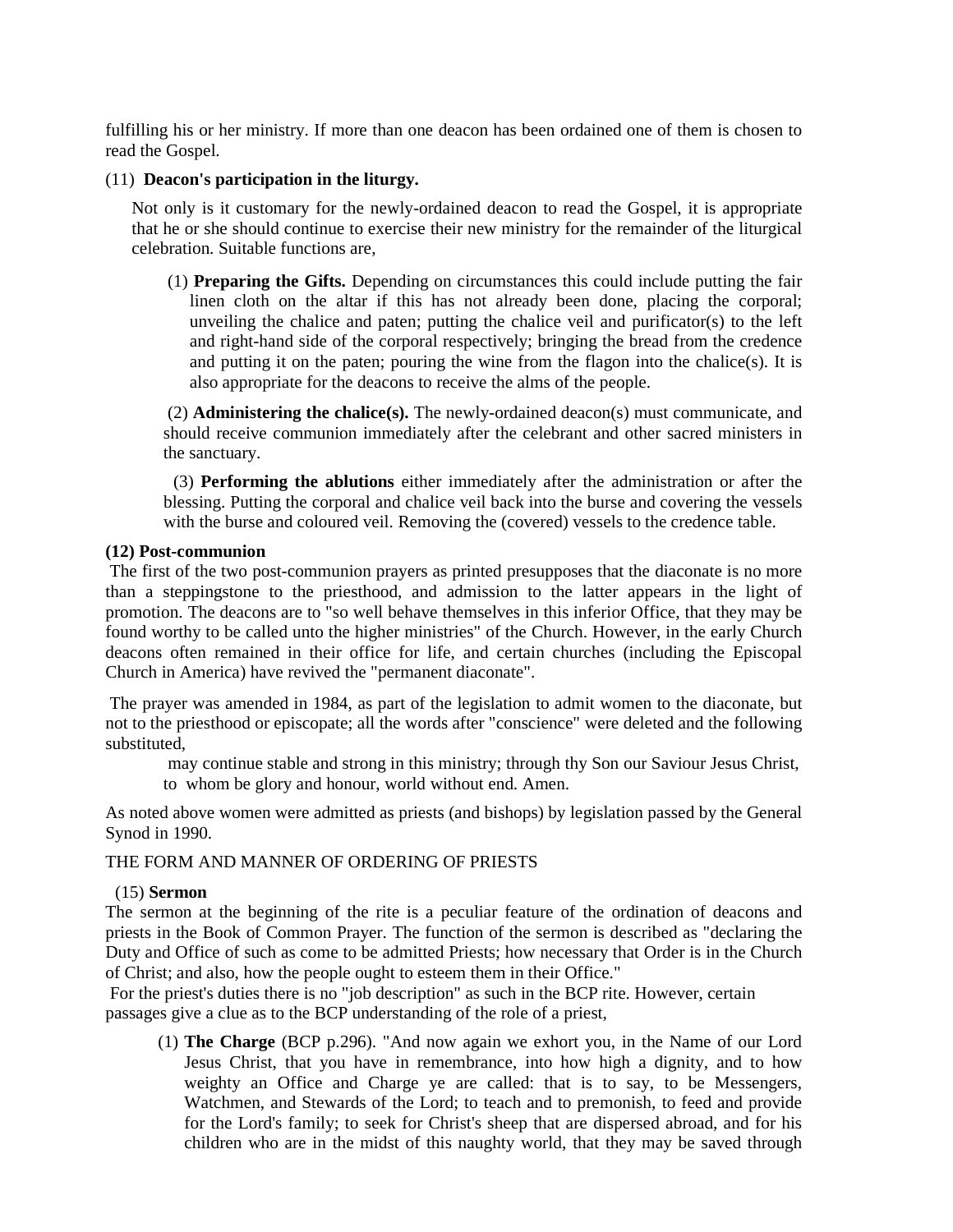Christ for ever."

 (2) **The Examination** (BCP p.297). "Will you then give your faithful diligence always so to minister the Doctrine and Sacraments, and the Discipline of Christ, as the Lord hath commanded, and as this Church hath received the same, according to the Commandments of God; so that you may teach the people committed to your Cure and Charge with all diligence to keep and observe the same?"

 (3) **The formula of ordination** (BCP p.298) "Whose sins thou dost forgive, they are forgiven; and whose sins thou dost retain, they are retained. And be thou a faithful dispenser of the Word of God, and of his holy Sacraments..."

 (4) **The formula at the delivery of the Bible** "Take thou authority to preach the Word of God, and to minister the holy Sacraments in the Congregation, where thou shalt be lawfully appointed thereunto".

### (16) **Decently habited**

The ordinands appear as deacons, in cassock and surplice, with their stoles worn over their left shoulder and fastened under their right arm. If a scarf is worn it is worn "up-and-down" (a scarf should never be worn sash-wise). After the act of ordination the stoles are worn "up-and-down".

### (17) **The Presentation**

The ordinand is presented to the bishop by the archdeacon (or, in his absence, one appointed in his stead). This is part of his ancient office, as confirmed by the Church Constitution Chapter 2 \*41, "It belongs to the office of an archdeacon to examine, or assist in examining, such persons as are to be promoted to holy orders, or to be instituted into ecclesiastical benefices, and to present persons, examined and approved, unto the bishop for imposition of hands and canonical institution".

[The archdeacon, as the name implies, was originally merely the chief of the deacons who assisted diocesan bishops in their work. He was in deacon's orders and gradually acquired what was almost a right of succession to the episcopal throne.

 The transition from this to the present position of archdeacons in the Western Church was accomplished by the ninth century, but the steps by which it came about are not clear. His right of presentation of a candidate for priest's orders is mentioned in a Pontifical of Corbey of the twelfth century. Since 1662 in the Church of England an archdeacon must be in priest's orders, and this would probably hold good as precedent for the Church of Ireland, although no such qualification is laid down in the Church Constitution. The Eastern Church has "archpriests" as well as "archdeacons".]

"Reverend Father in God" (for an Archbishop, "Most Reverend Father in God") was replaced by "Bishop" in 1990 under the legislation permitting women to be admitted to priesthood and episcopate. It is still appropriate, however, except in the case of a woman bishop. For the quality of those to be admitted to the priesthood see above under deacons (p.9).

# (18) **The Litany**

This is preceded by a rubric directing the bishop to commend the candidates to the prayers of the people. The Litany enables all present to fulfil this request. The Litany should be sung (the wording "sing or say" clearly indicates a preference for singing), and there is much to be said for the ordination to be within the context of a Sung Eucharist. Ideally, at least the following parts should be sung - the Collect, the Veni Creator Spiritus, Sursum Corda through to the end of the Prayer of Consecration, the Post-Communion, the Gloria and the Blessing. The form of the Litany is identical to that for the making of deacons except that the word "priests" is substituted for "deacons" in the special petition.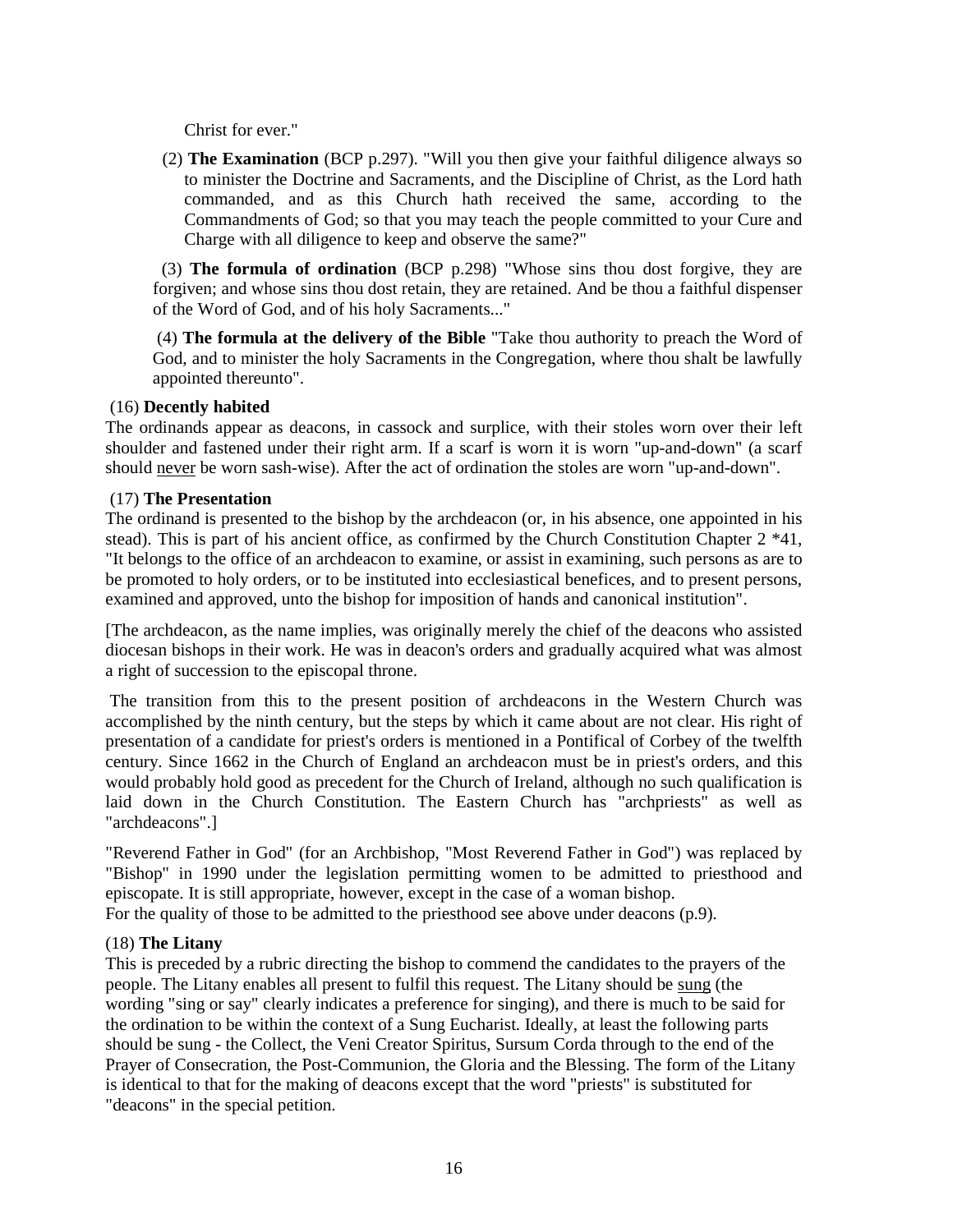## **[THE HOLY COMMUNION]**

### (19) **The Collect**

This not only begins the Communion Office but in a real sense sums up the prayer of the people that has been offered in the Litany. It recognises the diversity of Orders in the Church, and makes a general prayer that God may "mercifully behold these thy servants now called to the Office of Priesthood", and, as with the deacons, that He may "replenish them so with the truth of thy doctrine and adorn them with innocency of life, that, both by word and good example, they may faithfully serve thee in this office, to the glory of thy Name, and the edification of thy Church". This Collect is an original composition and first appeared in the 1550 ordinal, although it was only moved to its present position before the Epistle in 1662.

 This Collect corresponds to the Consecration of the Pontificals, the term *Consummatio Presbyteri*  being found in one or two orders.

### (20) **Epistle**

Ephesians 4:7f This underlines the diversity of the gifts of ministry and lists some of the biblical offices - apostles, prophets, evangelists, pastors and teachers, whose work is "for the perfecting of the saints, for the work of the ministry, for the edifying (building up) of the body of Christ" until all come to unity, knowledge of God, and perfection. The NRSV omits the comma after "saints" and translates, "to equip the saints for the work of ministry".

### (21) **The Gospel**

Either Matthew 9:36f, the missionary charter, "pray ye therefore the Lord of the harvest, that he will send forth labourers into his harvest" or John 10:1f, the Good Shepherd, indicating the *pastoral* role under Christ which is crucial to the Anglican concept of ministry.

 (22) **The Charge** This was influenced by Bucer's document *de Ordinatione legitima*. It also contains numerous scriptural echoes. The structure of the Charge is as follows:

# 1. **The Dignity of the Priesthood**

From "You have heard..." to "saved through Christ for ever".

### 2. **Points for Reflection**

(1) The Treasure committed to their Charge. (2) The Consequent Call to Diligence. From "Have always therefore..." to "viciousness in life".

### 3. **Qualifications for the Work**

(1) Prayer for the Holy Spirit

(2) Study of the Scriptures.

From "Forasmuch then as..." to "all worldly cares and studies".

### 4. **Reminder of the need for self-consecration**

From "We have good hope..." to "for the people to follow"

5. **Preface to the Church's Challenge**

From "And now..." to "touching the same".

There is nothing corresponding to this Charge in the rites for the Consecration of Bishops.

# (23) **The Examination**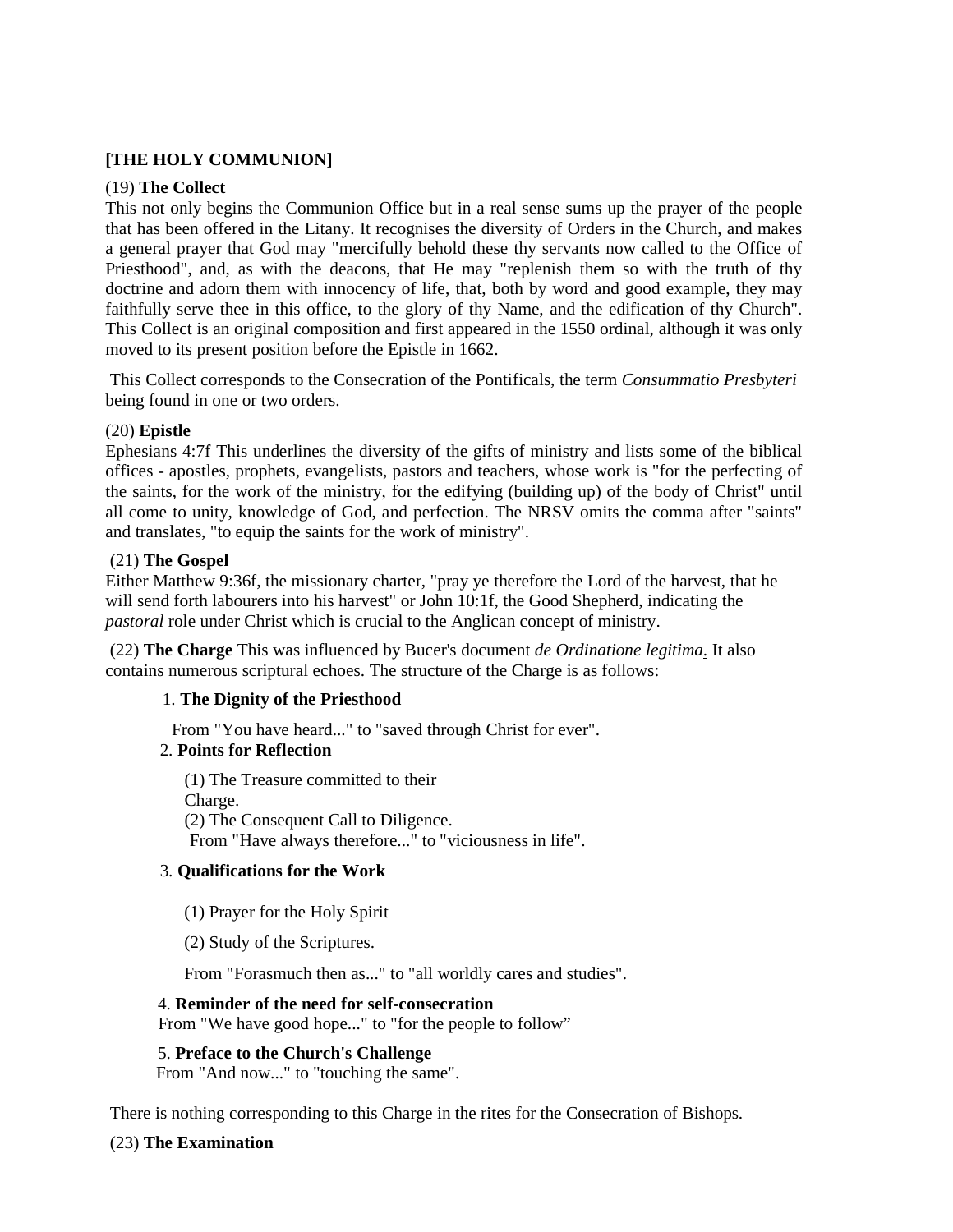The bishop remains seated in his Chair, near to the Holy Table. In the early Church (and also in Bible times, see Mt 5:1) one who had authority as a pastor/teacher sat rather than stood. In Ordination Services One the bishop also sits to perform the act of ordination (in Ordination Services Two he stands).

 Q.1. The word "think" is significant, "do you **think** in your heart that you be truly called.." Absolute certainty is not required as the candidate may well have all sorts of doubts and hesitations and even feelings of unworthiness. It is made clear to which Order the person is being admitted - "to the Order and Ministry of Priesthood".

 Q.2.This echoes the language of Article Six "Of the sufficiency of the holy Scriptures for Salvation". The careful wording elicits an affirmation by the candidate of persuasion that the holy Scriptures contain sufficiently all doctrine required of necessity for eternal salvation through faith in Jesus Christ, a resolution to instruct the people committed to his or her charge out of the same Scriptures and not to teach anything as required of necessity for eternal salvation, but that which the candidate may be persuaded may be concluded and proved by Scripture. While those who are admitted to the diaconate make a simple affirmation of faith in the canonical Scriptures it is clear that the priesthood involves interpretation of the Scriptures and teaching in accordance with what may be found in them.

Article Six (BCP p.337) says in part,

Holy Scripture containeth all things necessary to salvation: so that whatsoever is not read therein, nor may be proved thereby, is not to be required of any man, that it should be believed as an article of the Faith, or be thought requisite necessary to salvation.

 Q.3.This refers to ministration of the "Doctrine and Sacraments and the Discipline of Christ" three aspects of the pastoral ministry - with the aim of teaching people to live in obedience to God's commandments. The emphasis on "discipline" along with doctrine and sacraments is characteristic of Reformed teaching, and is found especially in Calvinism.

 Q.4. This refers to driving away all erroneous and strange notions contrary to God's Word, and the use, to this end, of both public and private "monitions" (= "admonitions" - warnings, exhortations, reminders) to both sick and whole in the Cure. The growth of cults in today's world, and the widespread sectarianism encountered by most Church of Ireland clergy underline the relevance of this question and answer.

 Q.5. No less than **four** questions in this series use the word "diligent". There has to be unremitting application to prayers, to the reading of the Holy Scriptures, and to "such studies as help to the knowledge of the same". At the time these questions were framed (and, in the Church of Ireland, up to 1878) there was a formal requirement to read Morning and Evening Prayer daily. The provision of the orders for Morning and Evening Prayer "daily throughout the year" in the Book of Common Prayer suggests that this discipline, although no longer obligatory, is to be taken as normative. A distinct Anglican spirituality will be based on the use of the Divine Office, and this, in turn, will provide a foundation for constant prayer "in the Spirit" (Ephesians 6:18).

 Q.6. This relates to the example to be set by the priest and his or her family, in the Church. The qualifier "as much as in you lieth" is important.

 Q.7. This involves an undertaking to set forward "quietness, peace and love among all Christian people, especially among those committed to one's charge". The Declaration (BOP p.346) draws on this ordination promise or vow, and applies the wording to the relationship between the Church of Ireland and other churches,

The Church of Ireland ... will set forward, so far as in it lieth, quietness, peace, and love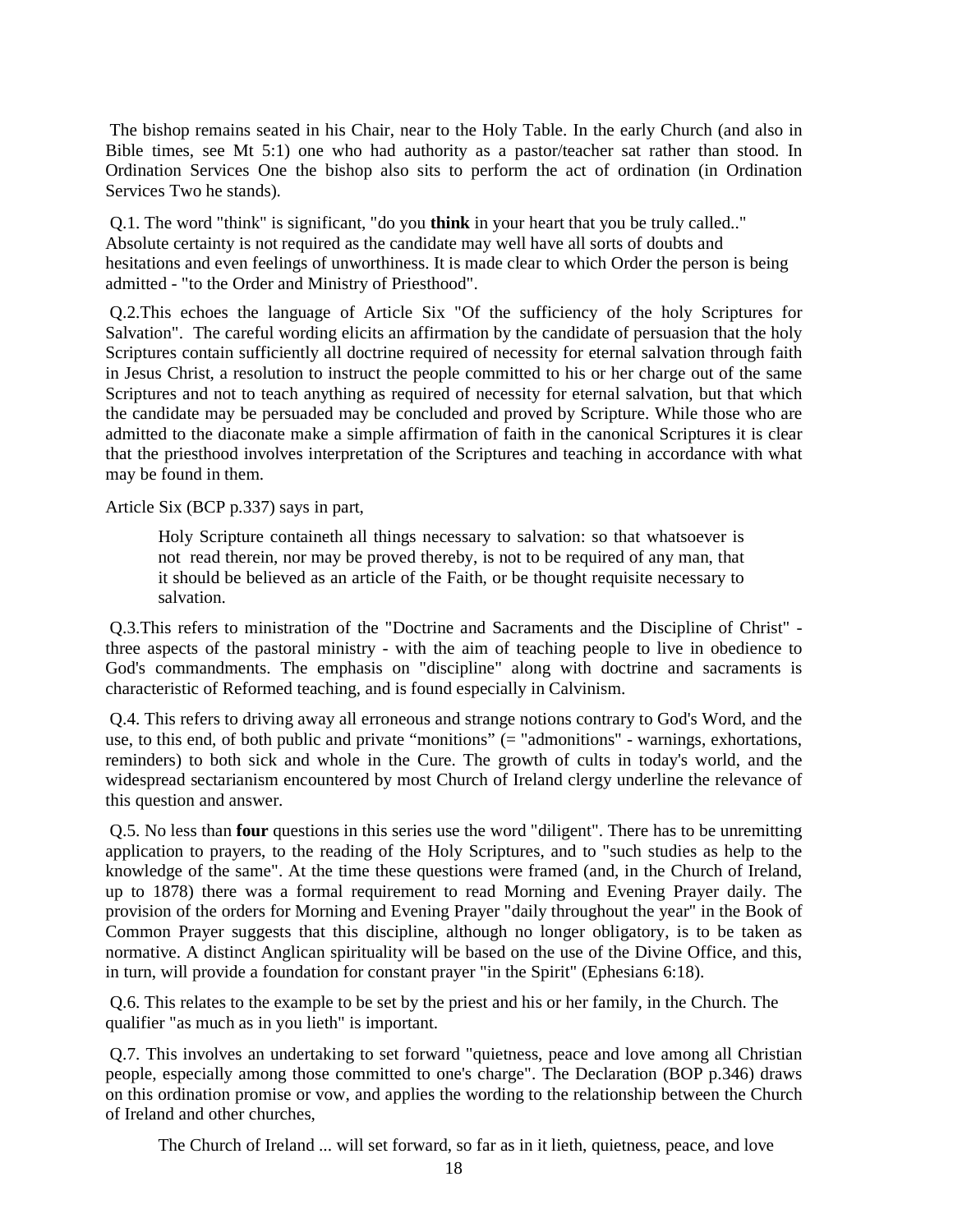### among all Christian people.

Q.8. The wording of this promise, to obey the Ordinary (usually the bishop) and other superiors differs slightly from the corresponding deacon's promise, in that there is a reference to "chief Ministers" rather than "ministers", and, to the reference to their "godly admonitions" is added "submitting yourselves to their godly judgements". "Chief ministers" in this context may be taken to include Deans in their Cathedrals, Archdeacons in their archdeaconries, Rectors in their parishes (in relation to their Curates Assistant). With regard to the bishop, St. Augustine said,

*Episcopo tuo noli resistere, et quod facit ipso, sine ullo scrupulo vel disceptatione sectare* 

 [Do not resist the bishop, and whatever he does, without any scruple or discussion, follow!] *Ep. xxxvi. ad Casul.* tom. ii.c.81.F

 Obedience is not unconditional, since it refers to the "lawful and honest commands" mentioned in the Declaration made prior to every act of ordination and when a person is admitted to an incumbency (BCP 1926 p.306, §5),

 I will render all due reverence and canonical obedience to M, Archbishop (or Bishop) of X, and his successors, Archbishops (or Bishops) of X, in all lawful and honest commands.

 Authority in the Church of Ireland is *constitutional* in that it relates to matters which accord with the laws and customs and traditions of the Church.

 This section concludes with a collect said by the bishop in which he prays that grace will be given to the candidates to keep their promises.

### (24) **Silent Prayer** (of the People).

This is a very ancient feature, being found in what may be the earliest surviving text of an ordination, the *Apostolic Tradition*, attributed to Hippolytus and conventionally dated to c.215 A.D. although it shows signs of being a composite document parts of which may come from a much later period.

### (25) **Veni Creator Spiritus**

This is the hymn "Come Holy Ghost, our souls inspire", composed in the ninth century A.D., probably by Rabanus Maurus, and used here in Bishop Cosin's version. It is traditional at ordinations, and in Ordination Services One is sung responsorially at the ordination of priests (and the consecration of bishops), preferably to plainsong.

### (26) **Pre-ordination Prayer**

It is not clear what the role of this prayer is, since it is essentially a prayer for the worshippers and for those whom the candidate priests will minister to, at a point in the service where should expect to find an ordination prayer proper. The first part of this prayer derives from the pre-Reformation *Sarum Pontifical.* The prayer first appeared in the BCP Ordinal in 1550, and was slightly amended in 1662.

### (27) **The laying on of hands**

This is performed by the bishop and the priests present. Although, sacramentally speaking, the participation by the priests adds nothing to the act of ordination, it is nonetheless highly significant as a sign of the ancient relationship of solidarity between bishop and presbytery. In a deacon's ordination the laying on of hands is by the bishop alone. On the other hand, when a bishop is consecrated, at least two other bishops (and in practice all bishops who are present) join in the act. The laying on of hands is the essential "matter" or *things done* of ordination.

### (28) **The formula of ordination**

In the ancient Church (and in modern revised ordinals) the laying on of hands is accompanied by an *ordination prayer*. In Ordination Services One there are declaratory formulae (based on medieval models) appropriate to the order being conferred. In the 1662 revision the formulae were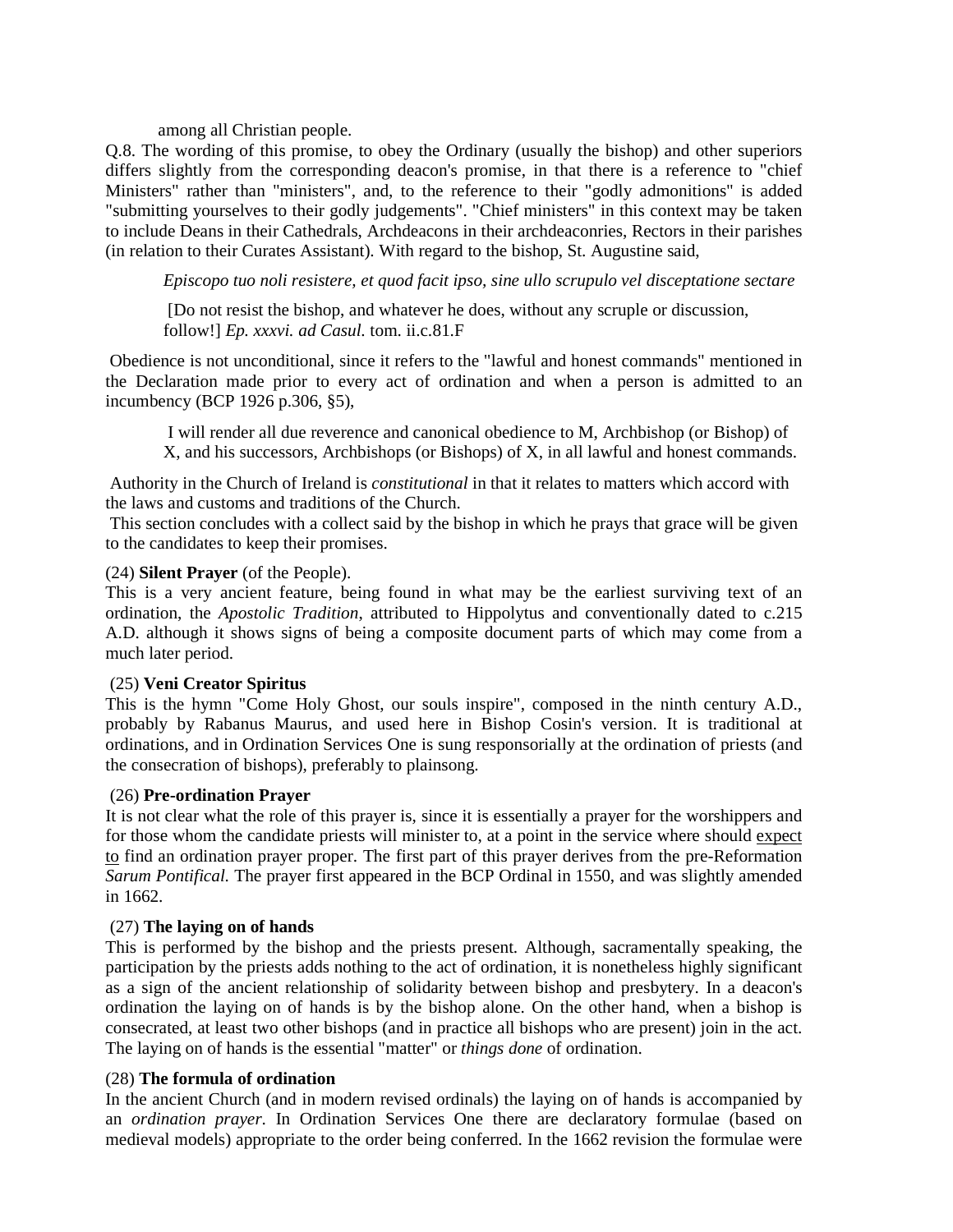made more explicit, naming for the first time the order concerned. This was to stress the distinction of orders (as against the Puritan view that basically there was only one order, and that presbyters and bishops were essentially the same). The words in italics are those added to the Ordering of Priests in 1662, Receive the Holy Ghost, *for the Office and Work of a Priest in the Church of God, now committed unto thee by the imposition of our hands*. Whose sins thou dost forgive, they are forgiven; and whose sins thou dost retain, they are retained. And be thou a faithful dispenser of the Word of God, and of his holy Sacraments; In the name of the Father, and of the Son, and of the Holy Ghost. Amen

#### **Notes on the Ordination Formula**

(1) The person is ordained to the Office and Work of a Priest in the *Church of God*, that is, the universal Church, not just of the Church of Ireland.

(2) The sentence "Whose sins thou dost forgive..." comes from the risen Lord's commissioning of his disciples in John 20:22 along with the words "Receive the Holy Ghost". These words are found in medieval rites of ordination, for example in a book belonging to the Cathedral of Mayence, of the thirteenth century, and in a Pontifical of Rouen of the fourteenth century.

 (3) The ministry is that of the Word and Sacraments. Traditionally Anglicanism has paid equal attention to both of these; and this has been represented architecturally in the balance between pulpit and altar in Anglican Churches.

 (4) The wording of the ordination formula is general and comprehensive. The much narrower definition to be found in the pre-Reformation rites and omitted by the Reformers was,

*Accipe potestatem offerre sacrificium deo missaque celebrate tam pro vivis quam pro defunctis. In nomine domine iesu christi...* 

[Receive power to offer sacrifice to God and to celebrate mass both for the living and the dead. In the name of the Lord Jesus Christ...] These words were said at the *porrectio instrumentorum* (see next section, below).

The *form* (that is the essential "thing said") at least as used from 1550-1662 was alleged to be inadequate in the papal encyclical of Pope Leo XIII *Apostolicae Curae* in 1896 on the grounds that there was not a "precise signification of the order of priesthood, or its grace or power". This assumes that such a "precise signification" is necessary to the validity of an act of ordination. Anglican theologians would regard the addition of the words "for the office and work of a priest" in 1662 as an *improvement* of a rite that was perfectly adequate prior to the revision for the essential purpose of the transmission of valid orders. In any case that this rite was for the purpose of the "ordering of priests" was quite clear from 1550 onwards from the title and from a number of references within the order of service itself (in the presentation, in the collect, in the examination, and in some of the rubrics).

#### (29) **The delivery of the Bible**.

A complete bible is given at the ordering of priests. It may be noticed that authority is given not only to preach the Word of God but also "to minister the holy Sacraments in the Congregation". In the 1550 Ordinal the ministering of the sacraments was represented symbolically by the delivery of chalice and bread (in addition to the Bible) to the newly-ordained priest. This was a continuation of medieval practice, the *traditio instrumentorum* or *porrectio instrumentorum*. This ceremony was dropped in 1552, but is to be found as an optional extra in some modern Anglican rites including the Church of England's Common Worship. There it takes place before the Peace so that the vessels may be used in the Liturgy of the Eucharist that follows.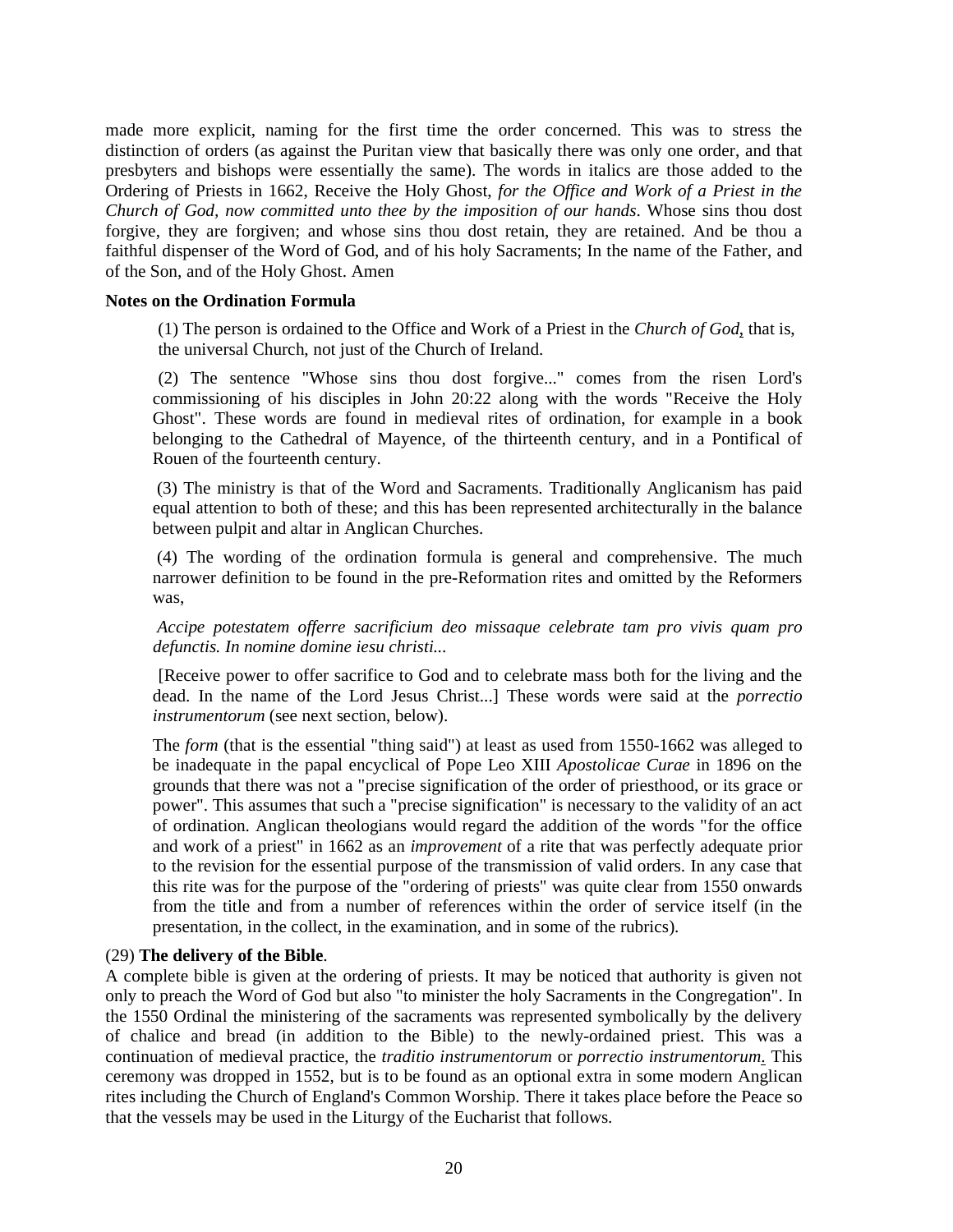[In the Middle Ages some theologians mistakenly regarded the *traditio instrumentorum* as the essential "matter" of ordination. The traditional Book of Common Prayer ordinal as embodied in Ordination Services One marks a shift back towards the biblical and patristic principle of the laying on of hands with prayer, although the declaratory formulae, which were medieval in character, were retained and used as part of the act of ordination. Modern liturgical revision has restored the ordination prayer in the proper sense. The *porrectio* or *traditio instrumentorum* can be seen for what it is - a meaningful additional ceremony in no way essential to the validity of the rite].

### (30) **Resumption of Communion**

Holy Communion continues from the Nicene Creed. The newly-ordained remain in the place where they have been ordained until their reception of communion, which is an integral part of the total rite. Nowadays it is recognised that the entire congregation should receive communion, and a liturgically corrupt practice of giving communion only to the officiating clergy and the newlyordained and their families no longer occurs in the Church of Ireland.

### (31) **Post-communion collects**

These are special to the occasion, although one of them is the well-known "Prevent us, 0 Lord..."

### (32) **Additional directions**

These cover the arrangements that have to be made when deacons and priests are ordained on the one occasion.

### THE FORM OF ORDAINING OR CONSECRATING OF AN ARCHBISHOP OR BISHOP

 This order must be performed on a Sunday or Holy-Day, as directed in the 1662 Ordinal, but not in the Ordinals of 1550 or 1552. In the early Church, as witnessed to by directions of Leo the Great and by Alcuin, the custom was to ordain bishops on Sundays only. Later this was extended to the festivals of the Apostles (bishops being regarded as their successors) and then to holy days in general.

A significant change was made to the title in 1662, which previously had read "The Form of Consecrating of an Archbishop or Bishop". The reference to *ordination* here and in the Preface to the Ordinal was intended to make clear that bishops are a distinct order.

 It is customary in the Church of Ireland for a bishop who is to serve in a northern diocese to be consecrated in St. Patrick's Cathedral, Armagh, as the Metropolitan Cathedral of the United Provinces of Armagh and Tuam (comprising Armagh, Clogher, Derry and Raphoe, Down and Dromore, Connor, Kilmore, Elphin and Ardagh, Tuam, Killala and Achonry), and for a bishop who is to serve in a southern diocese to be consecrated in Christ Church Cathedral, Dublin, as the Metropolitan Cathedral of the united Provinces of Dublin and Cashel. Installation and enthronement subsequently takes place in the new bishop's cathedral church (or in each of his cathedrals if he is to be bishop of a united diocese). An Archbishop of Armagh is always already in episcopal orders since he is chosen from among the existing bishops. An Archbishop of Dublin is consecrated in Christ Church Cathedral.

[Early Church tradition, witnessed to by St. Cyprian in the third century and St. Augustine in the fifth century, was for the newly-elected bishop to be consecrated in the Church which he had been chosen to serve in]

### (33) **The Communion**

All acts of ordination are set within the context of the celebration of the Holy Communion as the supreme act of Christian worship. Unlike the forms for the making of deacons or the ordering of priests the sermon does not occur at the beginning, but (as in traditional Prayer Book celebrations) after the Gospel and the Nicene Creed. The liturgy begins therefore with the Lord's Prayer and the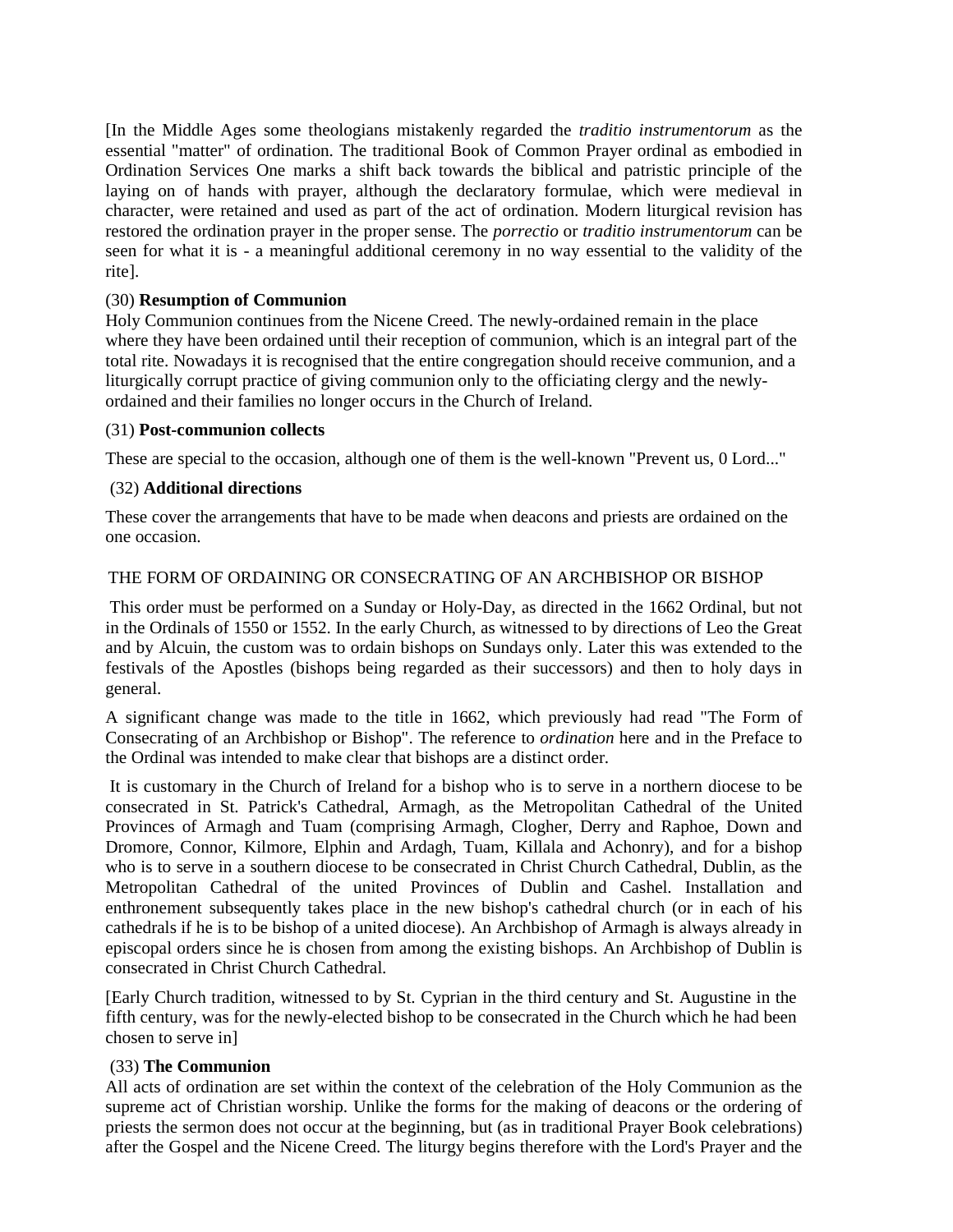Collect for Purity, followed by the Summary of the Law.

 The liturgy is celebrated and the rite of episcopal ordination administered by the Archbishop of the Province assisted by at least two other bishops. In the unavoidable absence of the archbishop another bishop may be appointed to preside.

#### (34) **The Collect**

No collect is to be found in the form for the consecration of a bishop in 1550 or 1552 (it is not clear whether the collect of the day was used or whether the service began with a reading). However, the original form of this collect is found in the 1549 Prayer Book as a collect for St. Peter's Day. It read,

Almighty God, which by thy son Jesus Christ hast given to thy Apostle Saint Peter many excellent gifts, and commandest him earnestly to feed thy flock; make, we beseech thee, all bishops and pastors diligently to preach thy holy word and the people obediently to follow the same, that they may receive the crown of everlasting glory; through Jesus Christ our Lord.

In 1662 this was altered to,

 Almighty God, who by thy Son Jesus Christ didst give to thy Apostles many excellent gifts, and didst charge them to feed thy flock; Give grace, we beseech thee, to all Bishops, the Pastors of thy Church, that they may diligently preach thy Word, and duly administer the godly discipline thereof; and grant to the people, that they may obediently follow the same; that all may receive the crown of everlasting glory; through Jesus Christ our Lord.

 This is a good example of the manner in which Cranmer's "incomparable prose" was significantly improved by the 1662 revisers, to produce classic "BCP" forms.

 (35) **The Epistle**. From 1550 this has been 1 Tim. 3:1f, with Acts 20:17f as an alternative from 1662. The 1 Timothy reading is attested in a wide variety of medieval MSS. In the BCP the epistle is read by one of the assisting bishops.

 (36) **The Gospel** From 1550 this has been John 21:15f, with John 20:19f and Matt. 28:18f as alternatives from 1662. It is followed by the **Nicene Creed** and **the Sermon.**

(37) **The Presentation** The bishop-elect (vested with his rochet) is presented to the Archbishop of the province by two bishops. The words "Most Reverend Father in God" were deleted in 1990 and the word "Archbishop" substituted as part of the legislation to admit women to the episcopate.

 The bishop-elect is described as "godly" and "well-learned" indicating two areas in which he or she is expected to excel - spirituality and scholarship (including the capacity to think theologically).

(38) **Certification and Declaration** The certificate of the Bench of Bishops of the election and fitness of the person to be consecrated is read. There follows the declaration of obedience to the Archbishop.

 In the Name of God, Amen. I, N, chosen Bishop of the Church and See of N, do solemnly profess and promise all due reverence and obedience to the Archbishop of N, and to his successors.

This declaration is based on that of Sarum, which spoke of *debitam et canonicam obedientiam reverentiam et subiectionem* - "due and canonical obedience, reverence and subjection". This declaration is not made in the case of an Archbishop.

### (39) **Exhortation to pray**

(40) **The Litany**, with a special petition,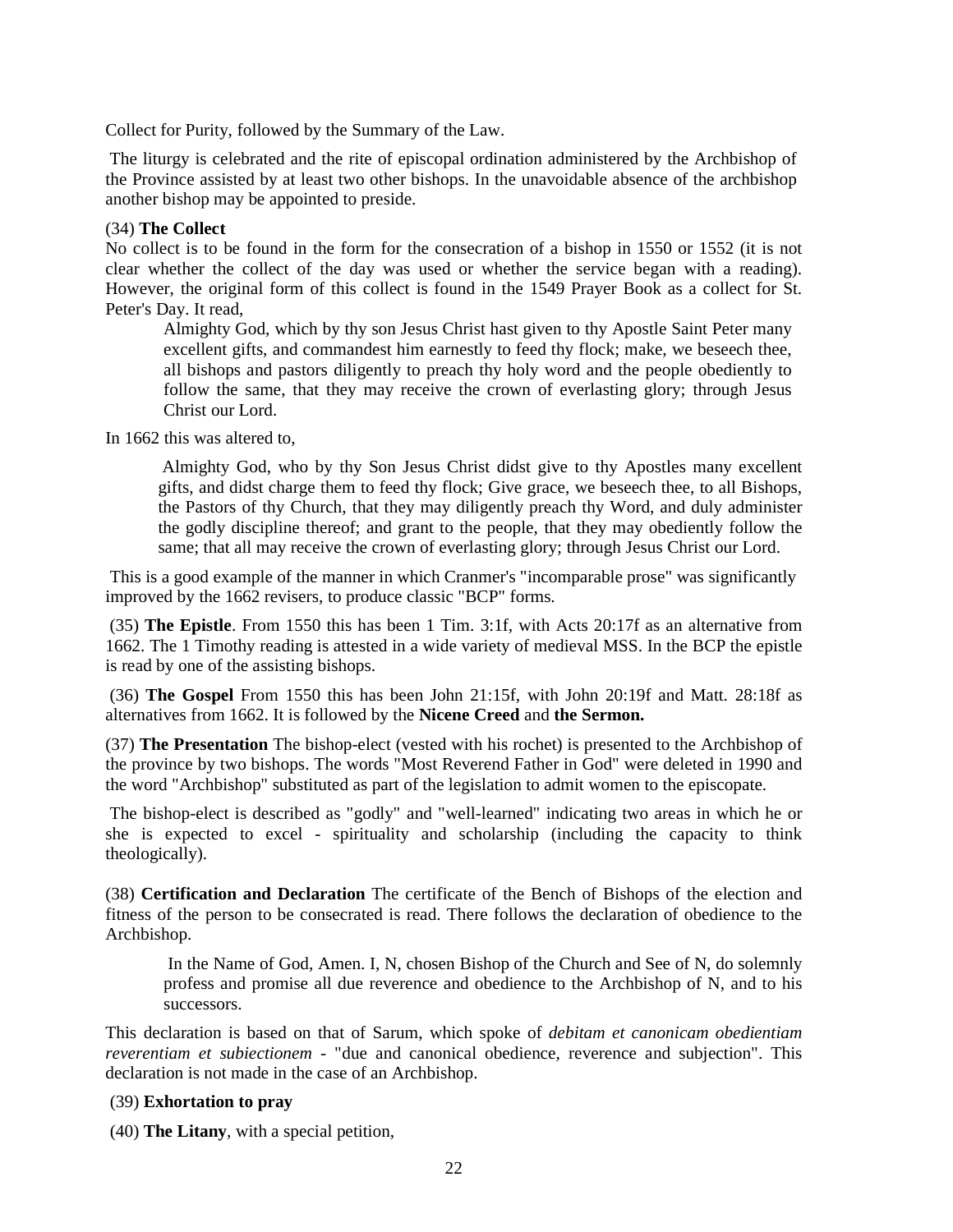That it may please him to bless this our *Brother* elected, and to send thy grace upon him; that he may duly execute the Office whereunto he is called, to the edifying of thy Church, and to the honour, praise, and glory of thy Name.

 This is followed by a prayer for the bishop-elect. The prayer from Sarum at this point referred to the bishop as the one called *ad summi sacerdotii ministerium* - "to the ministry of high priest", a thought that is to be found in relation to the bishop's office as early as St. Cyprian (d.258).

#### (41) **Interrogation,**

This is conducted by the Archbishop, seated on his Chair. The Preface is derived to some extent from Sarum, the interrogation itself partly from Sarum, and partly from Martin Bucer.

[An examination was appointed by the Fourth Council of Carthage (525 A.D.) and by the Second Council of Nicaea (787 A.D.), and is described in *Ordo Romanus Primus* (at the beginning of the eighth century)]

Q.1.This relates to the sense of vocation, "are you persuaded that you be truly called to this ministration?" As with deacons and priests certainty is not required, although conviction is, "I am so persuaded".

 Q.2.This relates to the bishop-elect's understanding of the holy Scriptures as containing sufficiently all doctrine required of necessity for eternal salvation through faith in Jesus Christ. As might be expected with a bishop, there is an emphasis upon the teaching office,

Are you determined out of the same holy Scriptures to instruct the people committed to your charge; and to teach or maintain nothing as required of necessity to eternal salvation, but that which you shall be persuaded may be concluded and proved by the same?

The emphatic response is from Sarum, "I am so persuaded, and determined, by God's grace".

 Q.3.This relates to perseverance in the study of the Scriptures and prayer for a right understanding so that the bishop-elect may be able, through the Scriptures to "teach and exhort with wholesome doctrine, and to withstand and convince the gainsayers".

 Q.4.This develops the thought of the bishop as one who maintains right teaching and drives away "all erroneous and strange doctrine contrary to God's Word".

Q.5.This is a searching question about the bishop-elect's own manner of life and the example of good works he must set to others.

 Q.6. This takes up the theme of "quietness, peace, and love" and applies it to the work of the bishop in his diocese, referring to those who are "unquiet, disobedient, and criminous" so that he might "correct and punish" according to such authority as he will have by God's Word and as he should be committed by the Ordinance of this Church.

The word "Church" at the end of the sentence was originally "realm", and was altered in 1878 to reflect the changed conditions resulting from disestablishment. The entire question reflects a state of society in which bishops as officers of State as well as officers of the Church exercised authority. A bishop, through his Diocesan Court, still does have disciplinary power, mainly over the clergy.

 Q.7. This question, relating to the need for faithfulness in ordaining others, was introduced in 1662 and reflects the disturbed state of the Church at the Restoration.

 Q.8.This relates to the bishop's practical charity towards the needy, a significant item prior to disestablishment when episcopal emoluments were such as to make charitable giving an integral part of his ministry in the diocese.

 The interrogation concludes with the same prayer used in the ordering of priests in which it is asked that strength and power shall be given to perform the undertakings that have been given.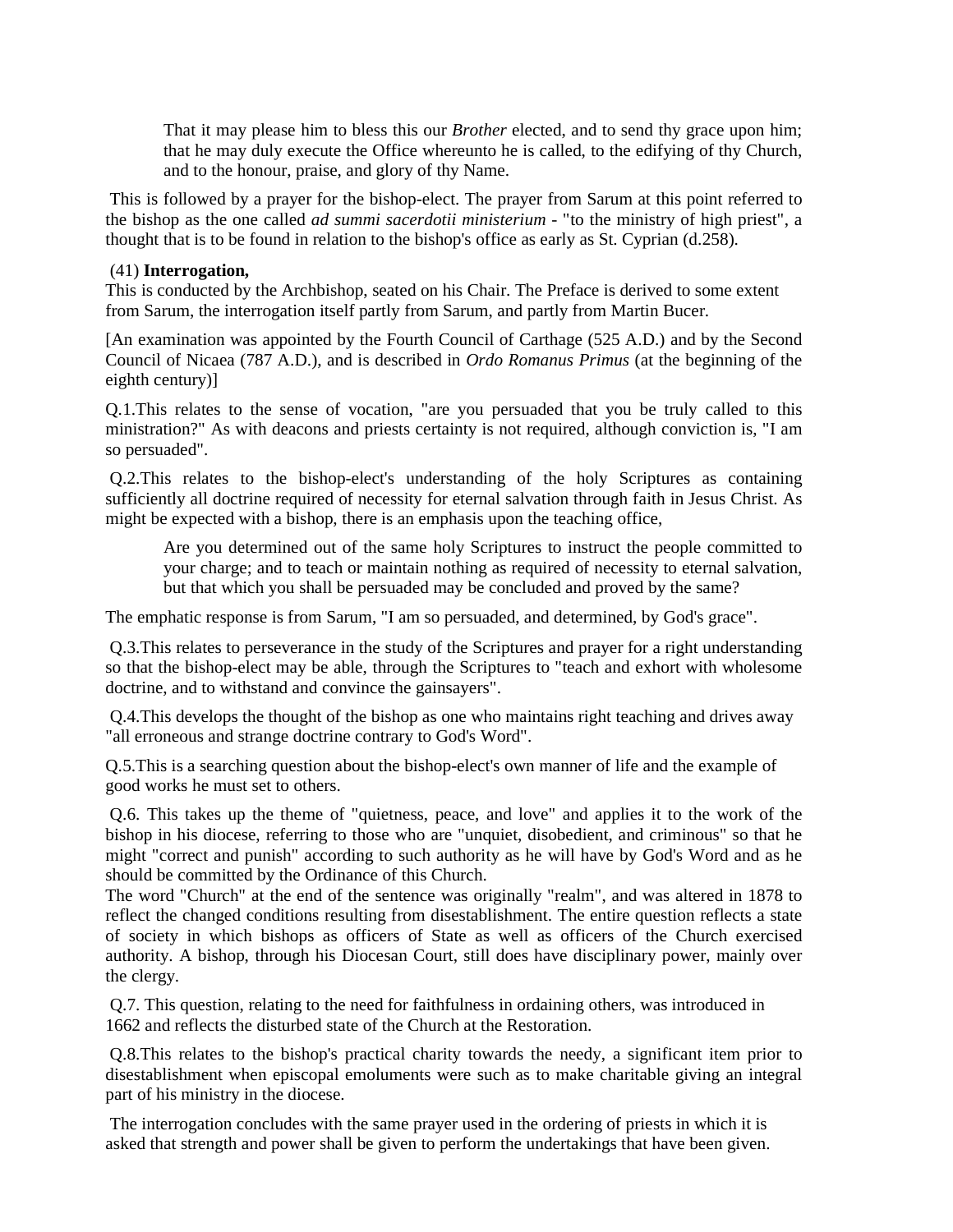### (42) **The Episcopal Habit,**

The remainder of the episcopal habit is put on (usually in a side chapel or Chapter Room or vestry), consisting of (scarlet) chimere and stole.

 [The chimere is an ecclesiastical garment that is also used academically as part of Convocation dress or habit. Doctors of the superior faculties wore red chimeres whereas Masters of Arts and Bachelors of Divinity wore black. From the sixteenth century black was worn even by doctors. Anglican bishops took to wearing black chimeres, although they seem to have retained red in Convocation or when Convocation was sitting. More recently the use of scarlet has become general, although nowadays few bishops hold higher doctorates. There is no authority for the custom of wearing scarlet on normal occasions but reverting to black for funerals.]

### (43) **Veni Creator Spiritus**,

Traditionally this is sung antiphonally. This hymn to the Holy Spirit was probably composed in the Frankish Empire in the ninth century and has been attributed to Rabanus Maurus. It was used as the Vespers Hymn of Whitsuntide from the tenth century, and from the twelfth century came to be substituted during the Octave of the feast for the usual hymn of Terce. As well as being inherently suitable to the Feast of Pentecost it is widely used for other occasions, most notably the ordination of priests and the consecration of bishops and also at the consecration of churches. The version used here is that of Bishop John Cosin, included since 1662 to replace the earlier version in the 1550 Rite. Other versions of the *Veni Creator* are due to J. Dryden, R. Mant, F. W. Faber, and E. Caswall.

### (44) **Pre-ordination prayer**

This prayer acknowledges the spiritual gifts bestowed by the ascended Christ for ministry and asks that the bishop-elect may be given grace to use the grace (of episcopal orders) aright. The sources of the prayer are Ephesians 4:8-12 and Sarum.

# (45) **The Act of Ordination**

The archbishop and bishops present (of whom there must be at least two in addition to the archbishop) lay their hands on the head of the bishop-elect. The Archbishop says,

*Receive* the Holy Ghost, *for the Office and Work of a Bishop in the Church of God, now committed unto thee by the imposition of our hands, In the Name of the Father, and of the Son, and of the Holy Ghost. Amen.* And remember that thou stir up the grace of God *which is given thee*, by this imposition of our hands: for God hath not given us the spirit of fear, but of power, and love, and soberness.

 [Sections in italics date from 1662. The prayer originally began "Take..." The sources are John 20:22; 2 Timothy 1:6, and the 1662 revision]

### (46) **Giving of the Bible with Exhortation**

The words of the Exhortation are derived partly from 1 Timothy 4:16; Ezek 34:3,4, 16; 1 Peter 5:4, and partly from Sarum.

### (47) **Porrrectio instrumentorum**

The custom of handing to the new bishop the symbols of his office - pastoral staff, pectoral cross, and ring, has been restored in practice although it is not formally provided for. Following tradition going back to Sarum and retained in the 1550 Ordinal (but removed in 1552) the pastoral staff is given at the words "Be to the flock of Christ a shepherd, not a wolf..." The pectoral cross is given at the words, "Be so merciful..." The ring is given at the reference to "the never-fading crown of glory".

# (48) **The Communion**

The celebration of Holy Communion continues presided over by the Archbishop. The newly consecrated bishop (with the other bishops) and the whole congregation communicates.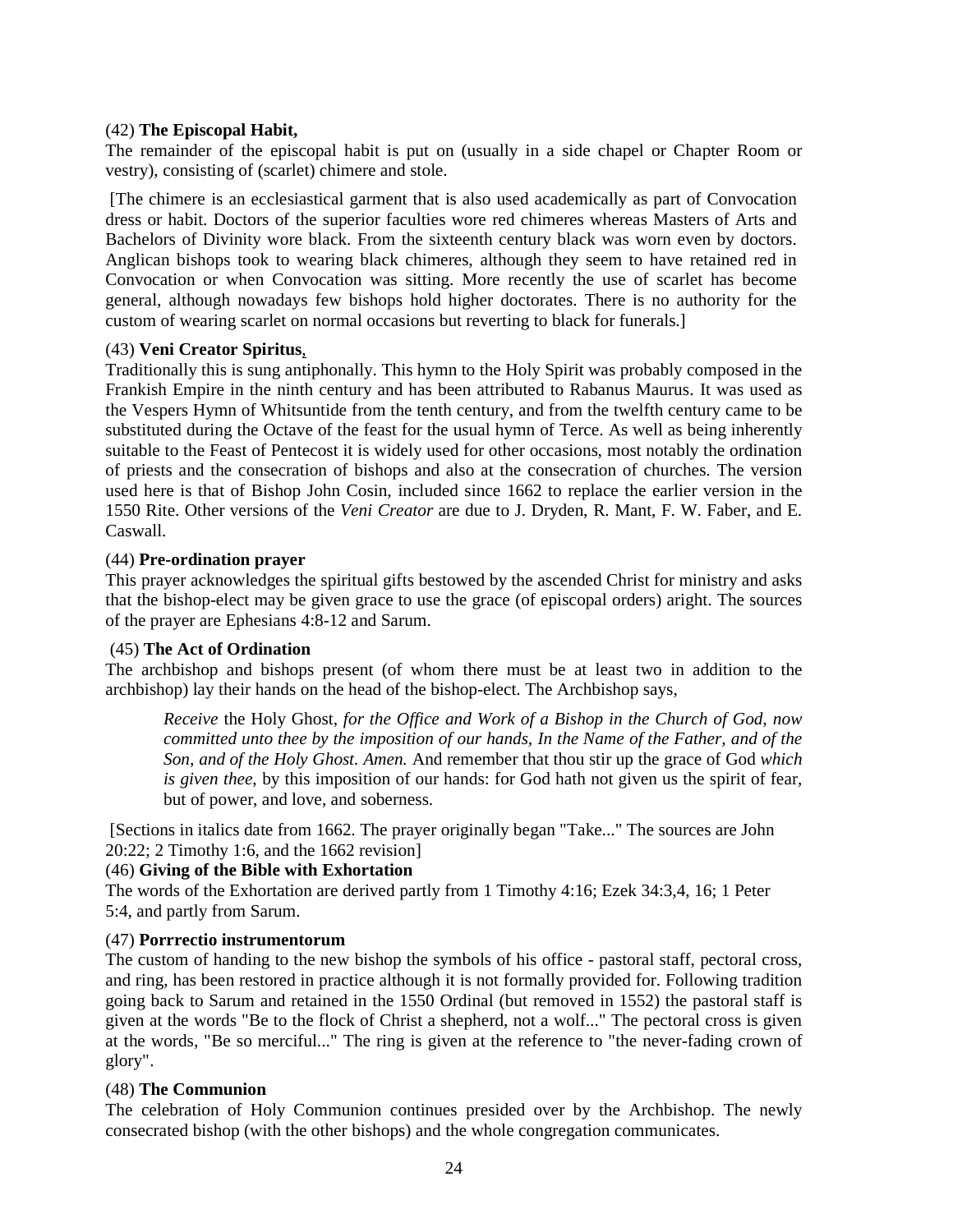# (49) **Post Communion**

This includes a special prayer for the newly-consecrated bishop.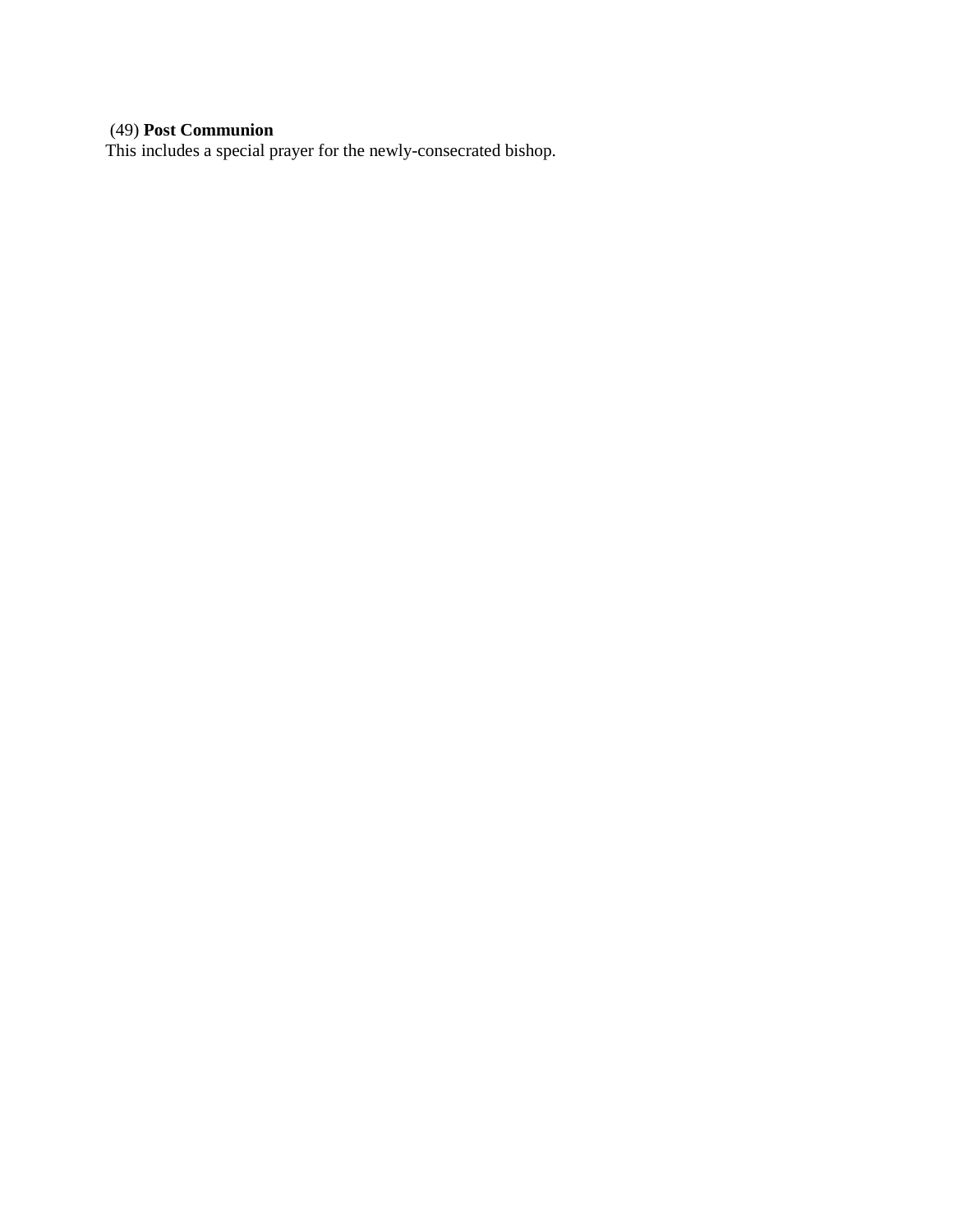# **ORDINATION SERVICES TWO**

The 1992 Act of the General Synod authorizing a revised Ordinal, alternative to that in the Book of Common Prayer, marked an important stage in the process of Liturgical Revision which had begun through the setting up of the Liturgical Advisory Committee in 1962. Insofar as the theologically most significant aspects of liturgy are those relating to Initiation (Baptism and Confirmation), Eucharist, and Ministry (Ordination) and that these are interdependent, it could not be said that the first stage of revision was in any way complete until this had happened. Revision of the Ordinal began in 1982, and received an impetus from a request by the House of Bishops that this should proceed and that the Church of England's new ordinal in the *Alternative Service Book* (1980) was to be taken as a general guide. *The Ordinal* (1992) was essentially the Church of England's rites in the *Alternative Service Book* as adapted (and to some extent improved) for Church of Ireland use. The ASB Ordinal in turn had been influenced by the new ordination rites of the (united) Church of South India (1958), and was to a large extent based upon the Anglican-Methodist Ordinal of 1968 (produced in connection with an unsuccessful attempt to bring about unity between the Church of England and the Methodist Church). It may be taken to have been the fruit of wide ecumenical consultation, and was described by a leading Roman Catholic theologian Fr B. Leeming as "immune from the objections which Catholics found in the 1552 Ordinal".

 The 1992 Ordinal (as incorporated into *Alternative Occasional Services* 1993) in practice superseded the traditional Prayer Book rites (now Ordination Services One). However, in preparing modern language rites for the *Book of Common Prayer* 2004 careful consideration had to be given to developments in the theology and practice of ordination which came to the fore from the mid - 1990s onwards. Particularly important, from this point of view, was the ongoing work of the International Anglican Liturgical Consultation (on which the Church of Ireland's Liturgical Advisory Committee was represented). Especially significant in this regard were two documents, *Anglican Orders and Ordinations: Essays and Reports from the Interim Conference at Jarvenpaa, Finland, of the IALC* - 4-9 August 1997 and *Anglican Ordination Rites - The Berkeley Statement: To Equip the Saints. Findings of the Sixth International Anglican Liturgical Consultation, Berkeley, California,* 2001. Contact with the Church of England's Liturgical Commission was also important, including drafts of the Common Worship Ordinal. Ordination Services Two may be said to be a new Ordinal incorporating many of the new insights of the period since *Alternative Occasional Services* appeared whilst consolidating the gains associated with the Church of Ireland's 1992 Ordinal.

The main differences between Ordination Services One and Two may be summarized as follows:

 (1) In the traditional Prayer Book Ordinal (OS-1) deacons are "made", priests "ordained", and bishops "ordained or consecrated". In Ordination Services Two (OS-2), as in *Alternative Occasional Services* (AOS) the term "ordination" is extended to deacons, though still keeping "consecration" for bishops as an alternative.

 (2) The modern rites are brought into line with the (Preamble and) Declaration which refers to "Priests or Presbyters" (*Book of Common Prayer* 2004 p.776). The title in the OS-2 p.563 is "The Ordination of Priests, also called Presbyters". Historically, the word "priest" is a contraction of "presbyter", which in turn reflects the Greek *presbuteros,* "elder" (Acts 14:23; 20:17).

 (3) In the traditional Prayer Book Ordinal (OS-1) the structure of the service for each of the three Orders differs. In the 2004 Order (OS-2) the structure of the services is similar. The ordinations are to take place after the Nicene Creed in the Service of Holy Communion, and system of having the sermon at the beginning of the rites for deacons and priests has disappeared. There is a simple and logical sequence for each Order, the following being the basic shape or format: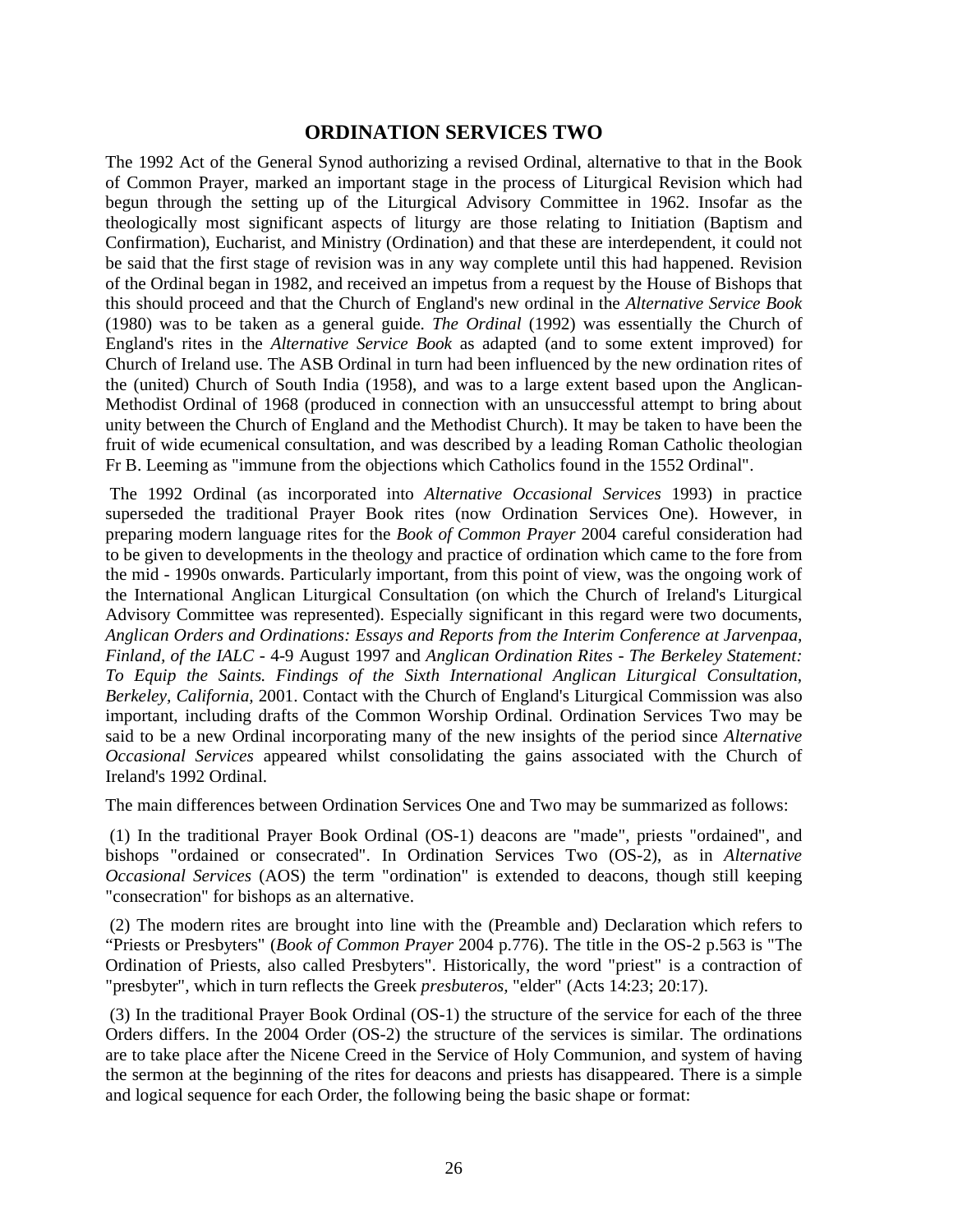**The Gathering of God's People** (including a preface modified by the mention of the particular order being conferred)

# **Proclaiming and Receiving the Word**

# **The Rite of Ordination**

 **Prayers** (including an authorized Litany)

# **The Ordination Prayer** (one of two) with the **Laying on of**

# **hands**

 **Celebrating at the Lord's Table** 

# **Going out as God's People**

[For a more detailed analysis of the structure underlying all three rites, see below p. 29]

 (4) The declaratory formulae of ordination in the traditional Prayer Book (OS-1), derived from medieval models ("Take thou authority...", "Receive the Holy Spirit...") are replaced, following ancient practice, by impetratory forms (that is by forms of supplicatory prayer within which the laying on of hands takes place).

 (5) There is a much greater explicitness than in the Book of Common Prayer with regard to the distinctive functions of each of the three Orders of Ministry - Deacons, Priests, and Bishops.

# **The Notes**

The Notes which appear at the beginning of OS-2 are described as "Notes for the whole Ordinal" and so apply equally to OS-I

# 1. **The threefold ministry.**

 The Church of Ireland maintains the historic threefold ministry of bishops, priests and deacons. Its ministers are ordained by bishops according to authorized forms of service with prayer and the laying on of hands (see the Preamble and Declaration to the Constitution of the Church of Ireland, the Preface to the Ordinal (1662), and the Constitution itself).

The phrase "Preamble and Declaration to the Constitution of the Church of Ireland" is mistaken. It is a reference to the Preamble and Declaration *prefixed* to the Constitution of the Church of Ireland referred to with legal exactness in various documents as the "Declaration prefixed to the Statutes of the Church *of* Ireland, passed at the General Convention, in the year of our Lord One Thousand Eight Hundred and Seventy" (the Preamble being an integral part of the document). The document, drawn up at the time of Disestablishment and reproduced in the 2004 Prayer Book on pp776-7 is vitally important as an indication of the basic principles adhered to by the Church of Ireland. All members of the clergy have to affirm their approval and agreement to this document at their ordination and when entering upon office as curates assistant and rectors of parishes. For the present purpose the relevant part states,

In the Preamble and Declaration (BCP p.776) it states,

 The Church of Ireland ... will maintain inviolate the three orders of Bishops, Priests or Presbyters, and Deacons in the Sacred Ministry".

In the Preface to the 1662 Ordinal (BCP p.518, see above) it states,

It is evident unto all men diligently reading holy Scripture and ancient Authors, that from the Apostles' time there have been these Orders of Ministers in Christ's Church; Bishops, Priests and Deacons... And therefore, *to the intent that these Orders may be continued*, and reverently used and esteemed, in the Church of Ireland; no man shall be accounted or taken to be a lawful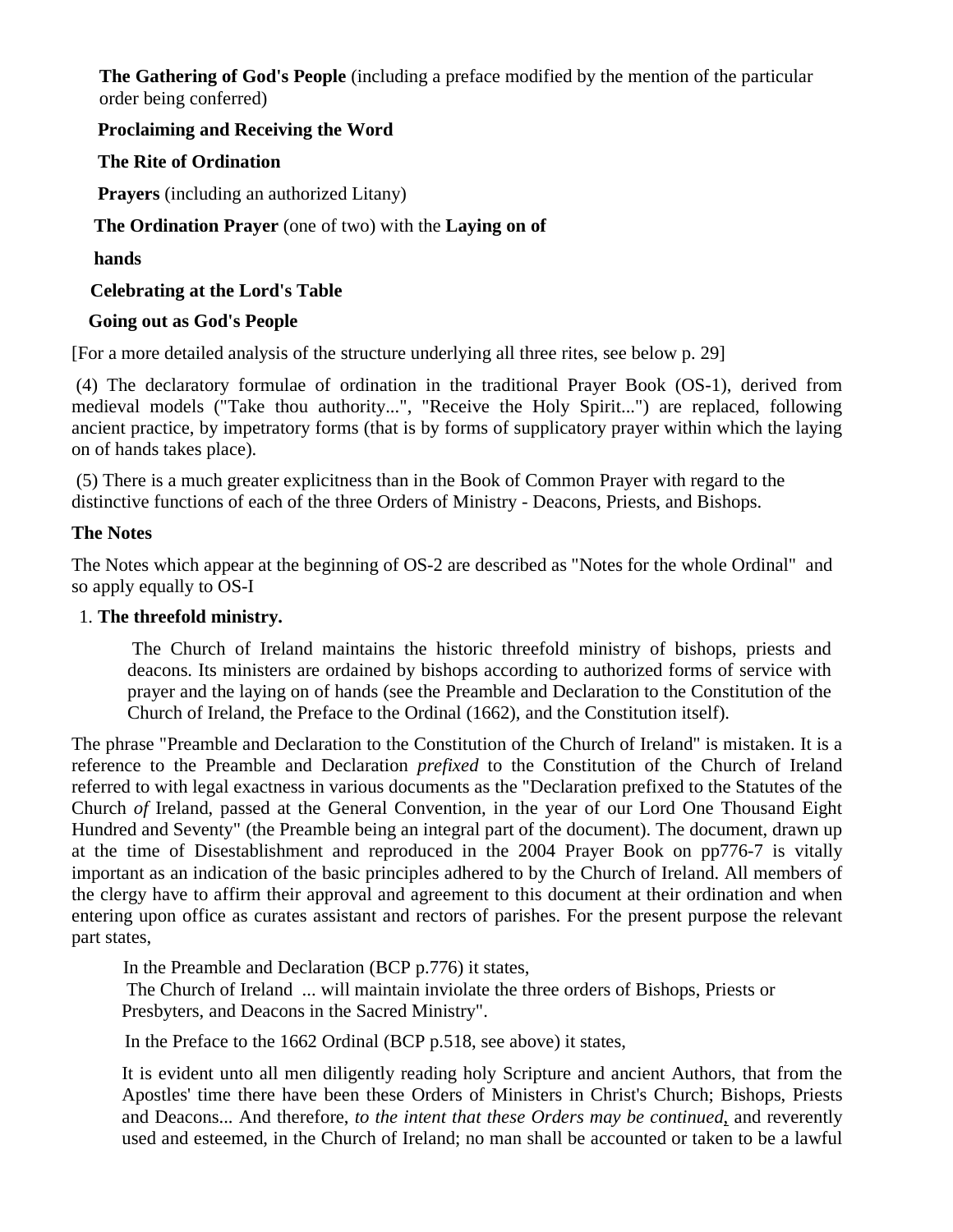Bishop, Priest, or Deacon in the Church of Ireland or suffered to execute any of the said functions, except he be called, tried, examined, and admitted thereunto, according to the Form hereafter following, or hath had formerly Episcopal Consecration or Ordination.

The Constitution Chapter 9, Part 3 (Canon 17) states,

That form of ordination which is prescribed in the Book of Common Prayer or elsewhere for the ordering of bishops, priests and deacons, and no other, shall be used.

# 2. **Consecration of Bishops**

Bishops must be consecrated by at least three other bishops, joining together in the act of laying on of hands, of whom one shall be the archbishop of the province or a bishop acting as deputy. Two assisting bishops should accompany the archbishop throughout. Such consecration should take place on a Sunday or Holy Day.

 A consecration may appropriately take place in the metropolitan cathedral or in a cathedral of the vacant see. In the latter case it is appropriate that, once consecrated, the new bishop receives the pastoral staff, is placed in the episcopal seat and subsequently presides at the eucharist.

The regulation about consecration by a minimum of three other bishops is derived, ultimately, from the canons of the Council of Nicaea (A.D. 325). Canon 4 of Nicaea said,

It is most proper that a bishop should be constituted by all the bishops of the province: but, if this be difficult on account of some urgent necessity, or the length of the way, that at all events three should meet together at the same place, those who are absent also giving their suffrages and their consent in writing, and then the ordination be performed. The confirming, however, of what is done in each province belongs to the Metropolitan of it.

It may be seen that the original purpose of this was to express the solidarity of the episcopate and the corporate nature of the Church. Only later was the presence of three bishops regarded as a guarantee of the validity of the episcopal consecration (covering any technical defects in the orders of any of the bishops and thus preserving the apostolic succession). Because of the special role of the Metropolitan, bishops are normally consecrated in his Cathedral. Bishops for the Province of Armagh are normally, though not invariably, consecrated in Armagh, those for the Province of Dublin in Christ Church Cathedral, Dublin. In the event of the consecration taking place in a cathedral of a vacant see what is now the installation and the enthronement would be incorporated into the ceremony. Consecration on a Holy Day provides a special association and anniversary for the bishop being consecrated.

# 3. **Ordination of Priests and Deacons**

Priests (or presbyters) share with the bishop in laying hands on the heads of those ordained to the order of priest. The bishop alone lays hands on the heads of those ordained to the order of deacon.

 The ultimate reason for this seems to be that the new priest is being admitted the college of priests, while the deacon from ancient times has been regarded as a personal assistant of the bishop.

# 4. **The Declarations**

 The declarations as required by the Constitution of the Church of Ireland are taken prior to the service of ordination of deacons and priests.

# In Chapter IV of the Constitution, Section 67 it is stated,

All persons admitted to Holy Orders of deacons or priests, or licensed as curates assistant, or instituted to the office of vicar, or instituted to a cure of souls in the Church of Ireland, shall make and subscribe before such ordination, licence, or institution, in the presence of the bishop or of his commissary, the declaration in the roll contained in the schedule hereunto annexed,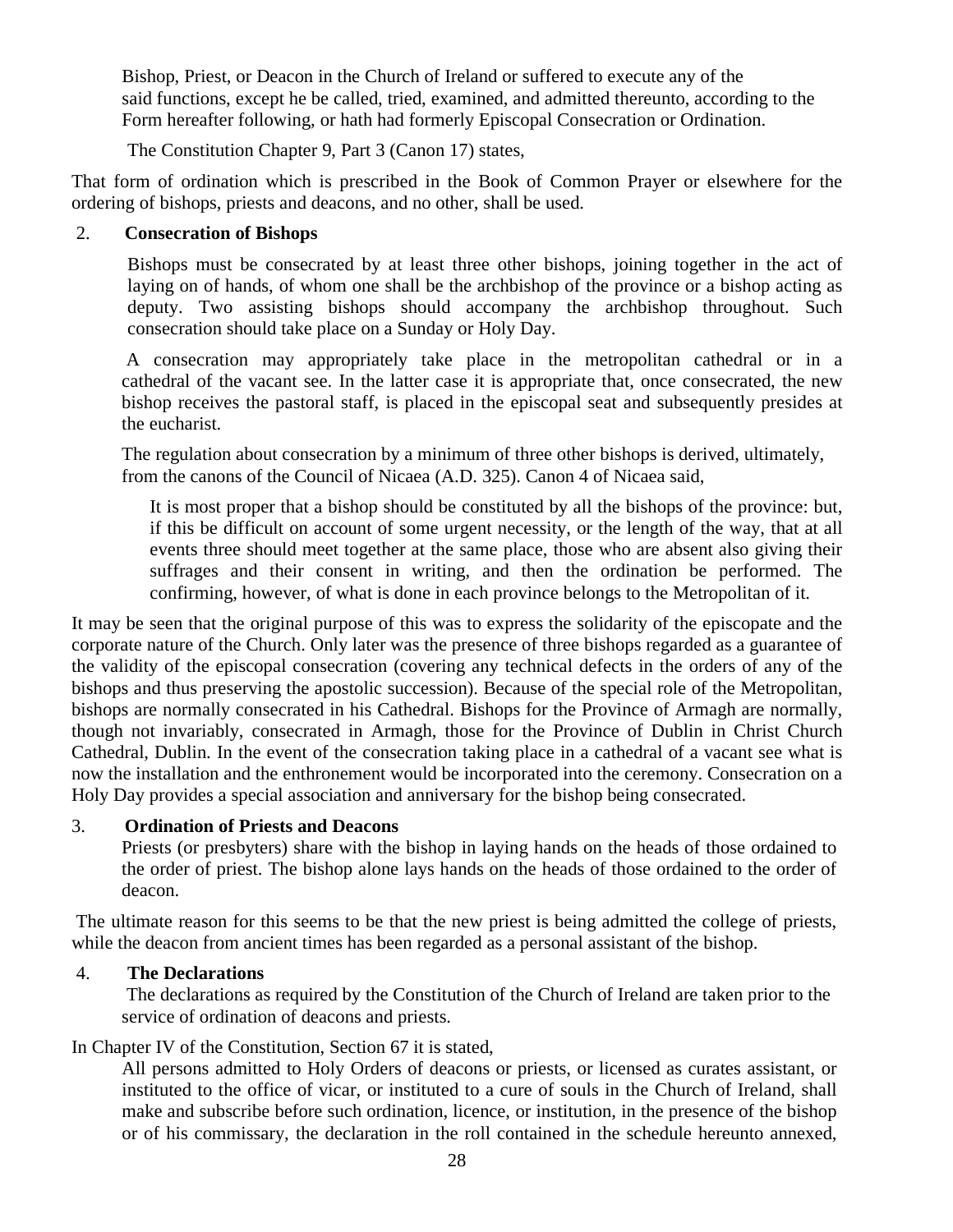and none other.

This Declaration for Subscription reads,

I, A.B., do hereby solemnly declare that -

(1) I approve and agree to the Declaration prefixed to the statutes of the Church of Ireland passed at the General Convention in the year of our Lord one thousand eight hundred and seventy.

(2) I assent to the Thirty-nine Articles of Religion, and to the Book of Common Prayer and of the Ordering of Bishops, Priests, and Deacons. I believe the doctrine of the Church of Ireland, as therein set forth, to be agreeable to the Word of God; and in public prayer and administration of the sacraments I will use the form in the said Book prescribed, and none other, except so far as shall be allowed by the lawful authority of the Church.

(3) I have not made, by myself or by any other person on my behalf, any payment, contract, or promise of any kind whatsoever (save that I will faithfully perform my duty) touching or concerning the obtaining of [the sacred order of the chaplaincy of the curacy of the office of vicar within the benefice of, or the benefice of each to be specially stated by each declarant]: nor will I at any time hereafter perform or satisfy, in whole or in part, any such payment, contract, or promise made by any other person with or without my knowledge or consent.

(4) I declare that I do not hold office as an incumbent, rector, vicar, or licensed curate elsewhere than in Ireland, and that I do not hold any other ecclesiastical office which I have not made known to the Archbishop (or Bishop) of

(5) 1 will render all due reverence and canonical obedience to

Archbishop (or Bishop) of and his successors, Archbishops (or

Bishops) of , in all lawful and honest commands.

(6) 1 promise to submit myself to the authority of the Church of Ireland, and to the laws and tribunals thereof.

# **Notes on the above**

(1) The [Preamble and] Declaration are to be found prefixed to the Church Constitution (First Schedule) and are also printed in the Book of Common Prayer 2004 pp776-7. They set forth basic principles drawn up by the General Convention of the Church of Ireland in 1870 between the passing of the Irish Church Act (1869) and its coming into effect (lst January 1871). Although in theory the Preamble and Declaration could be modified by the General Synod in practice they constitute the most basic and "irreformable" part of the Constitution.

(2) The "assent" given to the Thirty-nine Articles of Religion is of a *general* character. Commenting on the change in the form of subscription made in 1865 (giving us the current wording), F. J. Bicknell comments in his *Thirty-nine Articles,* 3rd Ed. revised, p.21,

The change of language in the form of subscription was deliberate. We are asked to affirm today, not that the Articles are all agreeable to the Word of God, but that the doctrine of the Church ... as set forth in the Articles is agreeable to the Word of God. That is, we are not called to assent to every phrase or detail of the Articles but only to their general sense.

 (3) This is directed against the offence of *simony* the purchase or sale of ecclesiastical preferment. The word is derived from the name of Simon Magus (Acts 8:9ff). It may he noted, however, that this declaration relates to any promises made towards the obtaining of an ecclesiastical position. For example, it would be a breach of this declaration for a person being interviewed by parochial nominators to give an undertaking that, if appointed, he or she would either use or not use any particular form of service authorised in the Church of Ireland.

(4) This is intended to prevent a person simultaneously holding posts, for example in Ireland and England and being paid for both positions. A deacon or priest entering the service of the Church of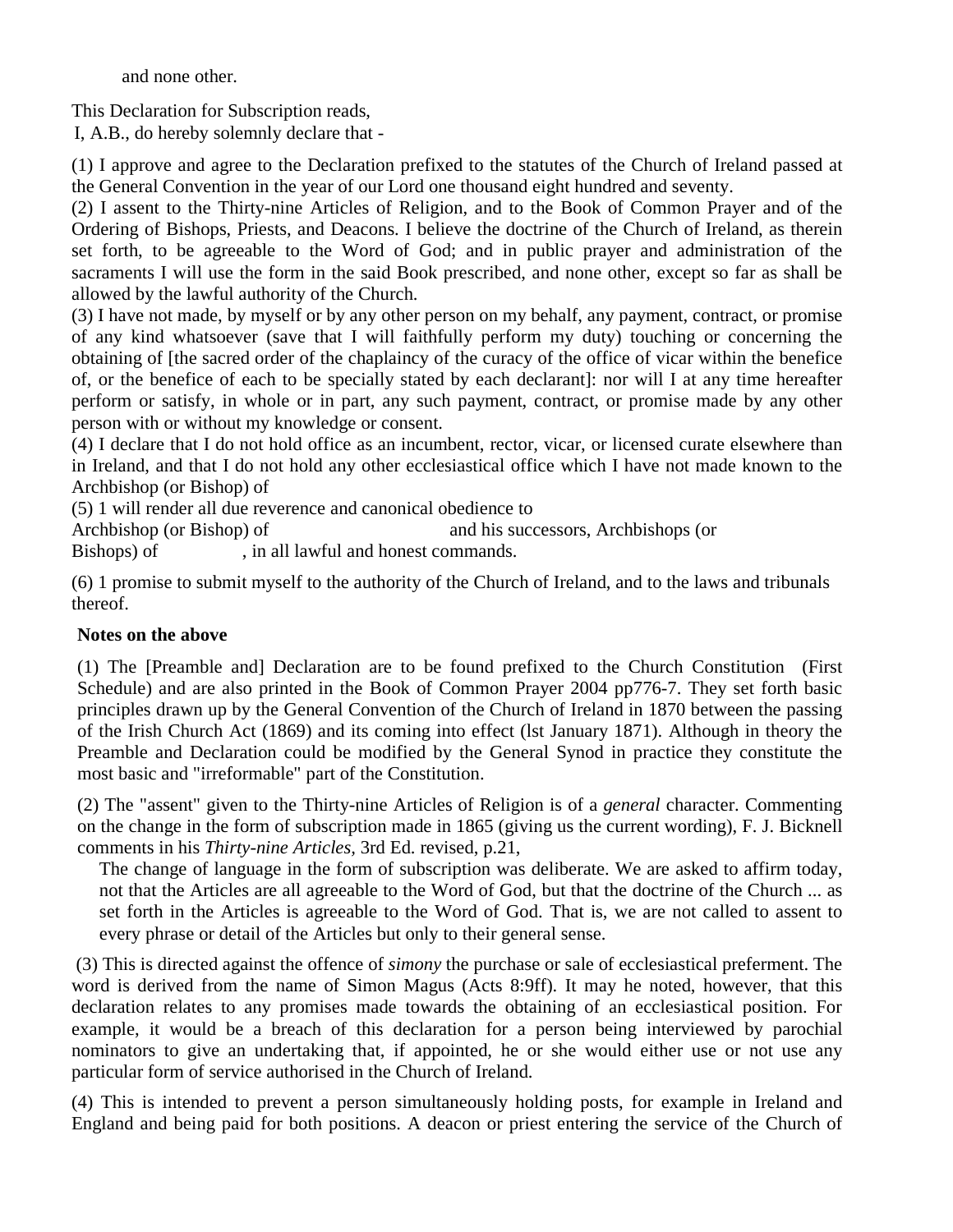Ireland from another part of the Anglican Communion must therefore resign prior to their being licensed or instituted.

 (5) "All due reverence" - the respect due to the office of the bishop, and "canonical obedience" - that is obedience in matters required by the laws of the Church of Ireland - "in all lawful and honest commands". The good faith of the bishop must normally be assumed.

 It is important to note that in the Church of Ireland the authority of the diocesan bishop is strictly a constitutional authority, and this applies to the collective authority of the House of Bishops as well. In relation to the regulation of public worship it says in the volume *Ecclesiastical Law* in Halsbury's Laws of England (Third Edition), p.82

 A clergyman is bound by the oath of canonical obedience to obey all such commands as the bishop by law is authorised to impose, but the bishop has no power personally to compel the incumbent to adopt one of two alternatives both equally legal...

 The precedent for the latter part of this statement dates from 1792, and being pre-Disestablishment forms part of ecclesiastical case-law relevant still to the Church of Ireland.

 (6) Every Church of Ireland clergyman or woman is bound to recognise both the legal and moral authority of the Church. For ecclesiastical tribunals, offences, sentences, faculties, registries, see Chapter VIII of the Church Constitution. The Court of the General Synod has the final say in legal matters within the Church, and has "original jurisdiction" in any charge involving a question of doctrine or ritual or the deposition from holy orders of any clergyman.

# 5. **Form of Service**

Questions concerning the form of service to be used, and other matters concerning the conduct of the service, are to be determined by the bishop who presides at it, in accordance with the rubrics of the service and having regard to tradition and local custom.

This safeguards the bishop's authority in relation to what is, like confirmation, essentially an episcopal service.

 It is regrettable that the sentence stating "it is appropriate that the newly-ordained should be invited by the bishop to exercise their new ministry in the course of the service" (AOS p.97) has been deleted from this section. However, the principle, whether explicitly stated or not, is still valid.

# 6. **Readings**

The Readings will normally be those indicated in the service. On occasion the readings of the day may be used or readings may be selected from those provided in the Table of Readings page 70.

The readings indicated in the service have been chosen because of their particular appropriateness. It may be noticed, for example, that although the words "Whosoever sins you forgive" etc. are no longer part of a formula of ordination for priests they are included in the Gospel reading (BCP p.564) where they are of considerable theological importance in relation to the ministry of absolution. Readings of the day may be particularly appropriate when an ordination occurs on a holy day (mandatory for the consecration of a bishop). The list of readings on p.70 includes those for Bible Sunday, Ember Days (when it is appropriate for ordinations to occur), the Guidance of the Holy Spirit, Peace, Mission, and Unity, those provided, or readings of the day. On certain days of the year the liturgical provision may not be displaced by any other observance (BCP p.18).

This would mean that an ordination occurring on, for example, The Presentation of Christ, The Ascension Day, The Day of Pentecost, or Trinity Sunday must have the propers (including the readings) only of those days.

# 7. **Vesture**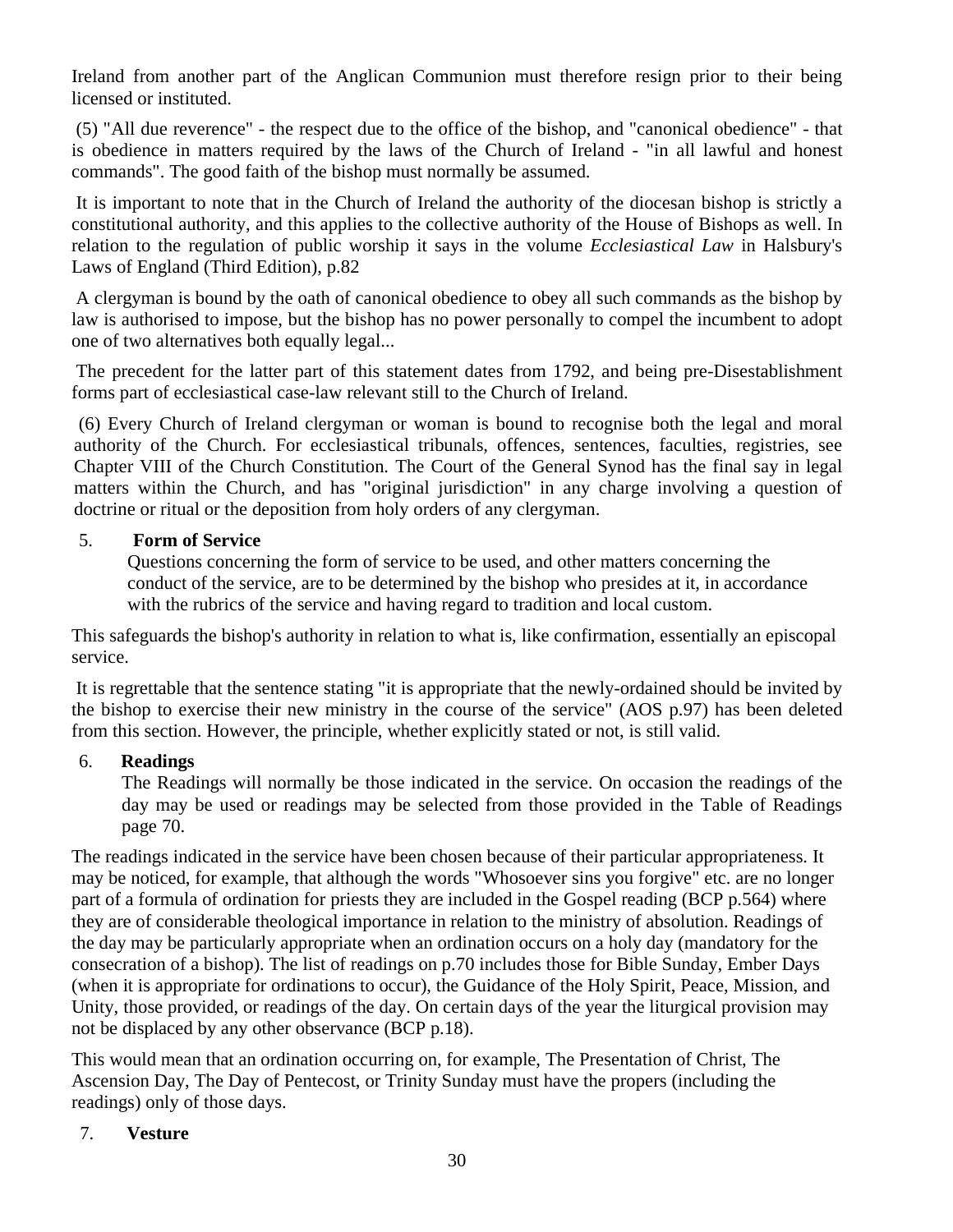The ordinand may be vested in the vesture of the order before the service begins, or at the appropriate point after the laying on of hands. Deacons and priests are vested with a scarf or stole according to individual choice, and bishops in their episcopal habit (see Canon 12).

# Canon 12, **Ecclesiastical apparel,** reads,

(1.) Every archbishop and bishop at all times of his public ministration of the services of the Church shall use the customary ecclesiastical apparel of his order.

This would normally be taken as including purple cassock and rochet (the white garment rochet, surplice, and alb are all essentially the same vestment), scarf and hood or stole. However, there seems no reason under this canon why an archbishop or bishop should not wear a cope and mitre, which is certainly "customary" throughout the Anglican world.

 (2) Every presbyter and deacon at all times of his public administration of the regular services of the Church in a church building

(a) may wear a cassock,

(b) shall wear a plain white surplice with sleeves and the customary black scarf or a stole, and (c) may wear bands, and the hood pertaining to his university degree or other academic qualification:

Provided that any minister shall be at liberty to wear a plain black gown while preaching. No minister shall wear any other ecclesiastical vestment or ornament.

It may be noted that the right of the individual priest or deacon to choose whether to wear a scarf or a stole is absolute, and this is confirmed by Note 7 to the Ordinal (1992). This choice is not subject to the permission of bishop - or rector - either at the ordination or at any other time. The distinction between a scarf and stole should also be observed. A scarf should never be worn sash-wise by a deacon. It is *always* worn up-and-down. Only a stole is worn over the left shoulder.

# 8. **The Presentation**

Before the service, the ordinand is appropriately seated with those who will present *him/her* to the bishop; while, after the presentation, it is appropriate that all those being ordained should be seated together.

This reflects a renewed emphasis on the concept of "a particular ministry within a specific Christian community". Paul Bradshaw writing on "Ordination as God's Action through the Church" in *Anglican Orders and Ordinations* Alcuin/Grow 1997 pp9-10 says, "The early Church knew nothing of the idea of ordinations at large", and one could not be ordained 'absolutely' as a bishop, presbyter or deacon in the universal Church, but had to be appointed to a specific, vacant ministerial role within an individual Christian community. The Berkeley Statement *To Equip the Saints*, Grove Books 2002, p.11 suggests,

Regardless of how the candidates enter the building, they should be seated with those with whom they are closely linked, such as their family, those who have nurtured them in the community of faith, those who will present them for ordination, or those among whom they will serve.

While this is provided for in Note 8 it will be noticed that OS-2 does not go with a further suggestion in the Berkeley Statement, 'Care should be taken to ensure that the ordinands continue to sit with this supportive group until they are called forward for the Questions'.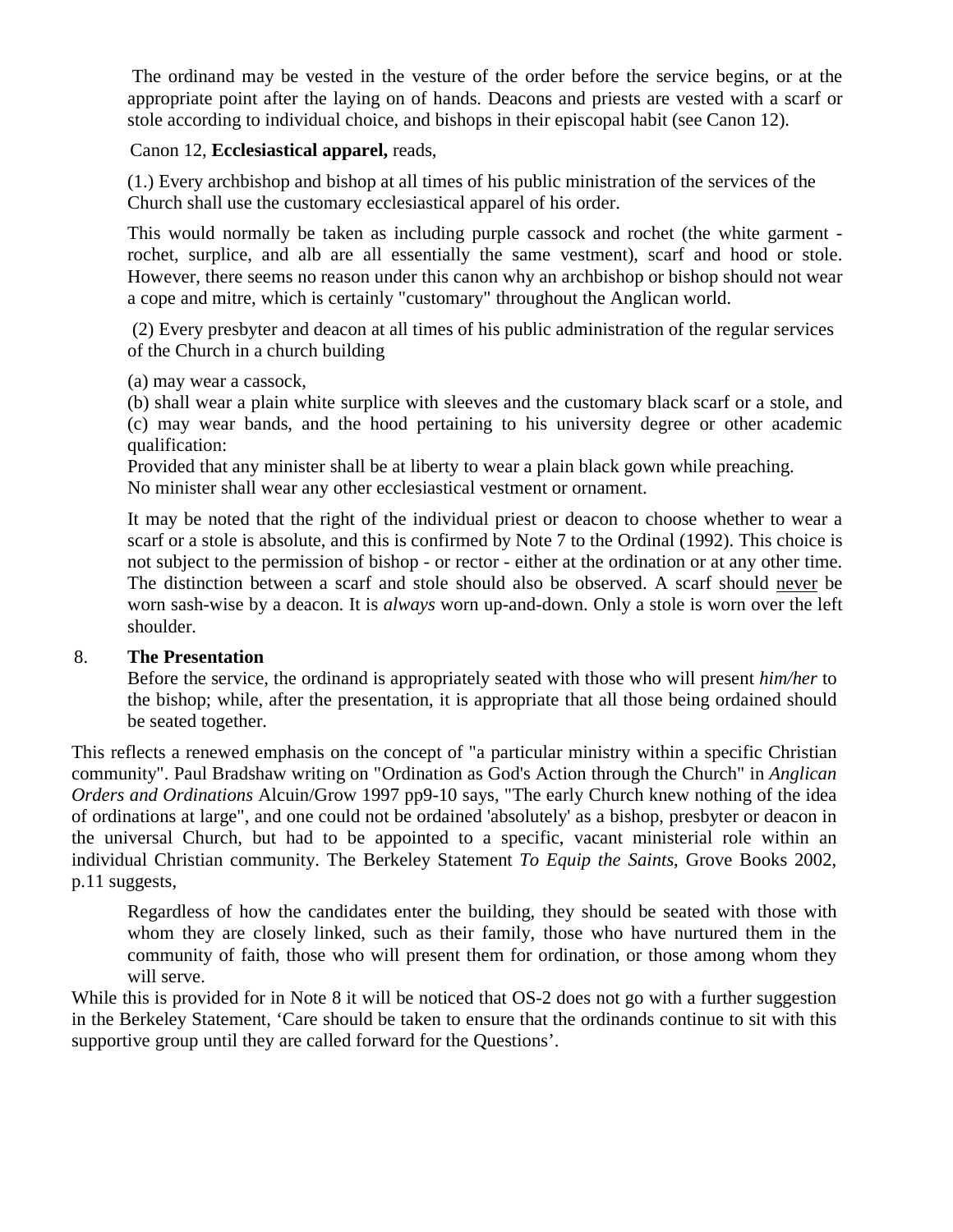On the contrary, the candidates (assuming there is more than one) give one another mutual support following the Presentation.

# **THE STRUCTURE OF THE RITES**

A brief indication of the fundamental "shape" of the rite is given above. A more detailed analysis follows.

The structure of all three rites (for the ordination of deacons, priests, and bishops) is essentially the same,

# **The Gathering of God's People**

Hymn, canticle or psalm Greeting Baptismal versicles and responses Preface Presentation Affirmation (by Archdeacon (Deacons and Priests) Question and Answer Collect

### **Proclaiming and Receiving the Word**

The First Reading The Psalm The Second Reading [Canticle, hymn, or anthem] The Gospel Reading The Sermon The Nicene Creed

# **The Rite of Ordination.**

 The Presentation (Bishops only) The "Declarations": Duties of the office to which the ordinand is being admitted Charge (in the case of priests) Declarations relating to the faith and commitment of the ordinand, in Question and Answer form. Affirmation by the People. Prayers: An Ordination Litany Silence Veni Creator (priests and bishops only). An appropriate hymn of invocation of the Holy Spirit for deacons. The Ordination Prayer with the Laying on of Hands (one of two forms, the second interactive) Vesting (if not already done) Giving of the Bible Welcome/Greeting of new deacons, priests or bishop The Peace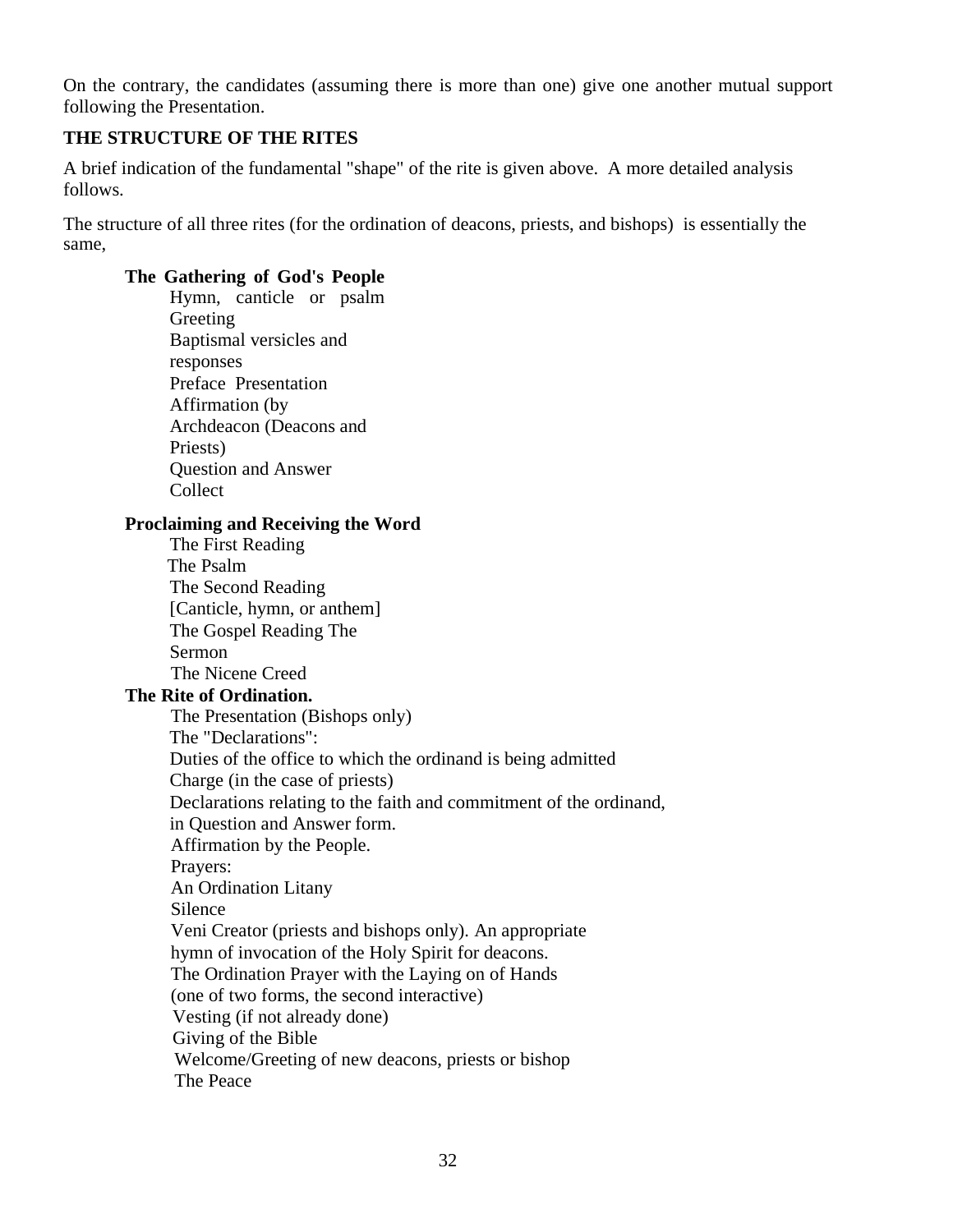# **Celebrating at the Lord's Table**

Greeting Sursum Corda Gratias agamus Eucharistic Prayer (with Proper Preface for Prayer One) The Lord's Prayer The Breaking of the Bread The Communion

The Great Silence

# **Going Out as God's People**

[Hymn] Post-communion prayers Blessing Dismissal Exhortation (Priests, Bishops) Departure with Bible (and Pastoral Staff - Bishops only), accompanied by representative persons.

# **COMMENTARY:**

# **The Gathering of God's People**

The Ordination is set within the context of a celebration of the Holy Communion, and there is an integral relationship between the two, the Eucharist not being a kind of "add-on" to something which would be complete without it. The bishop presides over the entire rite, in this way maintaining the unity of the Word and Sacrament and their common relationship to the act of ordination. It may be noted that neither the Collect for Purity nor the Gloria in Excelsis are to be found as part of the Preparation. Although the Collect for Purity is, historically speaking, a distinctive feature of the Anglican Communion office (derived from the priest's private prayer before the Eucharistic celebration in the Sarum rite) it is not essential. The Gloria in Excelsis was originally a canticle used at Mattins in the Greek Church, and has been in use in celebrations of the Eucharist on at least festive occasions in the West from the sixth century onwards (although the spread of its use appears to have been gradual). There is no liturgical necessity for its invariable use as in the BCP; and it is properly omitted here. If it were considered desirable to have it, it could be used instead of a hymn during the entry of the ministers or in its customary place prior to the collect.

It is appropriate for the first part of the service to take place at the chancel step. Depending on the layout of the Cathedral the actual ordination may take place there or at the sanctuary step. It is desirable for the act of ordination to be fully visible to the congregation (who are there as participants not merely as spectators).

# **The Greeting**

This comprises "The Lord be with you" and its response without an alternative. The Church of England's *Common Worship* has

Blessed be God, Father, Son and Holy Spirit **Blessed be his kingdom, now and for ever. Amen.** 

*Common Worship* also has an alternative Greeting for the Easter to Pentecost season. There seems no reason why that to be found on p.201 may not be used in this order.

Christ is risen! **The Lord is risen indeed. Alleluia!**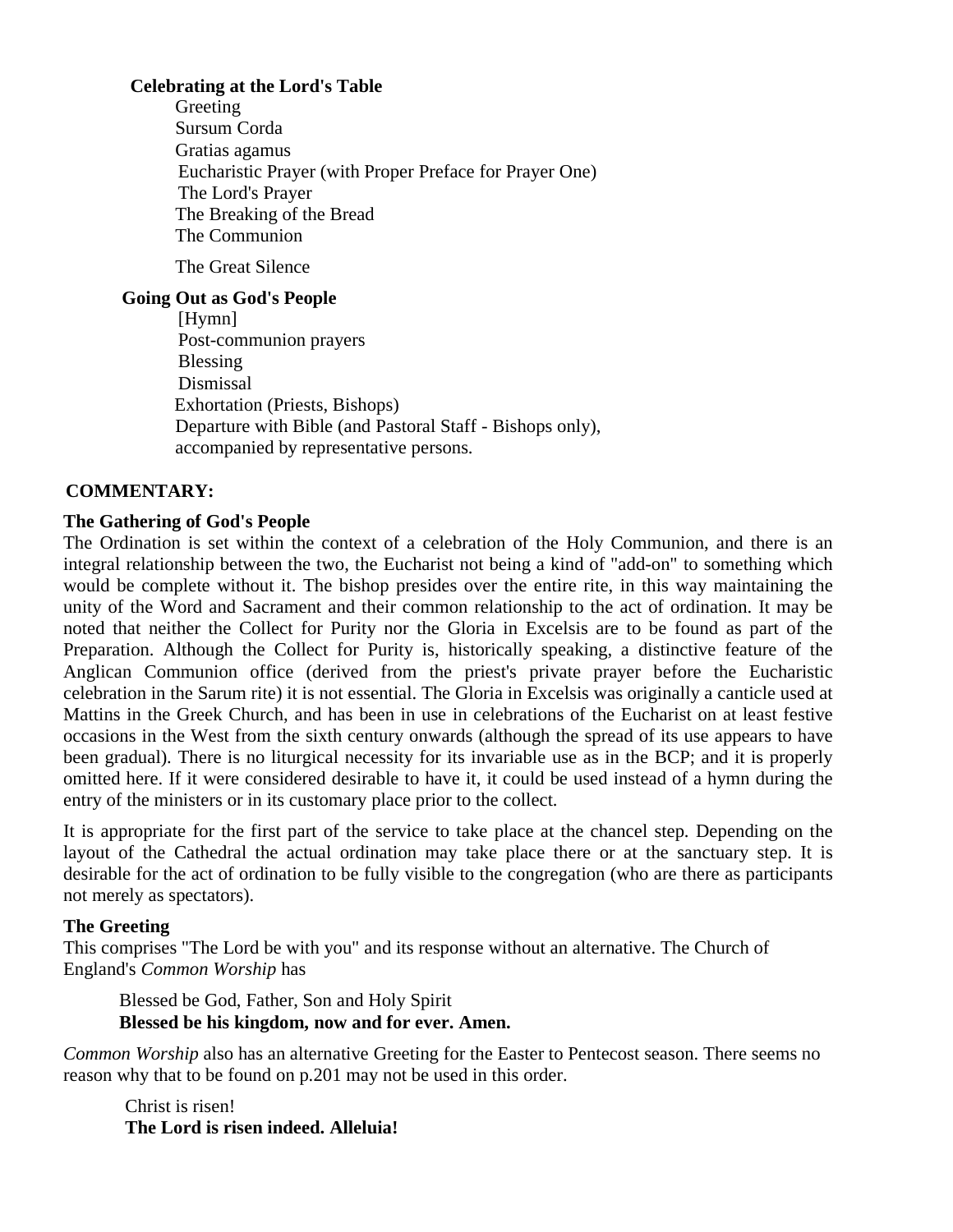# **Responsorial Sentences**

 These are significant as representing the baptismal ecclesiology emphasized in some recent writings on ordination. The call to particular ministry is to be understood within the context of common membership of the church to which all belong by virtue of baptism and within which there is an "every-member" ministry.

### **Preface/Introduction**

This is in two parts, the first a direct quotation from Romans 12:5, 6 from the Revised English Bible (chosen as the version which most effectively and euphoniously conveyed the meaning) indicating the universality of the gifts of God's grace within the one Body of Christ. The second part is a careful affirmation of the order of ministry which is to be conferred and the means of its bestowal (through prayer and the laying on of hands). There is an emphatic reaffirmation that through the Church's practice of ordination the threefold ministry of bishops, priests or presbyters and deacons is being maintained. The preface, which corresponds to that in Ordination Services One [BCP p.518] but differs in that it is read publicly as part of the order of service, reflects the commitment of the Church of Ireland as expressed in the Preamble and Declaration [BCP p.776] to "maintain inviolate the three orders of bishops, priests or presbyters, and deacons in the sacred ministry".

This statement, which was drawn up with great care, may be compared with the similar passage for the ordination of deacons in the Church of England's *Common Worship,*

God calls his people to follow Christ, and forms us into a royal priesthood, a holy nation, to declare the wonderful deeds of him who has called us out of darkness into his marvelous light.

The Church is the Body of Christ, the people of God and the dwelling-place of the Holy Spirit. In baptism the whole Church is summoned to witness to God's love and to work for the coming of his kingdom.

To serve this royal priesthood, God has given a variety of ministries. Deacons are ordained so that the people of God may be better equipped to make Christ known. Theirs is a life of visible self-giving. Christ is the pattern of their calling and their commission; as he washed the feet of his disciples, so they must wash the feet of others.

### **The Presentation**

In specifying that the presentation is to be performed by "sponsors" it seems to have been overlooked that the Archdeacon of the Diocese has an ancient right, written into canon law, to present ordinands to the bishop. To reduce this to a bare statement by the Archdeacon "They are satisfied", relating to those responsible for their selection and training, is inadequate. One possible solution is for the Archdeacon to be accompanied by other representative persons and to speak either with them or on their behalf. Given the importance of the local congregation as an embodiment and representation of the church universal it is desirable that some mention be made of where the ordinands are to serve, in such a form in each case as "Bishop..., we present ... to be ordained deacon. *He/*she is to serve in the parish of X."

With regard to the choice of sponsors, the Berkeley statement says (*Anglican Ordination Rites* p.13)

The particular process through which candidates have come to ordination ought to determine who will present them. For example, in some cases they may be presented by those who have discerned and nurtured the individual's call to - and preparation for - ordained ministry, in others it may be representatives of the local church among whom the new ministry is to be exercised. While the role played by family and friends may rightly be recognized at some point within an ordination service, the presenters should represent the wider community of the baptized rather than the personal choice of the candidates.

In the *Book of Common Prayer* 2004 the candidate says for himself or herself, "I believe that God has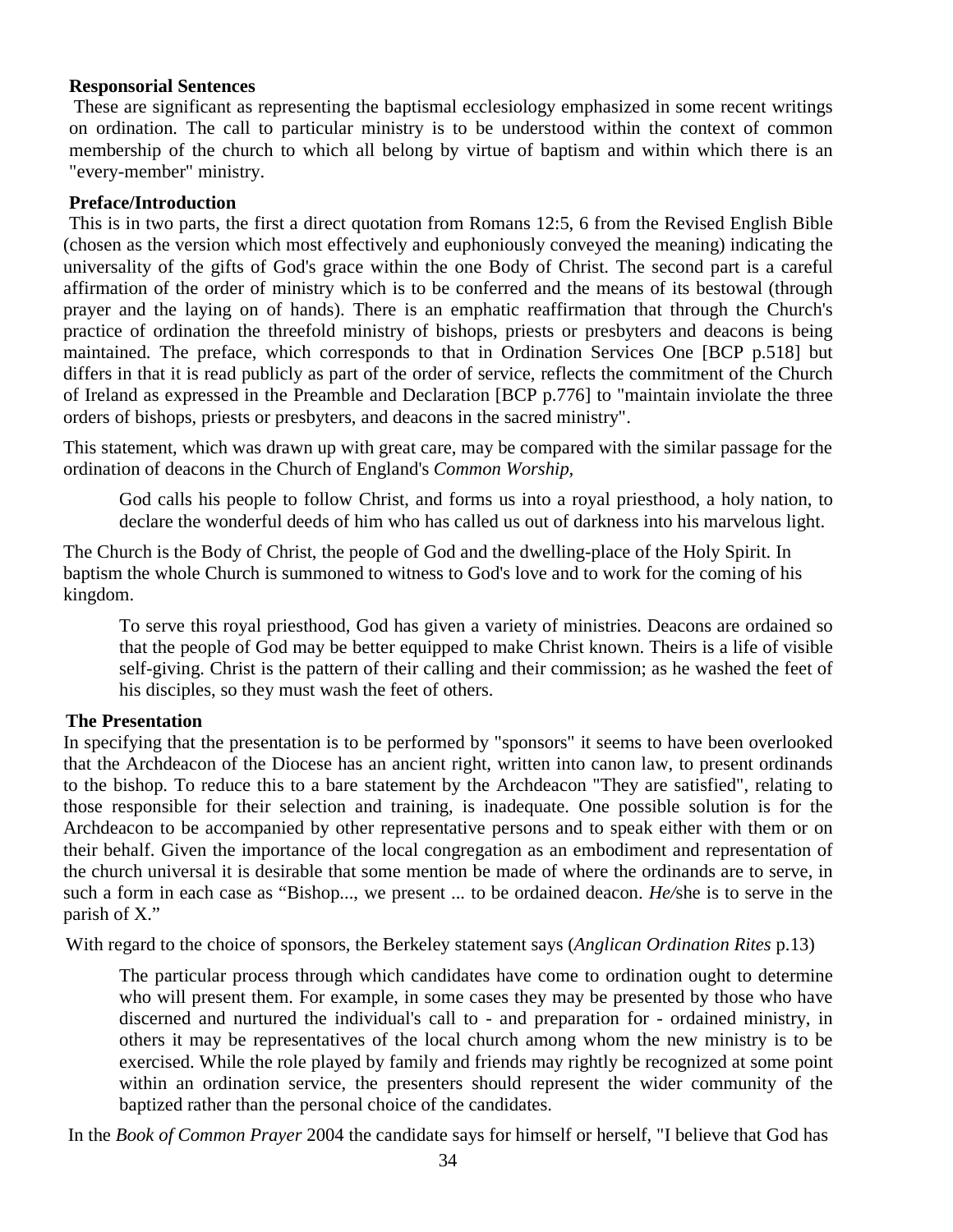called me" which is more direct and personal than the Church of England's question and answer,

Do they believe them to be duly called to serve God in this ministry? **They do.**

# **The Collect**

 This sets the ministry of those who are to be ordained within the context of the ministry of all the faithful (who are also prayed for). This collect is of a general character, and does not have quite the same significance as the collect in the Ordination Services One, which, prior to the additions and modifications made in 1662, served as an important indication of the difference between the three orders of ministers in the Church.

The prayer was produced by the Revision Committee of the Church of England's General Synod, and is an adaptation of the second ASB prayer for Good Friday, itself drawn from the *Gelasian Sacramentary.* 

The Collect may be introduced by the use of such words (from *Common Worship*) as,

Let us pray for N and N, and for the ministry of the whole people of God

A period of silent prayer would be appropriate after the collect is introduced and before it is said.

On a principal holy day or festival the Collect of the Day may be used - preferably in addition to rather as a substitute for the collect given above with its emphasis upon setting the particular ministry to which the person is to be admitted within the context of an "every-member" ministry in the whole Church.

# **Proclaiming and Receiving the Word**

The Ministry of the Word is more comprehensive than that in the traditional Prayer Book rite (Ordination Services 1), which merely provides for an Epistle and Gospel. Here, there is the full liturgical apparatus of Old Testament Reading, Psalm, Epistle, (Canticle or Anthem or Hymn), Gospel, and Sermon. These readings have been chosen to indicate appropriate aspects of the various ministries. For an explanation of the rather more comprehensive selection of readings provided in the Church of England's *Common Worship* Ordinal see Paul Bradshaw, Ed., *A Companion to Common Worship*, SPCK, Vol 2, Alcuin Club Collections 81, 2006, p231-2.

Preference is given to the readings indicated in the order of service. This means that attention is given to passages with a bearing on ministry rather than to a general exposition of passages which may or may not be particularly relevant to the ordination. This is in contrast to the emphasis in the Berkeley Statement "To Equip the Saints" in which it is stated that "the ecclesial nature of ordination may be underscored if the eucharistic readings of the day are used, when they are appropriate, rather than those that focus more narrowly on the particular order being conferred." Given how rare it is for most members of the church to have an opportunity to attend an ordination it seems reasonable to draw attention to readings that help people to understand the nature of the ministry to which candidates are being admitted

# DEACONS

The **Old Testament reading** is Isaiah 6:1-8 - Isaiah's vision of God in the Temple - appropriate at the commencement of ministry.

 The **Psalm** is 119-33-38, "Teach me O Lord the way of your statutes", also appropriate in the "learning" situation of beginning one's ministry.

The **Epistle** is Romans 12:1-12, drawn from the Anglican-Methodist ordinal, which speaks of personal consecration and also of mutual service in the Body of Christ - the deacon's ministry being above all that of commitment and service.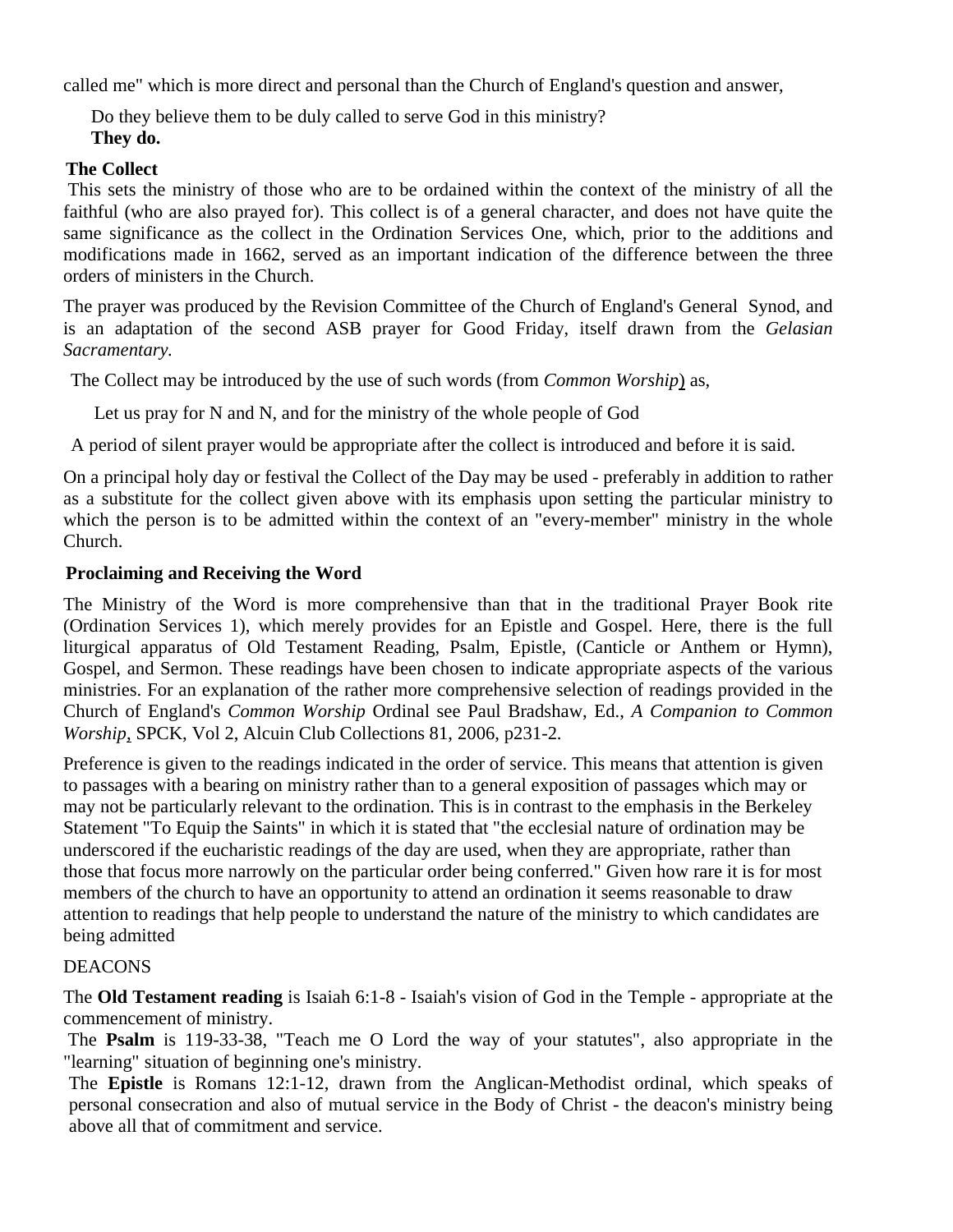The **Gospel** is Mark 10:35-45. This sets before the ordinand the ultimate pattern of service, which is that of Jesus, "For the Son of man also came not to be served but to serve, and to give his life as a ransom for many".

[The special role of the deacon, liturgically speaking, is to read the Gospel, and this is witnessed to by St. Jerome (c.342-420) and St. Augustine (354-430). This being the case it has been the custom for a newly-ordained deacon to read the Gospel immediately after the act of ordination. However, to have retained this custom in a modem rite would have involved a considerable restructuring of one service: and this would have undermined the uniformity of structure which has been a feature of revised versions of the Ordinal, being found, among others, in that of the united Church of South India, the Anglican-Methodist Ordinal and the new Roman Pontifical as well as in the Church of Ireland's Alternative Occasional Services (1993). However, if a deacon is present it would be appropriate for him or her to read the Gospel and to perform other diaconal duties. In the Notes attached to the *Common Worship* Ordinal the following are suggested as appropriate functions for the "deacon of the rite",

- to carry the Book of the Gospels into the assembly,
- to read the Gospel,
- to sing or say the Ordination Litany
- to prepare the table and the gifts,
- to assist with the Breaking of the Bread and the distribution,
- to supervise the ablutions,
- to dismiss the assembly.

# PRIESTS

 The **Old Testament reading** is Isaiah 61:1-3a "The Spirit of the Lord is upon me..." an eschatological passage quoted by Jesus with reference to his own ministry in Luke 4:14-30.

 The **Psalm** is 145:1-7,21. "1 will exalt you O God my King" - in which the psalmist declares his intention of singing God's praises and declaring his mighty deeds".

 The **Epistle** is 2 Corinthians 5:1.4-21 - the ministry of reconciliation which lies at the heart of priesthood, as of the Christian life in general.

 The **Gospe**l is John 20:19-23. This contains the significant words to be found in the act of ordination in the Book of Common Prayer, "Receive the Holy Spirit. If you forgive the sins of any, they are forgiven; if you retain the sins of any, they are retained". In the BCP Ordinal this was used as one of the Gospels at the Consecration of a Bishop.

# BISHOP

 The **Old Testament reading** is Numbers 27:15-20,22,23 - the commissioning of Joshua as the successor to Moses with full authority as leader through prayer and the laying on of hands.

The **Psalm** is 119:165-174. The Law of God is celebrated.

 The **Epistle** is 2 Corinthians 4:1-10. A reminder that "we have this treasure in earthen vessels, to show that the transcendent power belongs to God and not to us".

 The **Gospel** is John 21:15-17, addressed to Peter the Shepherd, and so, symbolically, to all bishops. "Feed my sheep", the words of the Risen Christ. This was appointed as one of the readings in the traditional Prayer Book consecration of bishops in Ordination Services One, and was also in the Anglican-Methodist ordinal.

It may be noticed that of the passages chosen in the traditional Prayer Book Ordinal only two are appointed here - John 20:19-23 (but applied here to priests rather than bishops) and John 21:15-17. Ephesians 4:7ff is not appointed as a reading but is central to the thought of the ordination prayer for priests and for bishops.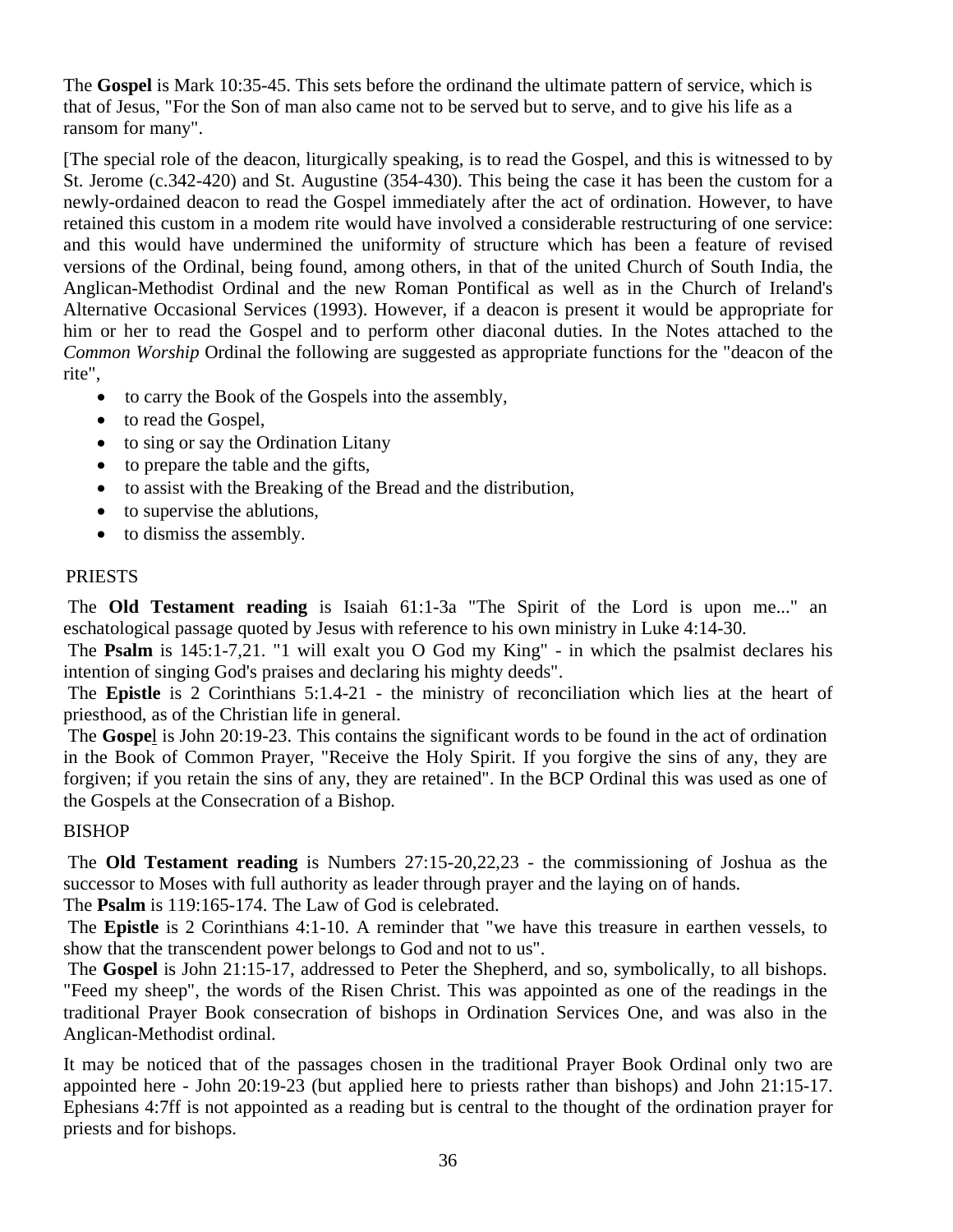# **The Sermon**

No limitation as to content is made. However, the rule in Ordination Services One (for deacons' and priests' ordinations) gives an idea of the lines along which addresses at ordinations may reasonably proceed, "declaring the Duty and Office of such as come to be admitted Deacons/Priests, how necessary that Order is in the Church of Christ; and also, how the people ought to esteem them in their Office". It is hard to see the relevance in the recommendation in the Berkeley Statement, "The sermon should be an exposition of the word of God which has been read, in relation to the ministry of the whole church, and not be an address solely to candidates, which belongs rather to a "(set) Exhortation given by the bishop elsewhere in the rite". Setting the ordination within the context of the everymember ministry of the whole Church is one thing; ignoring the particularity of the occasion is another. Nor is it clear that nothing useful can be said about the ministry of bishops, priests or presbyters and deacons which is not contained in the exhortations.

# **The Nicene Creed**

The "standard" order of modem Eucharistic liturgies has been followed, the principle being that God's Word is read and expounded and this in turn leads to a reaffirmation of faith. The significance of the use of the Nicene Creed in the ordinal is that it allows all concerned to identify their faith with that of the universal Church into whose ministry the ordinands are being admitted. The baptismal link is indicated by the introductory expression, "Mindful of our baptism... Contrary to the recommendation in the Berkeley document the Creed in Ordination Services Two is the Nicene Creed not the Apostles' Creed. The latter is a Creed of the Western Church only, whereas the Nicene Creed is truly universal. The corporate emphasis "We believe..." (the original wording of the Nicene Creed) stresses that this is the confession of faith of the whole Church. The "I believe..." of the Apostles' Creed is more individualistic and less suitable for this reason. The Nicene Creed is also the form of the Creed normally used at the Eucharist. There is a Eucharistic ecclesiology waiting to be more fully explored to complement the Baptismal ecclesiology exclusively recommended in the Berkeley statement and supporting documents.

# **The Rite of Ordination**

Although what is termed "The Rite of Ordination" begins here it may be noticed that in contrast to the Ordinal in Alternative Occasional Services (1993) there has been an anticipation of part of the rite in the presentation of the candidates to the bishop within The Gathering of God's People and so far from this unit being self-contained there are also parts of the rite that appear in the post-communion, especially part of the priests' charge which in AOS appeared as a single unit.

Introducing the Church of England's counterpart to this part of the service Paul Bradshaw says (in *A Companion to Common Worship*, Vol 2, op. cit pp232-3),

Now that the ordinands have been introduced to the congregation, and the assembly has heard and pondered on the word of God, the ordination proper begins. The way an ordination is celebrated can sometimes make it look as if the bishop is setting some persons apart from the community of faith and transmitting to them a distinct "power". But an ordination is the act of the whole community presided over by the bishop. First, therefore, the ordinands must make before the people certain declarations about their faith and intentions so that the people may be able to give their consent to the ordination. Then the whole assembly will offer their prayers to God for the needs of the Church and the world, including petition for the ordinands, before the president [bishop] acting in the name of the Church, says the ordination prayer accompanied by the laying on of hands.

# **The Presentation**, Part Two. [Bishops only]

The rite of the Ordination or Consecration of a Bishop has a double presentation, first, at the beginning of the service as of one who is believed to be called and ready to be ordained bishop in the Church of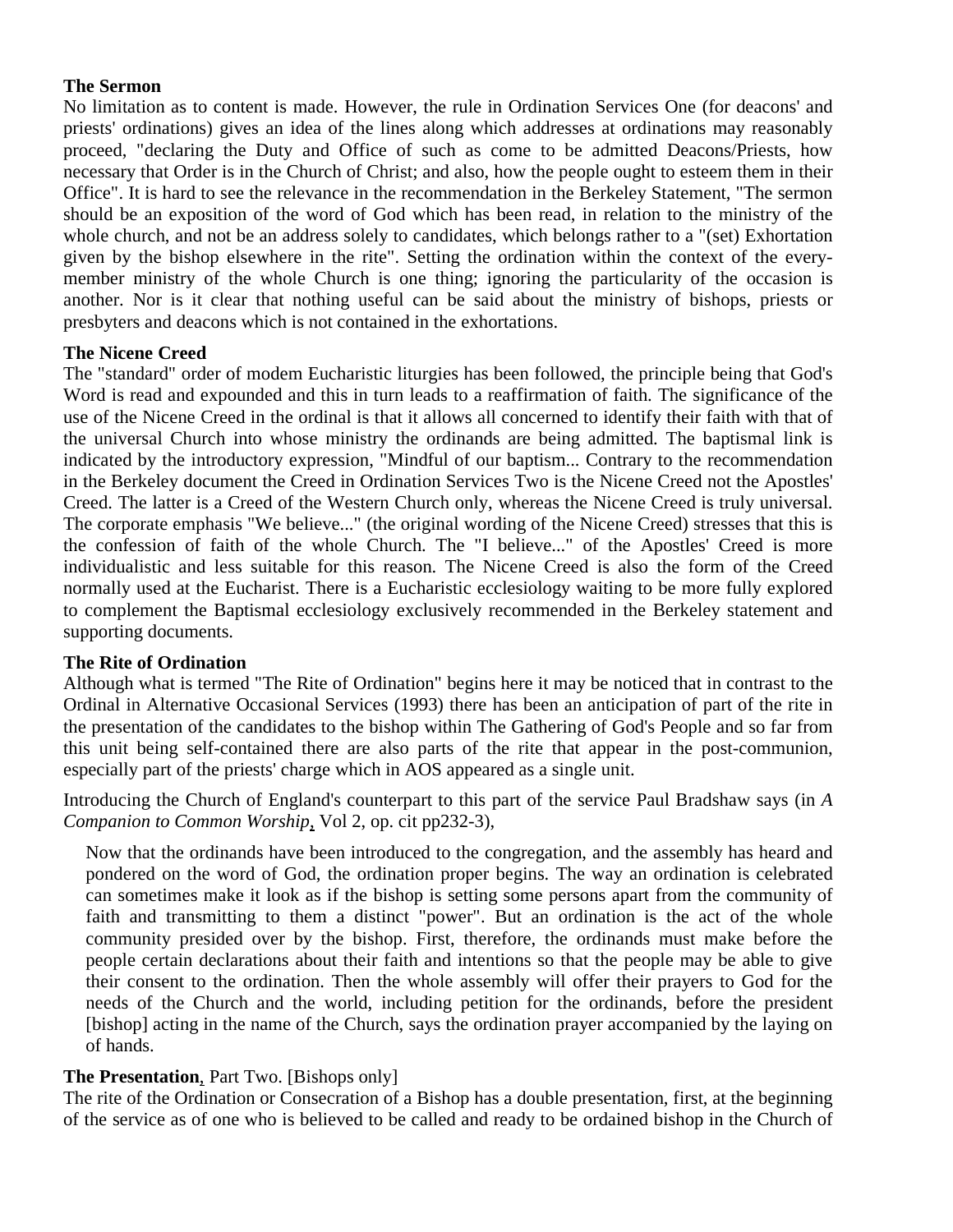God and, at the commencement of the Rite of Ordination when the authority for the ordination is read and the bishop-elect makes the Declaration of Canonical Obedience. It is reasonable to question whether this is as intelligible as the form in *Alternative Occasional Services* (1993) where the one follows immediately after the other (AOS p.122). This separation of two events which clearly belong together is an aspect of distributing parts of the process of ordination between the beginning, middle and end of the service. It may be noticed that the *Common Worship* ordinal avoids the problem by having the whole Presentation prior to the Collect.

# **The Declarations**

The Declarations comprise (in the case of each order) a statement of the functions that belong to the order, and a series of questions and answers designed to elicit a public commitment to the work of the ministry as this is understood by the Church of Ireland. The functions are described as follows,

# DEACONS

Deacons in the Church of God serve in the name of Christ, and so remind the whole Church that serving others is at the heart of all ministry.

Deacons have a special responsibility to ensure that those in need are cared for with compassion and humility. They are to strengthen the faithful, search out the careless and the indifferent, and minister to the sick, the needy, the poor and those in trouble. When called upon to do so, they may baptize, preach and give instruction in the faith. Deacons assist the bishop and priest under whom they serve. When the people are gathered for worship, deacons are authorized to read the Gospel, lead the people in intercession, and distribute the bread and wine of Holy Communion.

The specific functions of the deacon are often overlooked not least because of the long-established practice of treating the diaconate as a steppingstone to the priesthood (usually after one year). The revival of a permanent diaconate in some parts of the Anglican Communion indicates the special character of the deacon's office as servanthood. Some scholars, on the basis of the practice of the pre-Nicene Church advocate direct ordination to the particular order required - diaconate, priesthood, episcopate. Others, recognizing that where sequential ordination occurs each order is inclusive of the one already conferred see an advantage of a priest's or bishop's ministry being inclusive of that servanthood which belongs to the deacon. Although it is customary (and unexceptional) in the Church of Ireland for an assisting priest at the eucharist to vest as such, there does not seem to be any reason why he or she may not dress as a deacon when fulfilling the role of a deacon and so underlining this fact. A contrary view may be found in the introduction to *Equipping the Saints - Ordination in Anglicanism Today, Papers from the Sixth International Anglican Liturgical Consultation*, Eds R. L. Dowling and D. R. Holeton, p.11.

NB It is probably better for the deacon not to baptize except when it is impossible for a priest to perform this action. Although even lay baptism is fully valid, baptism as one of the two "Gospel sacraments" is best performed by one who has been admitted to the full ministry of the Word and Sacraments.

 [In Ordination Services One the role of a deacon is spelt out within the interrogation. Here, it is more logically expressed *before* the questions].

# PRIESTS

Priests (or presbyters) in the Church of God are called to work with the bishop and with other priests as servants and shepherds among the people to whom they are sent.

They are to proclaim the Word of the Lord, to call those who hear to repentance, and in Christ's name to pronounce absolution and declare the forgiveness of sins. They are to baptize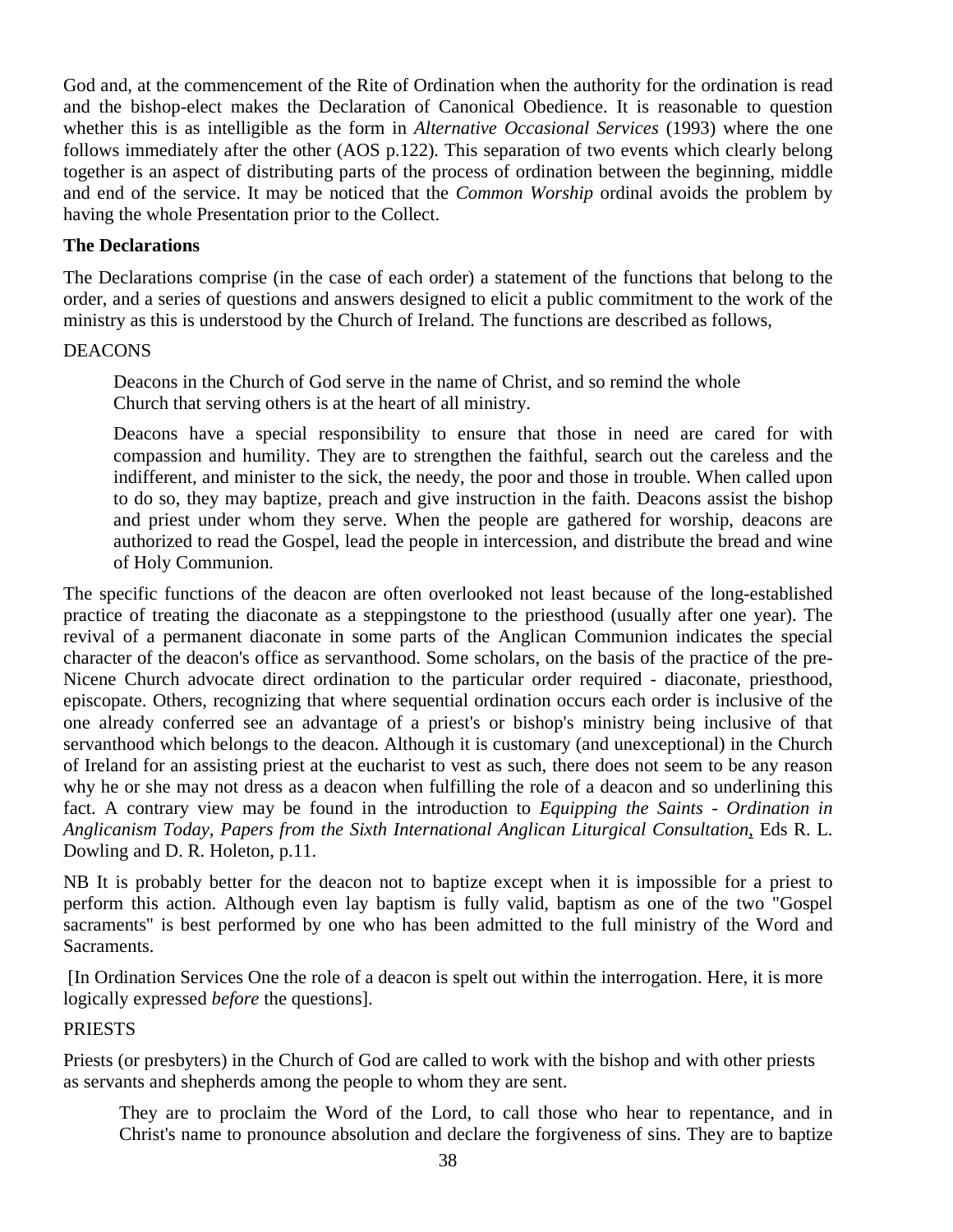and to catechize.

They are to preside at the celebration of the Holy Communion.

They are to lead God's people in prayer and worship, to intercede for them, to bless them in the name of the Lord, and to teach and encourage them by word and example. They are to minister to the sick and to prepare the dying for their death.

They must always set the Good Shepherd before them as the pattern of their calling, caring for the people committed to their charge, and joining with them in a common witness, that the world may come to know God's glory and love.

[There follows a significant part of the Charge, a distinctive feature of the traditional Prayer Book Rite of the Ordination of Priests (Ordination Services One) based on Bucer's *De Ordinatione legitima*. Although the integrity of the Charge has been undermined by a portion of it having been placed at the conclusion of the service, it remains largely that of the traditional Prayer Book although lightened in tone and drawing on the modified version appearing in the Anglican-Methodist Ordinal and with some recent alterations. A further problem with the Charge in the Book of Common Prayer is that, due to an error a significant portion, approved by the General Synod, was omitted and had to be included in an Errata slip. For this reason the full text is reproduced below]

In the name of our Lord we ask you to remember the greatness of the trust now to be committed to your charge. You are to be messengers, watchers and stewards of the Lord; you are to teach and to admonish, to feed and provide for the Lord's family, to search for God's children in the wilderness of the world's temptations and to guide them through its confusions, so that they may be saved through Christ for ever.

Your ministry will be one of joy as well as of responsibility, of happiness as well as of diligence. Yet remember in your heart that if it should come about that the Church, or any of its members, is hurt or hindered by reason of your neglect, your fault will be great and God's judgement will follow. So pray constantly for his mercy and for the grace you will need to fulfil your call.

We trust that, supported by the prayers and encouragement of the household of faith, you long ago began to weigh and ponder all these things, and that you are fully determined, by the grace of God, to give yourselves wholly to his service. We trust that you will devote to him your best powers of mind and spirit, so that, as you daily follow the rule and teaching of our Lord, with the heavenly assistance of his Holy Spirit, you may grow into his likeness, and lead into holiness the lives of all with whom you have to do.

 [This Charge may be compared with the comparable passage in the Church of England's *Common Worship* service which, in effect, continues and enlarges upon the "job description". No part of the English Charge appears at the end of the service].

# BISHOPS

Bishops are called to lead in serving and caring for the people of God and to work with them in the oversight of the Church. As chief pastors they share with their fellow bishops a special responsibility to maintain and further the unity of the Church, to uphold its discipline, to guard its faith and to promote its mission throughout the world. It is their duty to watch over and pray for all those committed to their charge, and to teach and govern them after the example of the apostles, speaking in the name of God and interpreting the gospel of Christ. They are to know their people and be known by them. They are to ordain and to send new ministers, guiding those who serve with them and enabling them to fulfil their ministry. They are to baptize and confirm, to preside at the Holy Communion, and to lead the offering of prayer and praise. They are to be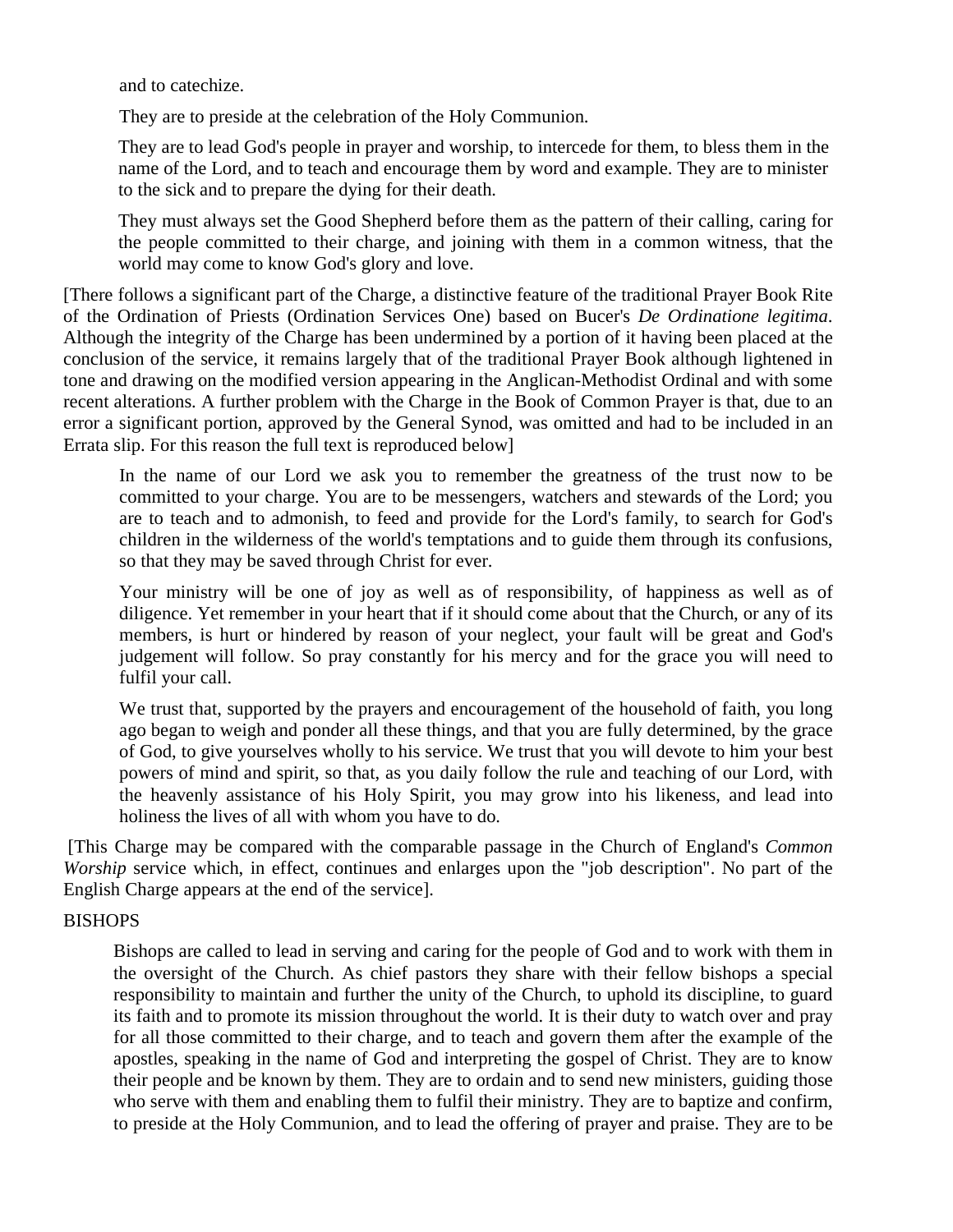merciful, but with firmness, and to minister discipline, but with mercy. They are to have special care for the sick and for the outcast and needy; and to those who turn to God they are to declare the forgiveness of sins.

 [There is no "Charge" or outline of duties in the Order for the Consecration of Bishops in Ordination Services One, although something of what was expected of them may be gathered from the interrogation. This statement of the bishop's duties is based on that in the Anglican-Methodist Ordinal of 1968].

 The ministry of the ordained person is representative - of Christ and the Church. The Church is characterized by servanthood, following the example of the One who came "not to be served but to serve and to give his life as a ransom for many". The Church is a royal priesthood, a kingdom of priests reflective of the priesthood of Christ the "great high priest" - who is the mediator between God and man - so that every Christian may be a means of grace to others. The Church, under the authority of Christ who is the "Good Shepherd" exercises pastoral care and supervision through mutual concern for the well-being of all its members. The threefold ordering of deacons, priests or presbyters and bishops in the Church may be considered as a signification of these three aspects of ministry although not in an exclusive manner. All of this is derived from and subordinate to the unique position of the One who is Prophet, Priest/Redeemer, and King/Pastor.

# (2) **The Interrogation**

Certain questions are of such a fundamental character that they are the same for all three orders of ministry. These relate, first, to acceptance of the holy Scriptures as revealing all things necessary for eternal salvation, belief and acceptance of the doctrine of the Christian faith as the Church of Ireland has received it relating to the Scriptures as containing all things necessary for salvation, adherence to the doctrine of the Church of Ireland and willingness to expound and teach this doctrine. Candidates for all three orders promise to strive to fashion their own life and family relationships according to the way of Christ. They also commit themselves (in words derived from the Preamble and Declaration, BCP p.777) to promoting unity, peace and love among all Christian people, and especially among those among whom they will serve. Other promises relate specifically to the particular order of ministry which is being conferred, as follows,

# DEACONS

The deacon accepts the discipline of the Church of Ireland and promises to give due respect to those set over him or her. There is a question about being diligent in prayer, in reading holy Scripture, and in all studies that deepen faith and fit the person concerned to uphold the truth of the Gospel. The deacon is also asked about being faithful in visiting the sick, in caring for the poor and needy, and in helping the oppressed. And he or she is asked to undertake, in the strength of the Holy Spirit, continually to stir up the gift of God that is in them to make Christ known to all people.

# PRIESTS

As with the deacon the priest accepts the discipline of the Church of Ireland and promises due respect to those set over him or her and makes the same commitment to spirituality and being a student of the faith. The priest also makes the same promise about pastoral care and concern, and also promises to stir up the gift of God within him or her.

 An additional question and answer relates to the encouragement of God's people to be good stewards of their gifts that every member may be equipped for the work of ministering, and that the Body of Christ be built up in love.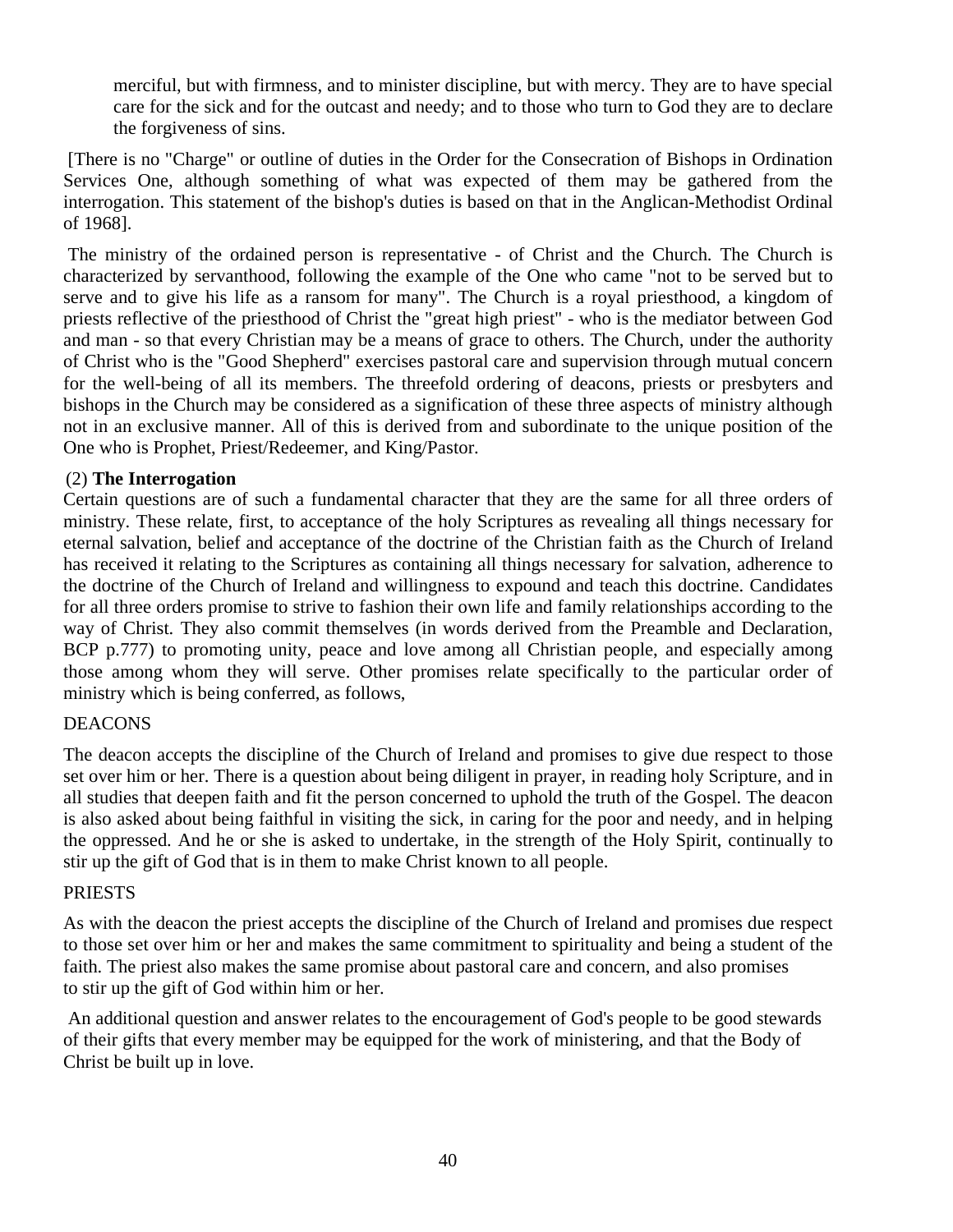# **BISHOPS**

The bishop-elect makes the same promise as the deacon or priest about pastoral care and concern and makes the same commitment to spirituality and being a student of the faith.

Questions specific to the bishop cover a commitment to guard the faith, unity and discipline of the Church; being faithful in ordaining deacons and priests and in commissioning readers and sustaining them in their ministry; and encouraging all baptized people in their gifts and ministries and giving them support by his or her prayers. A final question asks the bishop elect about being a faithful witness to Christ to those among whom he or she will live and leading his or her people to obey our Saviour's command to make disciples of all nations.

 [A rather different set of questions and answers for the bishop is contained in the Church of England's *Common Worship* ordinal with essentially the same import]

# **The People's Assent**

Paul Bradshaw points out (*A Companion to Common Worship*, Vol 2, op. cit. p.234) that the practice of seeking the consent of the laity has been traditional at ordinations since the earliest times and is one of the ways in which expression is given to the concept of ordination as the action of the whole Church and not just of the bishop or archbishop who presides. In earlier rites (AOS and its primary source the ordinal in the Church of England's Alternative Service Book 1980) this came immediately after the presentation, but he thinks it is more appropriate for it to be done here, when the congregation has had opportunity to hear the responses of the ordinands. As against this, the earlier tradition maintained a more coherent structure or shape - which has been made more complicated in this rite. The AOS Ordinal attracted some criticism on the grounds that no provision was made for any objection to the ordination. This has been rectified for deacons and priests but not for a bishop. No provision of this kind has been made in the *Common Worship* ordinal.

# **The Prayers**

The function of prayer in the ordinal is not that of the (arch)bishop alone. Rather, there is the responsorial prayer of a Litany, with particular suffrages for the candidate deacons, priests and bishops-elect; the silent prayer of the people; and, in the case of priests and bishops the invocation of the Holy Spirit in the words of the hymn *Veni Creator* (156), "Come, Holy Ghost, our souls inspire..." (an alternative hymn of invocation is sung at the ordination of deacons) all leading up to the climax of the ordination prayer itself (which makes some further provision for the involvement of the people) Having a hymn of invocation to the Holy Spirit at the ordination of a deacon (although a different one from *Veni Creator*) is a departure from long-standing tradition and it remains to be seen whether there is any significant advantage in this.

 With regard to the Ordination Litany two forms are provided in the Book of Common Prayer 2004 (pp585-590). The first is a version of the Litany Two on ppl75-8 in the Prayer Book sections 1-3, the latter with particular petitions as follows,

Bless your *servants* now to be made *deacons/priests/bishop*  that *they* may faithfully serve your Church and reveal your glory in the world, **hear us good Lord.** 

Seconds 4-5 (petitions for the state and for all people according to their needs) are omitted. A concluding prayer is added after the Agnus Dei. The words "and from the evil of schism" have been accidentally omitted after "your word and commandment" and should be included. The use of the Litany at ordinations has a long history - it is found in the *Gregorian Sacramentary*, dating to at least the eight/ninth century. At the Reformation the 1544 Litany was adapted and incorporated into the 1550 and 1552 ordinals, and has remained in the Book of Common Prayer ever since, appearing after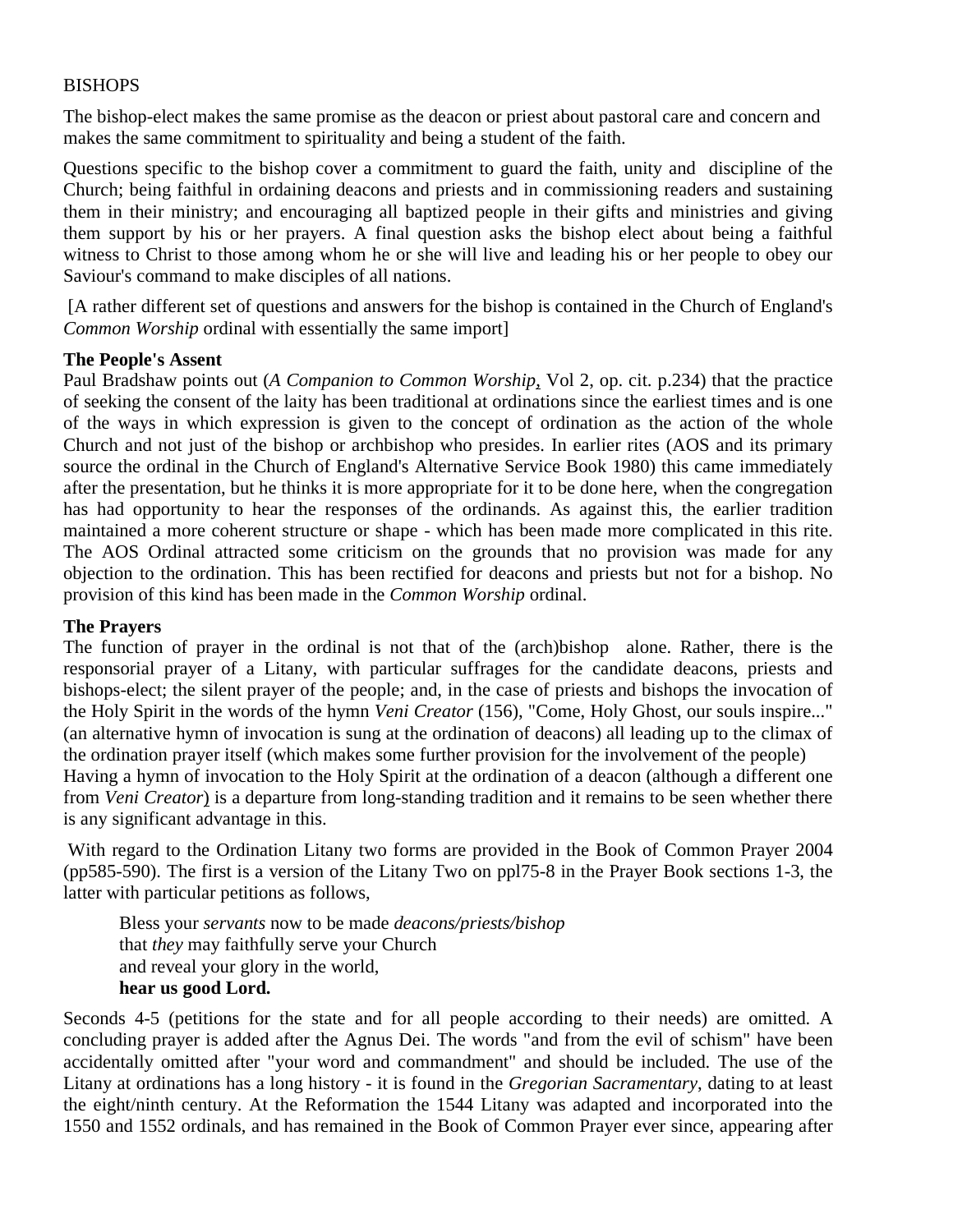the presentation in the rites for deacons and priests, and before the examination in the rite for bishops. In the 1926 Church of Ireland revision the Supplication in time of War was omitted (in the current form of Litany One it does not appear at all). The Litany is neither in the Ordinal of the Church of South India (1962) nor in the (derived) Anglican-Methodist Ordinal of 1968. However it was included in the Church of England's ASB (1980), and subsequently in the Church of Ireland's *Alternative Occasional Services* (1993). This modern version of "the" Litany is the first option in Ordination Services Two.

The Litany is, properly, sung. Three versions currently are in use in Armagh Cathedral, one based on the Tallis setting, another a fresh composition by the organist Theo Saunders, and the third a plainsong setting adapted from a medieval model.

The alternative form focuses more specifically on the theme of ministry. It is lacking in the memorable rhythms of the historic Litany.

The Litany is followed by silent prayer by the people for the ordinands in all three rites. This goes back at least to the *Apostolic Tradition* (attributed to Hippolytus and conventionally dated as 215 A.D. although there are many unanswered questions about the history of this document, its attribution and its date or dates). It appears that there was a laying on of hands during the silence, at least at the ordination of a bishop. A further imposition of hands occurred during the saying of the ordination prayer itself. In medieval times there continued to be a tradition of silent prayer with the laying on of hands for all three orders. At the Reformation Martin Bucer suggested that ordination should be preceded by silent prayer but he omitted the laying on of hands. Following this Cranmer prescribed silent prayer prior to the *Veni Creator* in the ordinal of 1550, but this was for priests only, a practice followed in the traditional Prayer Book (Ordination Services One p.535). It is found, for all three orders, in the *Book of Common Worship* of the (united) Church of South India (1962), and passed from this, via the *Anglican-Methodist Ordinal* (1968) into the ASB (1980) and from there into the Ordinal in the AOS and is now a feature of the Ordinal in the *Book of Common Prayer* 2004. In the Prayer Book of the American Episcopal Church (1979) and in the *Book of Alternative Services* of the Anglican Church of Canada the silence follows the *Veni Creator.*

 As explained above this is followed in the case of the ordination of priests or the consecration of a bishop by the *Veni Creator*, which, however, is not sung for a deacon. The *Veni Creator* is attributed to Rabanus Maurus, Abbot of Fulda and Archbishop of Mainz (c.776-856). It was used in the medieval Office at Pentecost and was also to be found in the Missal as part of the priest's private preparation for Mass, and has been used at ordinations since the eleventh century. Cranmer incorporated it into the 1550 Ordinal for bishops and priests. Since 1662 Bishop Cosin's translation has generally been used, although it exists also in versions by Dryden and Bridges.

# **The Ordination Prayer with the Laying on of Hands**

The initial rubric deals with a practical point. The Ordinal in *Alternative Occasional Services* (1993) left it open to the bishop (or archbishop) as to whether he sat or stood for the laying on of hands. Ordination Services Two makes it mandatory for him to stand.

For all three orders the principle is firmly established that ordination is through prayer together with the laying on of hands rather than by means of declaratory formulae as in the traditional Prayer Book rite (Ordination Services One). The prototypes of the ordination prayers are to be found in the Ordinal of the Book of Common Worship of the (united) Church of South India (1962) as mediated through the draft Anglican-Methodist Ordinal (1968) and adapted by the Church of England for the Alternative Services Book (1980). These have now been revised and updated for the *Book of Common Prayer* 2004 and for the Church of England's Common Worship Ordinal. The particular administration of the laying on of hands within each of the prayers is characteristic, and is also to be found in the ordination rites of the Episcopal Church of America (1979) and Canada (1986). The ordination prayers for the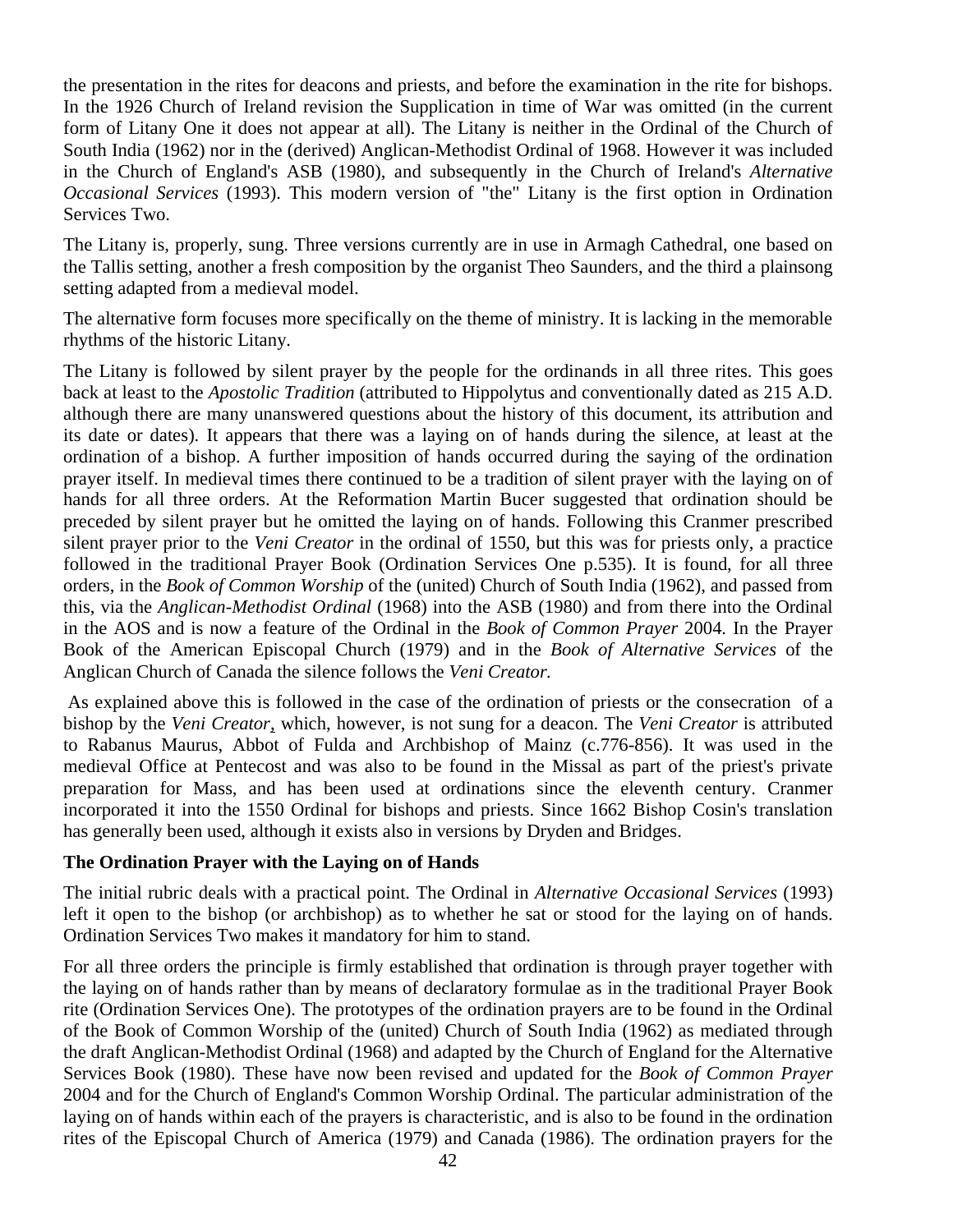three orders have a similar shape, the deep structure of which (like the eucharistic prayer in the Holy Communion) is praise and thanksgiving leading to supplication, the "hinge" being the petition for the particular ministry being conferred. In the first part of the prayer God is praised and glorified - in the deacons' service for sending his Son to take the form of a servant; in the (first) priests' for giving us Jesus Christ, the image of the Father's eternal and invisible glory, the firstborn of all creation, and head of the Church, in the (second) priests' and the bishops' for giving Him to be the Apostle and High Priest of our faith, and for sending ministers to build up his Church and share in its ministry. Then follows the formula of ordination said over each candidate as hands are laid upon him or her,

Pour out your Holy Spirit upon your servant... for the office and work of a priest in your Church.

The use of the words "whom we ordain in your name" used immediately before the formula indicates that this is what the Revised Catechism calls "a sacramental ministry of grace" which accomplishes that which it represents. Although it has been pointed out by Dr Paul Bradshaw and others that in the early church the person was apparently "made" a deacon, priest, or bishop by virtue of their appointment and that the laying on of hands was for the purpose of praying for them to be given "the gifts and graces necessary to the effective exercise" of the office, it was considered, in drawing up this office that the sacramental tradition which became universal in both East and West by which the order concerned was conveyed not only through selection, but through the laying on of hands with prayer was not only a legitimate development but one to which the Church of Ireland wished to continue to adhere. Without wishing to return to the concept of "ordination by formula" (which would make the ordination prayer as a whole redundant, in theory at least) there seemed no reason why there could not be a focal point within the process which leads to a person being deemed a deacon, priest or presbyter, or bishop of the Church. To explain this by analogy one may remark, in the light of a current emphasis on a "baptismal ecclesiology", that prior to the words "NN I baptize you in the name of the Father, the Son, and the Holy Spirit" the person is not baptized. After the words have been said the person *has been* baptized, although this is not to ignore vital components in the totality of becoming a Christian such as coming to faith and the gift of the Holy Spirit. In a similar way it must be possible to identify whether a person has or has not been ordained and this can hardly practically be decided only on the basis of their acceptance for the ordained ministry. The Preface to Ordination Services Two (considered above) has been carefully drawn up so as to indicate that the "Gathering" is for the purpose of admitting to the order of deacons, priests or bishops those whom it is believed God has chosen for this particular ministry and that it is by prayer with the laying on of hands that the church seeks the bestowal of the Holy Spirit for that office and work.

In the final part of each prayer there is supplication that those newly ordained may be given "grace and power" to fulfil the ministry to which they are called. In the deacons' prayer, service and teaching are emphasized. At the ordination of priests the focus of attention is on the proclamation of the gospel and the administration of the sacraments, pastoral care for the people, and the ministries of absolution and blessing. When a bishop is consecrated the stress is upon the bishop's role as leader, guardian of the faith, liturgical president, ruler of the household and ambassador for Christ.

The words "grace and power" are significant. Both are biblical words with a special relevance to ministry. For example, Ephesians 4:7ff says, "But grace was given to each of us according to the measure of Christ's gift. Therefore it is said, 'When he ascended on high he led a host of captives, and he gave gifts to men'... and his gifts were that, some should be apostles, some prophets, some evangelists, some pastors and teachers, to equip the saints for the work of ministry, for building up the body of Christ..." For "power" see the risen Christ's words to his disciples, "You shall receive power when the Holy Spirit comes upon you; and you shall be my witnesses..." (Acts 1:8). The word "power" comes in Morning and Evening Prayer One in the absolution, "He hath given power, and commandment, to his ministers..." (BCP p.86).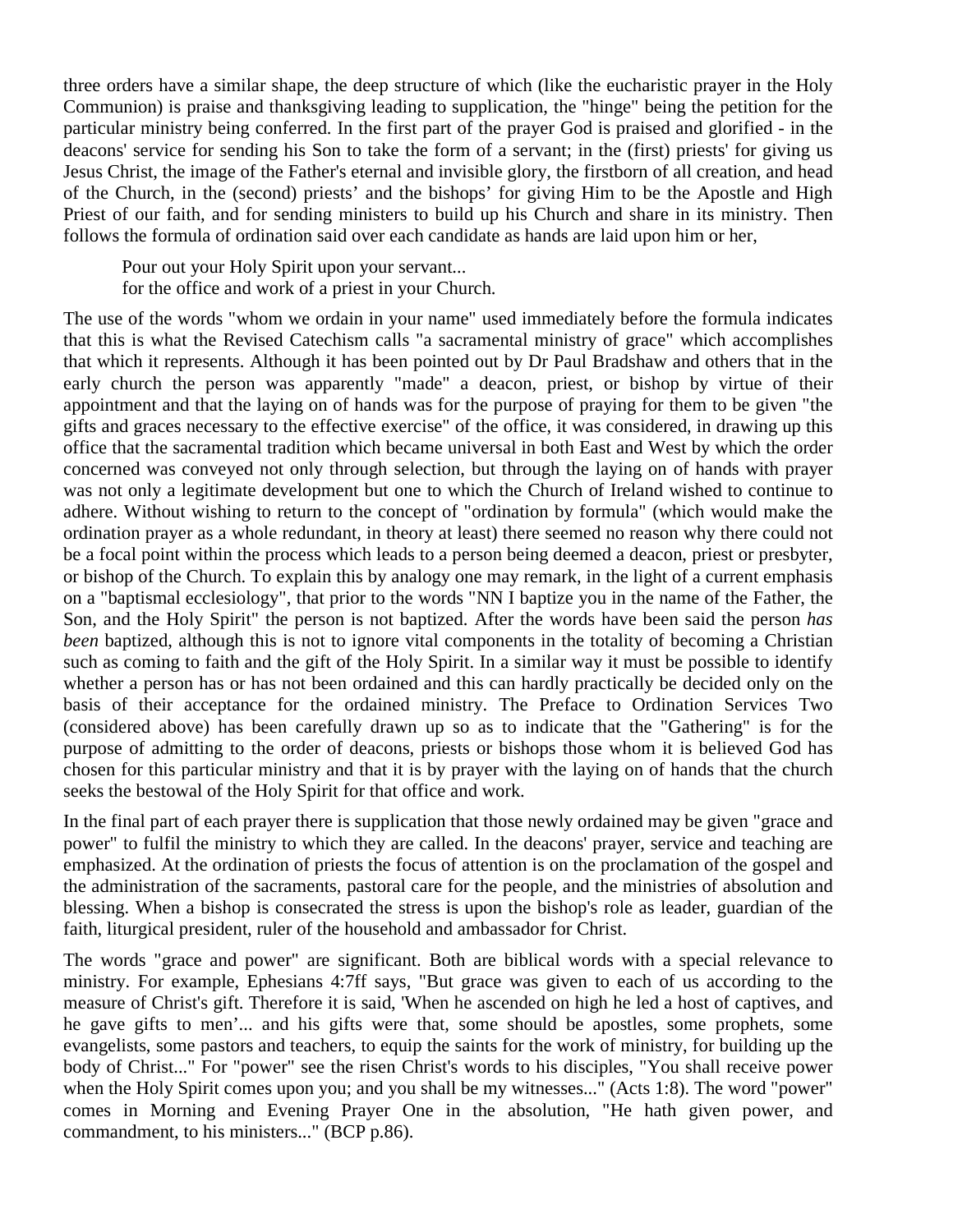The difference between "absolve" (Common Worship Ordinal) and "pronounce absolution" (BCP 2004) is verbal since we are dealing with a "performative" use of words. Absolution is conveyed by the declaration that the sinner is forgiven. See Luke 5:20 "Man, your sins are forgiven".

 In each case there is an alternative ordination prayer the chief characteristic of which is that it is interactive with congregational responses throughout. This is a feature which is familiar to many worshippers through the use of the third eucharistic prayer which actually goes further in involving the people in the essential wording rather than in responses which, though valuable, are peripheral to the prayer itself. The provision of an introductory form of versicles and responses in all six ordination prayers (two for each order) and the series of responses through the prayers of the alternative or second set indicates that ordination is in some sense an act of the whole community. This is not intended to detract from the presiding role of the bishop or archbishop, assisted by priests or bishops as the case may be.

 As outlined above the tradition is that deacons are ordained by the bishop alone. This may be a reflection of the special relationship between bishop and deacons in the early Church. Priests or presbyters are ordained by the bishop but priests also share in the laying on of hands and this may be taken as an indication of the entry of the person ordained into the "college" of priests to whom the bishop delegates the ministry of the Word and Sacraments in his diocese. From the time of the Council of Nicaea it has been a rule of the church that at least three bishops must share in the laying on of hands at the consecration of a bishop. This, it would appear, was not for the purpose of preventing any technical "defect" from invalidating the orders of the new bishop - such a concept would have been foreign to the thought of the early Fathers. Rather, it seems to have been a matter of ensuring recognition by the wider church community.

**[A note on the practicalities** It is appropriate for the ordaining bishop to stretch out his hands towards the candidates for the first part of the prayer, an alternative posture being the normal posture for liturgical prayer on behalf of others - hands parted and raised. A chaplain should hold the book to leave the hands free. The candidates kneel but the bishop stands. When ordaining several deacons he may, if he wishes, walk along the row and lay on hands on each with the appropriate formula. In the case of priests or bishops this is less easy because of the presence of those assisting in the laying on of hands]

# **The Vesting**

There is an option of the ordinands (deacon, priest or presbyter, or bishop) coming in to the church vested according to the order which is to be bestowed upon them. However, it is widely felt to be appropriate for them to be vested immediately after the act of ordination as a sign of the order which has just been conferred upon them. In the case of newly-ordained deacons they are vested according to individual choice with a scarf or stole. If a scarf is worn it should be black and worn up-and-down. There is no authority for a liturgical scarf to be worn sash-wise. A stole is worn sash-wise over the left shoulder. When priests are ordained the scarf should be worn normally and it does not need to be adjusted. It is customary for the stole to be adjusted from being worn over the left shoulder to being worn up-and-down. A bishop-elect wears a rochet over his (purple) cassock and, after the act of ordination is, traditionally, vested in his chimere and may wear a stole, or, alternatively, a scarf and hood. However, it is questionable whether a bishop should wear a chimere at a sacramental rite, and, if he is not it would seem appropriate for him to wear a stole as well as the rochet from the beginning of the rite.

 [There is no authority for the custom of bishops wearing black chimeres at funerals and memorial services or during the penitential seasons of Advent and Lent and red chimeres on other occasions. Chimeres are a derivative of academical dress, black being properly the colour for B.D.'s and M.A.'s and red the colour for doctors of divinity. Bishops took to wearing black in the sixteenth century in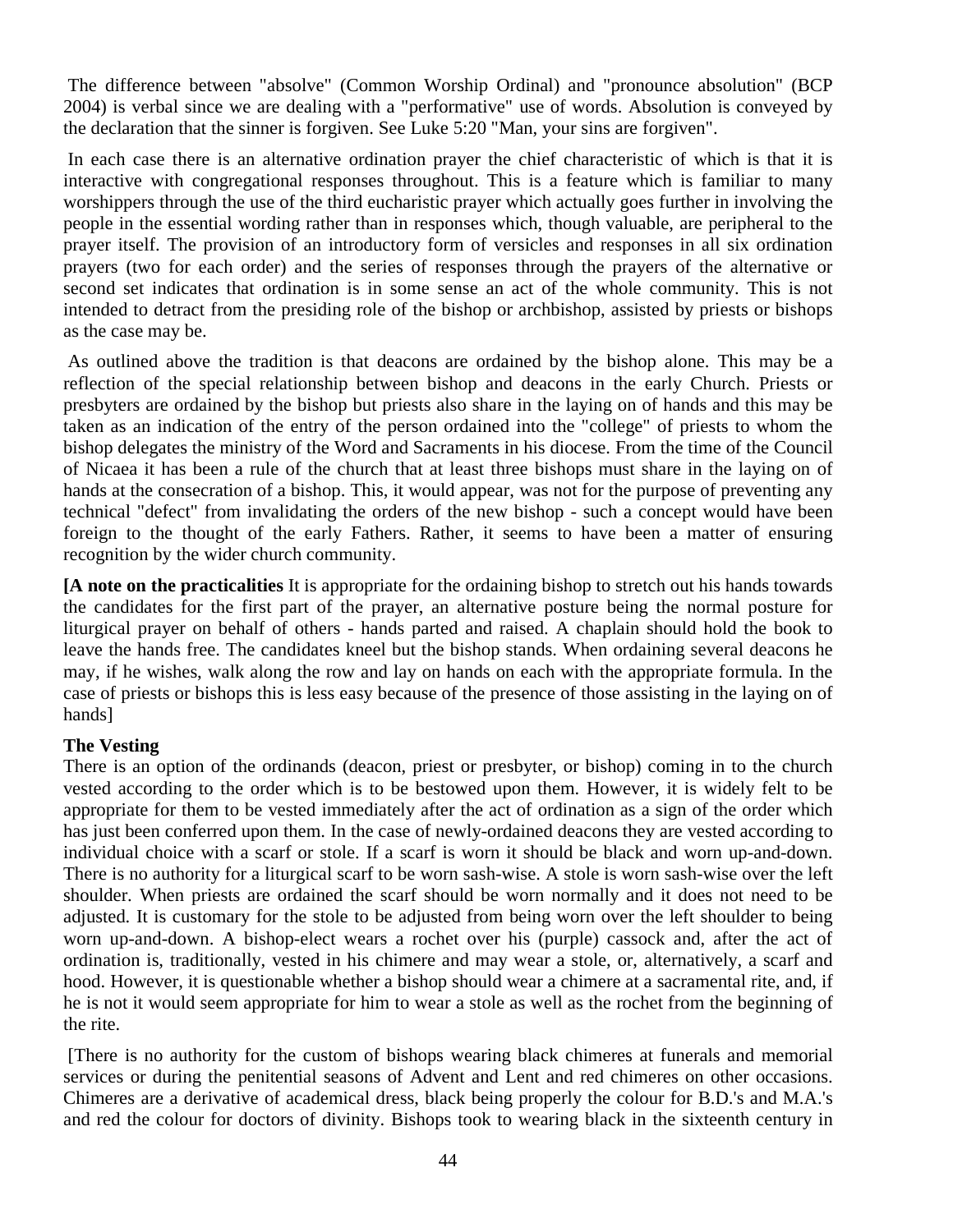spite of their doctorates) except at Convocation. The use of red was revived in the twentieth century. A reasonable pattern, if any distinction is to be made, would be to use black as standard choir dress and red on solemn occasions. But, properly speaking the use of black or red has no liturgical significance.]

No directions are given as to when the pectoral cross and the ring are given in the ordination of bishops, although this could be done under the heading of "the episcopal habit" (rubric p.582). The tradition with Ordination Services One is explained on p.22 above, and an adapted form of this was used in St Patrick's Cathedral Armagh when the ordinal from *Alternative Occasional Services* (1993) was used. The pastoral staff is given at the end of the rite in Ordination Services Two.

In some Anglican rites of ordination, symbols of the priest's office (chalice and paten) or the bishop's office (pastoral staff) may be presented after the Giving of the Bible. This *porrectio instrumentorum* was an integral part of the rite in the Middle Ages and was mistakenly thought by some to be the "matter" of ordination. Such ceremonies are more correctly understood as meaningful but not sacramentally necessary signs of the significance of the office being bestowed. Only the giving of the pastoral staff to the bishop appears in the Book of Common Prayer 2004 and that at the end of the rite (see below).

# **The Giving of the Bible**

Following the vesting a Bible is given to the newly ordained deacons, priests or presbyters, or bishops. The old custom of giving a New Testament to deacons and a full Bible to priests and bishops has been discontinued. For a deacon the Bible is "a sign of the authority which God has given you this day to proclaim his word to his people". For a priest it is "a sign of the authority which God has given you this day to preach the Word and to minister his holy sacraments". A bishop is told to "receive this Book; here are words of eternal life. Take them for your guide and declare them to the world."

# **Presentation to the People**

The newly ordained deacons, priests or bishop(s) are presented to the people by the ordaining bishop (or archbishop) and those concerned may be welcomed/greeted. The form in which the greeting occurs (applause, particular representative people coming up to do it) is a matter for local decision and is discretionary.

# **The Peace**

In all three cases the introductory words are the "new commandment". A sign of peace (for example a handshake) is recommended.

# **Celebrating at the Lord's Table**

# **At the Preparation of the Table**

It is appropriate for the newly-ordained deacons to prepare the Table at the Offertory and to bring the bread and wine to the bishop.

# **The Great Thanksgiving**

It is suitable for the newly-ordained priests to stand with the bishop and to concelebrate the eucharistic prayer. This may be done in silence (with the hands raised in prayer as appropriate) or by quietly joining in the eucharistic prayer either from "Father, almighty and everliving God..." or from "Blessed are you, Father" (when eucharistic prayer one is used. Appropriate adjustments need to be made for eucharistic prayers two and three). A newly-consecrated bishop might be asked to co-consecrate with the archbishop, or to join, silently or vocally, with all the other bishops present in concelebration standing with the archbishop around the altar. The normal conventions are followed: when speaking on behalf of the people the hands of the Presiding Minister and concelebrants are parted and raised. When speaking with the people the hands are joined.

Proper prefaces suitable for the particular order which has been conferred are appointed for use with eucharistic prayer one and may be adapted as seasonal additions for eucharistic prayer two where they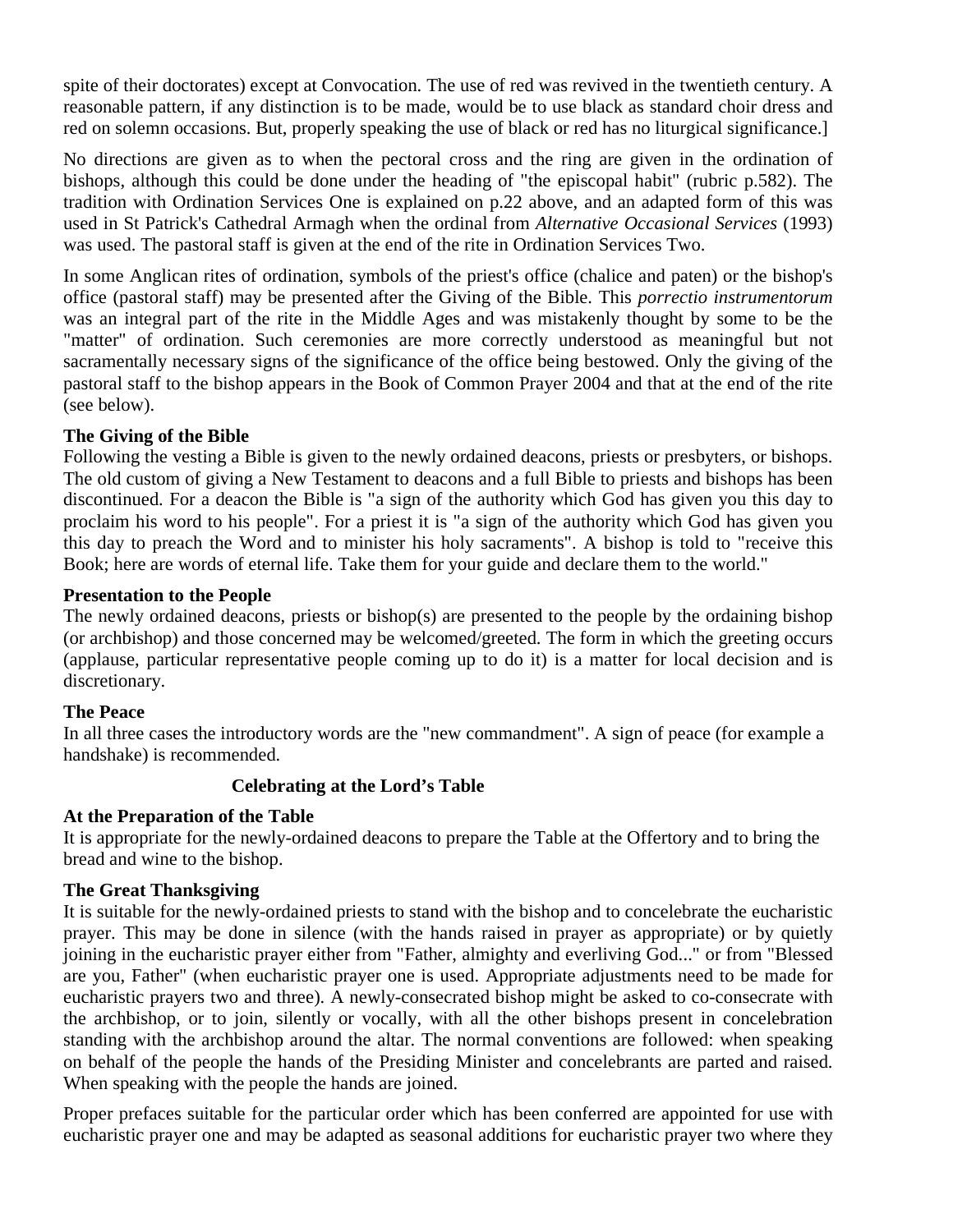come after "called to serve you for ever". There are no seasonal variations in eucharistic prayer three.

# **Communion**

At the communion the newly-ordained receive communion immediately after the celebrant. It is appropriate for the newly-ordained deacons to assist in the administration of the chalice\* and for the newly-ordained priests to assist in the administration of the paten and chalice. The whole body of the faithful should be encouraged to receive communion.

 \*Historically there is a close connection between the deacons' ministry and the Cup. However, deacons may administer both the bread and the cup.

It is appropriate for the deacons to assist in the consumption of any sacramental bread and wine that remain and also to assist with the ablutions.

# **Going Out as God's People**

Special provision is made for the part of the liturgy after the Great Silence. In the case of each order there is a special post-communion prayer before "Almighty God, we thank you..." In the case of priests part of the historic "charge" is read after the blessing and before the dismissal. In the case of bishops the pastoral staff is given and an appropriate "charge" is given.

The blessing refers not only to those ordained but to all those present that God will stir up in them the gifts of his grace and sustain each one of them in their ministry.

The dismissal is appropriately said by a deacon. According to the theological principle of "subsidiarity" where possible appropriate parts of the liturgy are delegated to those whose task it is to perform them. It is not desirable for a "higher" order to displace one that is "lower".

Deacons and priests carry the Bible as they depart. Newly-ordained bishops carry both the Bible and the Pastoral Staff. In the case of deacons and priests they are accompanied by representatives of the parish and diocese. In the case of bishops they are accompanied by representatives of the diocese.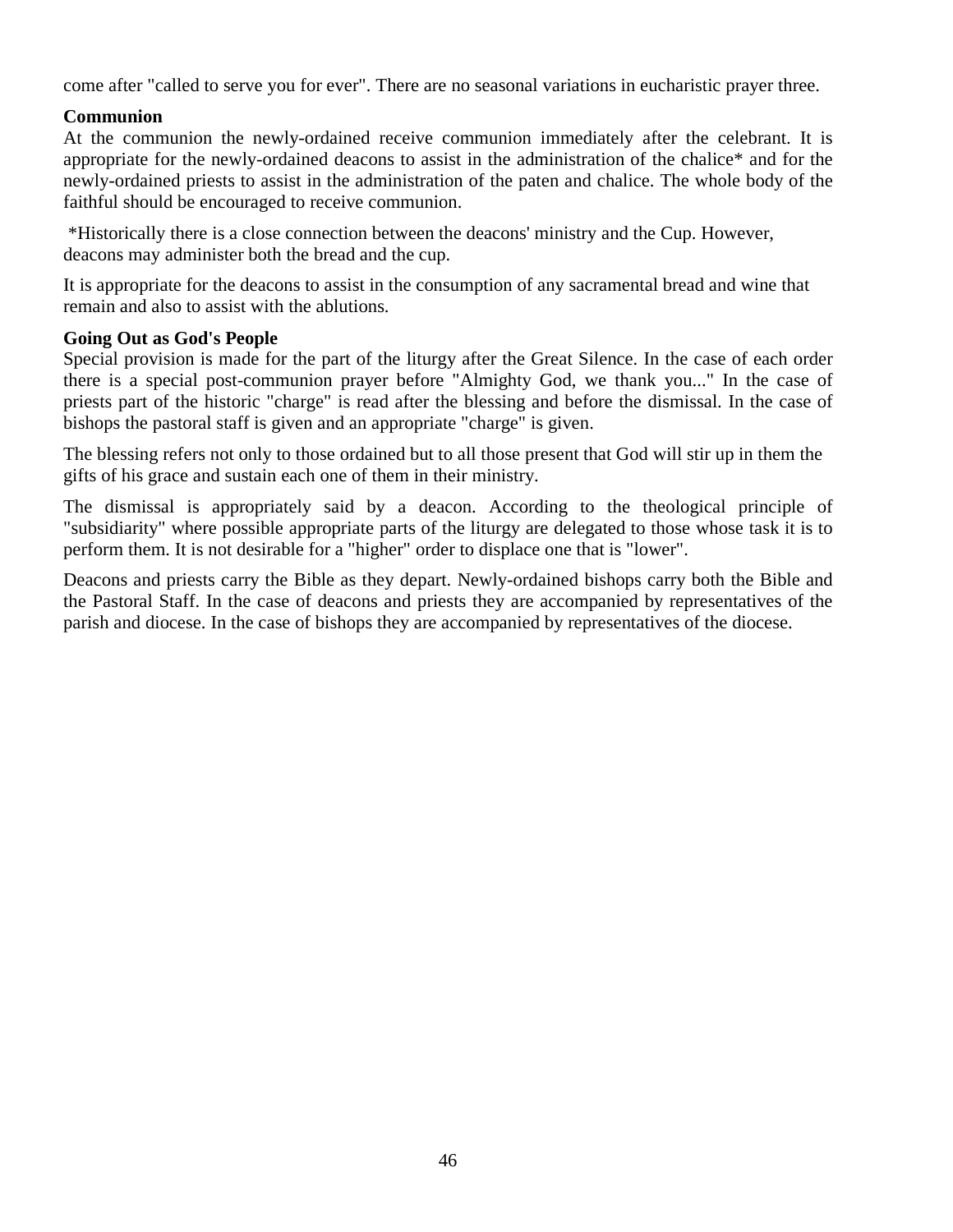# **The Institution Service**

# **The Institution of an Incumbent**

This order, passed by the General Synod in 2007 takes the place of an alternative order for this purpose passed by the General Synod in 1990 and incorporated in *Alternative Occasional Services* 1993. The basic form of the current order is structured as follows:

**The Gathering of God's People Proclaiming and Receiving the Word The Institution The Commission** 

> First Form or Second Form

# **The Prayers of the People Going out as God's People**

When there is Holy Communion this follows the Peace (which concludes the Commission), beginning at Celebrating at the Lord's Table in Holy Communion Two or at the Sursum Corda ("Lift up your hearts") in Holy Communion One:

# **The Gathering of God's People Proclaiming and Receiving the Word The Institution The Commission**

First Form or Second Form

# **Celebrating at the Lord's Table (or Holy Communion Two from "Lift up your hearts") Going out as God's People**

In principle it is desirable that the institution takes place within the context of the eucharist, and this is presupposed by the eucharistic shape of the rite as a whole. However, in practice this may present problems where a high proportion of those attending may be members of other Christian traditions who are either not in communion with the Church of Ireland or are not accustomed to the eucharist, and where such considerations apply the basic form of the order is used. Holy Communion Two is given first (with Holy Communion One as an alternative) because this order for the Institution of an Incumbent is a modern language service with echoes of Ordination Services Two and its structure or shape is designed with Holy Communion Two in mind.

# **The Gathering of God's People**

This section, down to the end of the quotation from Romans 12:5,6, is identical to that in Ordination Services Two and sets the ministry of the new incumbent within the context of what has been called "Common Life in the Body of Christ" with a particular reference to the baptismal calling of all Christians.

After appropriate words of welcome and introduction by the bishop (which should not be excessively long) the archdeacon exercises his traditional right of presentation. The silence to allow prayer for the candidate is not a mere preliminary but facilitates the substance of praying which is summed up in the Collect. The Collect is that of Ordination Services Two (adapted) which refers to the vocation and ministry of (all) faithful people in the church before proceeding to ask God to give to this particular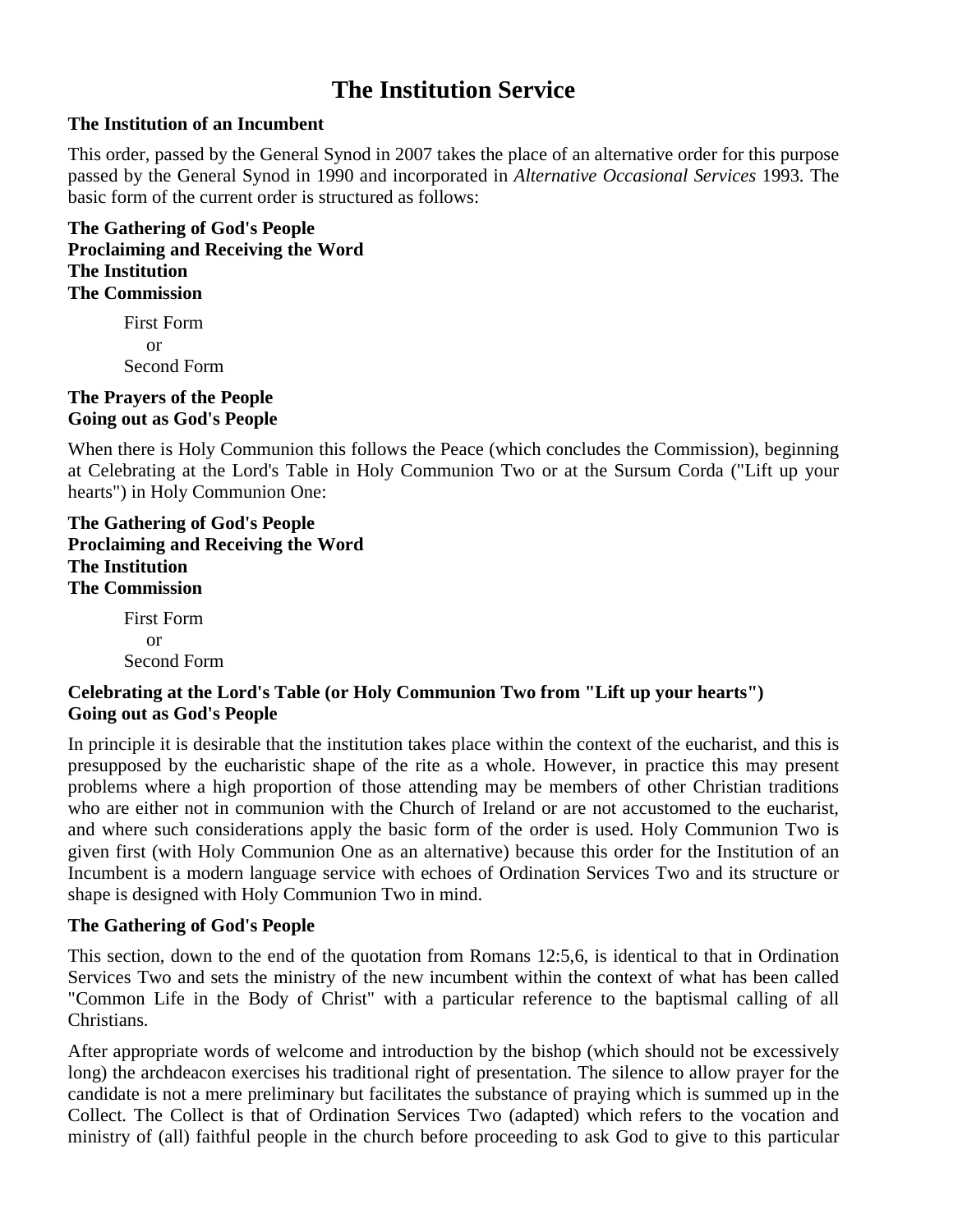servant "the needful gifts of grace" for his particular role and ministry.

When appropriate the collect of the day may be used. For example, on a saint's day the collect of the saint being commemorated is added to the general collect provided.

# **Proclaiming and Receiving the Word**

The Ember Day readings from page 70 of the Book of Common Prayer or the readings of the Day are used. The Ember Day readings are helpful as having a bearing upon ministry. The readings of the Day anchor the event within the ongoing liturgical life of the Church.

The Ember Day readings are:

OLD TESTAMENT

Jeremiah 1:4-9 or Numbers 11:16-17, 24-29 or Numbers 27:15-23

PSALM

104:23-32 *or* 107:1-9 *or* 121

EPISTLE

Phillippians 4:4-7 *or* 2 Thessalonians 3:6-13 *or* 1 John 5:12-15.

GOSPEL

Matthew 6:1-15 *or* Mark 11:22-24 *or* Luke 11:5-13

It says in the BCP that any combination of the above may be used. In other words particular Old Testament Readings are not tied to particular psalms, epistles, or Gospels. However, there should not be two Old Testament Readings or two Epistles or whatever and the psalmody should not be omitted. As in the BCP p.204 a canticle, psalm, hymn, anthem or acclamation may be sung between the Epistle and Gospel as a Gradual and this may be held to cover an alleluia. The following arrangement is appropriate:

OLD TESTAMENT

PSALM

EPISTLE

# ACCLAMATION OR ALLELUIA OR HYMN

**GOSPEL** 

If there is a deacon present he or she should read the Gospel. A book of Gospels may be taken from the altar and carried in procession to the head of the nave to be read there to the people. The customary doxologies are said or sung.

The Sermon is preached after the Gospel. This should include an exposition of some part of the Scriptures being read and should also relate to the ministry on which the new incumbent is about to embark.

# **The Institution**

After the registrar (or the registrar's deputy) has read the certificate of nomination the Declarations are made and signed it is certified that this has been done and witnessed by the churchwardens.

In favour of the declarations actually being made at this point is that this enables people to hear the affirmation of loyalty to the faith and order of the Church of Ireland and the promise of canonical obedience which is part of this. However, the Notes at the conclusion of the service ensure that if this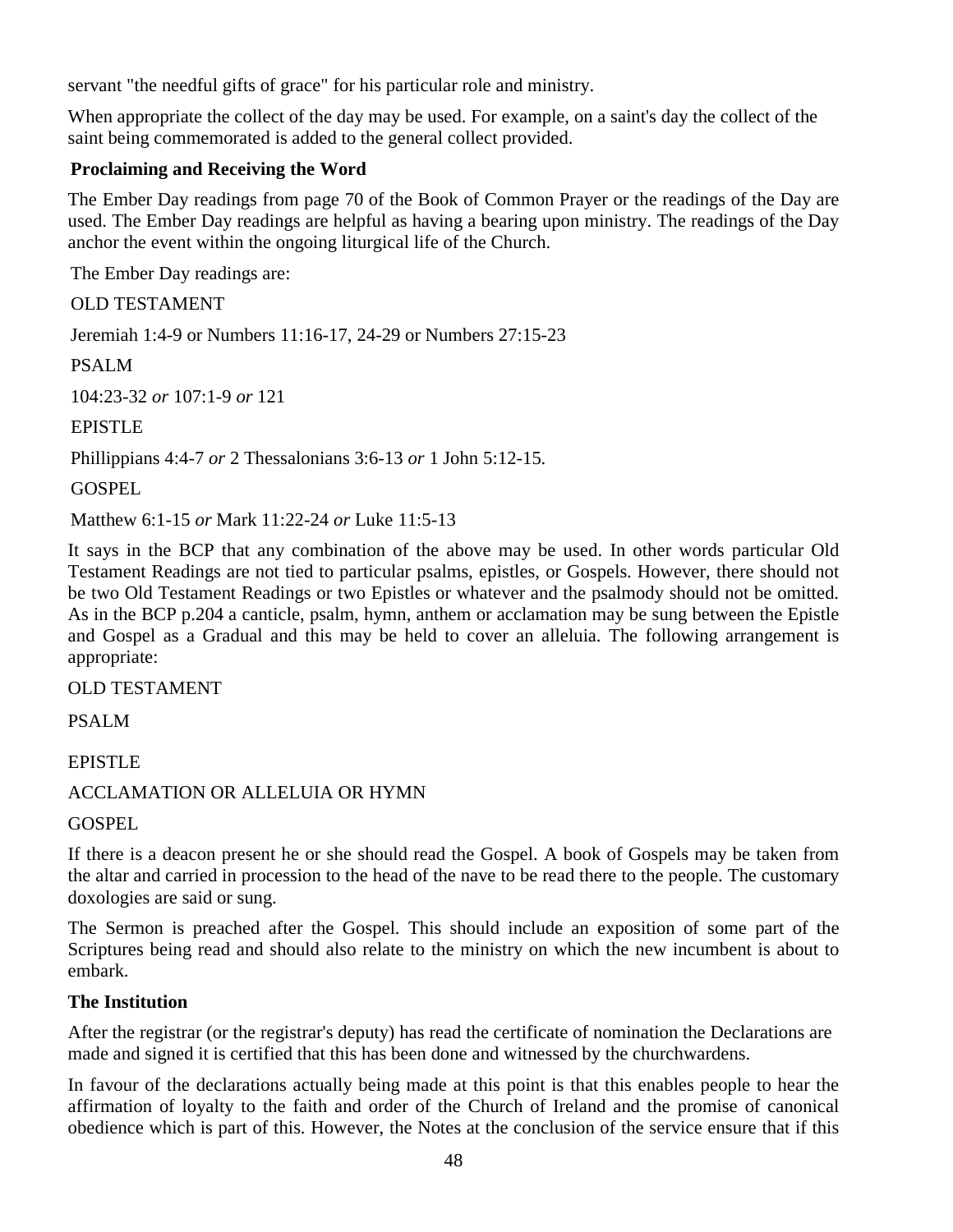is not done the text should be included on the service sheet.

Following the legal preliminaries the *Act of Institution* is read by the bishop and it is handed to the rector using words which indicate the shared pastoral responsibility of bishop and incumbent:

 ... , the care of God's people in this parish is entrusted to you and to me within the body of Christ. Accept the responsibilities and privileges of this ministry as a priest in this diocese, in communion with the bishop.

The Church of Ireland upholds the ancient principle of one bishop one diocese and has never accepted the idea that individuals or groups who dissent from aspects of the faith and order of the church are entitled to the ministry of a bishop of their own.

In addressing the new incumbent the bishop emphasizes the solemn promises of his or her ordination to care for all alike. The manner of life of the rector must be such as to proclaim the Gospel.

The new incumbent is blessed by the bishop for his or her ministry in word and sacrament to their people.

The people in turn are given the opportunity to affirm their support for the new rector, praying for him or her as the rector will pray for them. The rector is welcomed in the "name of the Lord" and it is indicate that applause is appropriate.

# **The Commission**

The particular office and ministry of the new rector is set within the context of the calling to all church members within the parish to be the Body of Christ, living and serving together, and witnessing to the love of Christ. A text from Ephesians 4:1-3 emphasizes the message. The entire congregation responds to the question, "Will you follow in this way?" with the answer **"By the help of God, we will."**

In **The First Form** the bishop and the rector go to the door, the font, a prayer desk, the lectern or pulpit and the Lords' Table. At each place there is a relevant scripture sentence and a congregational response followed by an exhortation to the rector. This is derived from a similar kind of procedure in the 1990 service and its predecessor and can be a highly effective way of highlighting, in a symbolical manner, various aspects of the rector's liturgical ministry in the parish.

The **Second Form** represents a new departure in which various symbols of the teaching, pastoral and sacramental ministry of an incumbent are brought forward and presented to him, including a Bible (for reading and preaching), a container of water (for baptism), a Book of Common Prayer (for one who leads public prayer and encourages in a life of personal devotion), bread and wine (for communion). Other symbols for optional use at the discretion of the bishop include oil (for healing and reconciliation), a key (for access to the church - open to all people), and a towel (for the washing of feet). There is provision for further symbols, pertinent to the ministry to be added.

There is a certain artificiality in the symbolism of this second form unless the container of water is kept for an actual baptism and the bread and wine used either at communion at the time of the institution or at a celebration while the bread remains fresh.

The placing of the rector in the accustomed prayer desk or stall (in both forms) has no accompanying words, and it is regrettable that the significance of this as his special place from which he conducts the Divine Office has not been highlighted, an amendment to this effect not having been approved by the General Synod. There is, however, nothing preventing suitable words being said with the permission of the bishop.

The conclusion of both forms is marked by the rector kneeling alone before the bishop who says,

The care of God's people in this parish has been committed to you.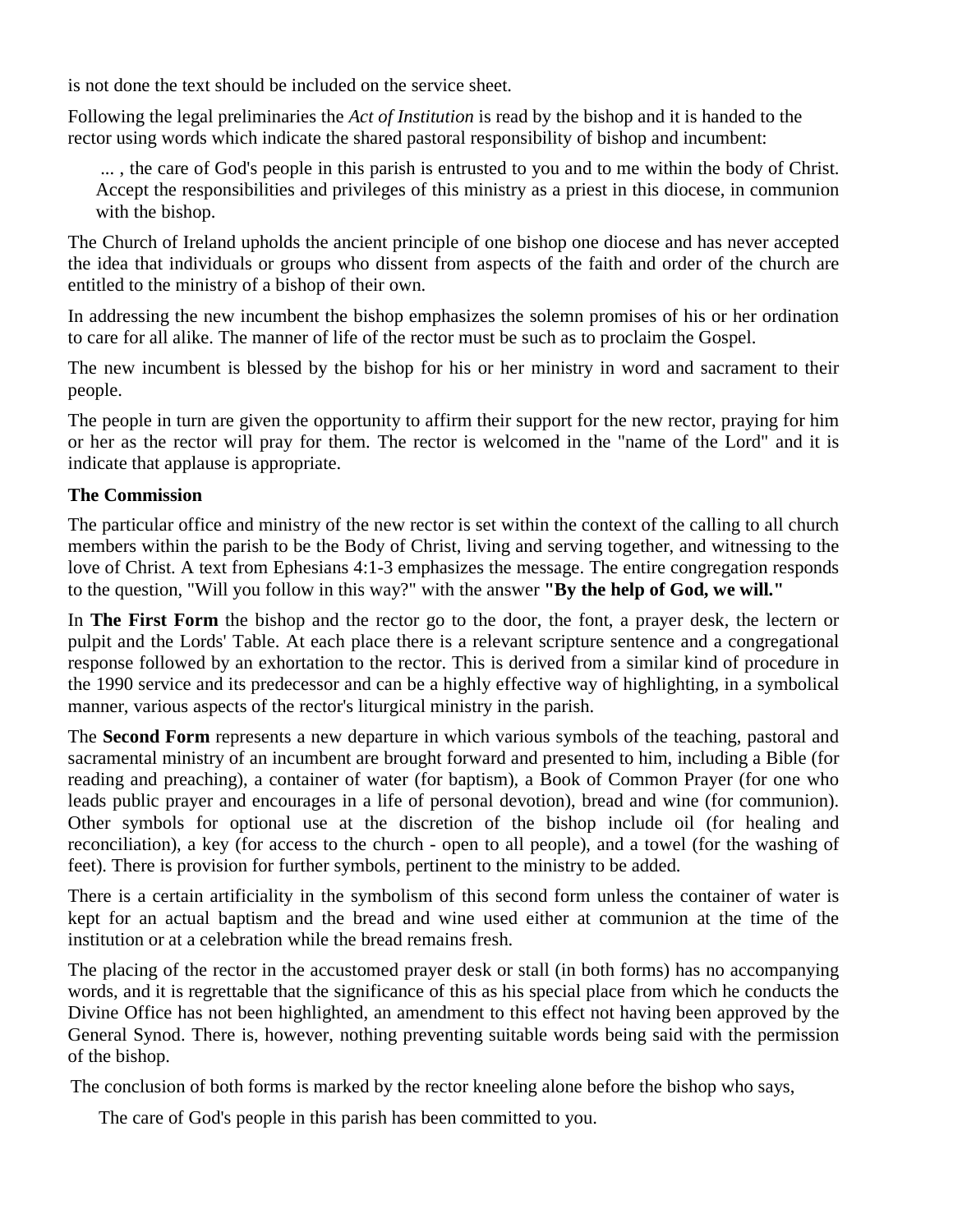May the Lord pour out his Holy Spirit on you and equip you to fulfil the sacred duties with which you have been entrusted.

The rector alone replies **Amen** signifying his assent to this and the subsequent prayers by the bishop. After a period of silence the rector prays aloud to be strengthened and sustained in the ministry to which he has been called.

The Peace follows using a text which emphasizes the one Body and Spirit. All present exchange a sign of peace. It is stated that it is appropriate that representatives of the parish, other churches in the local area and the wider local community have an opportunity to greet the rector.

If there is to be no celebration of the Holy Communion the intercessions ("Prayers of the People") follow, led by the rector, with a particular emphasis upon the ministry of the local church.

The concluding part of the service ("Going out as God's People") includes a blessing adapted from that in Ordination Services Two.

As indicated above there is provision for the Holy Communion to be celebrated. A proper preface is provided (and is easily adapted for use in Eucharistic Prayer Two).

 When there is a celebration of the eucharist the new incumbent assists the bishop in the administration of communion.

NOTES to the service enjoin the celebration of the Holy Communion at the principal service in each church in which the new rector officiates on the Sunday following his institution, provide for a deputy to institute in the absence of the bishop and adjustments to be made accordingly to the wording, and the service to be adapted for use at the licensing of a bishop's curate, vicar or chaplain. Practical directions are given for both forms of the Commission.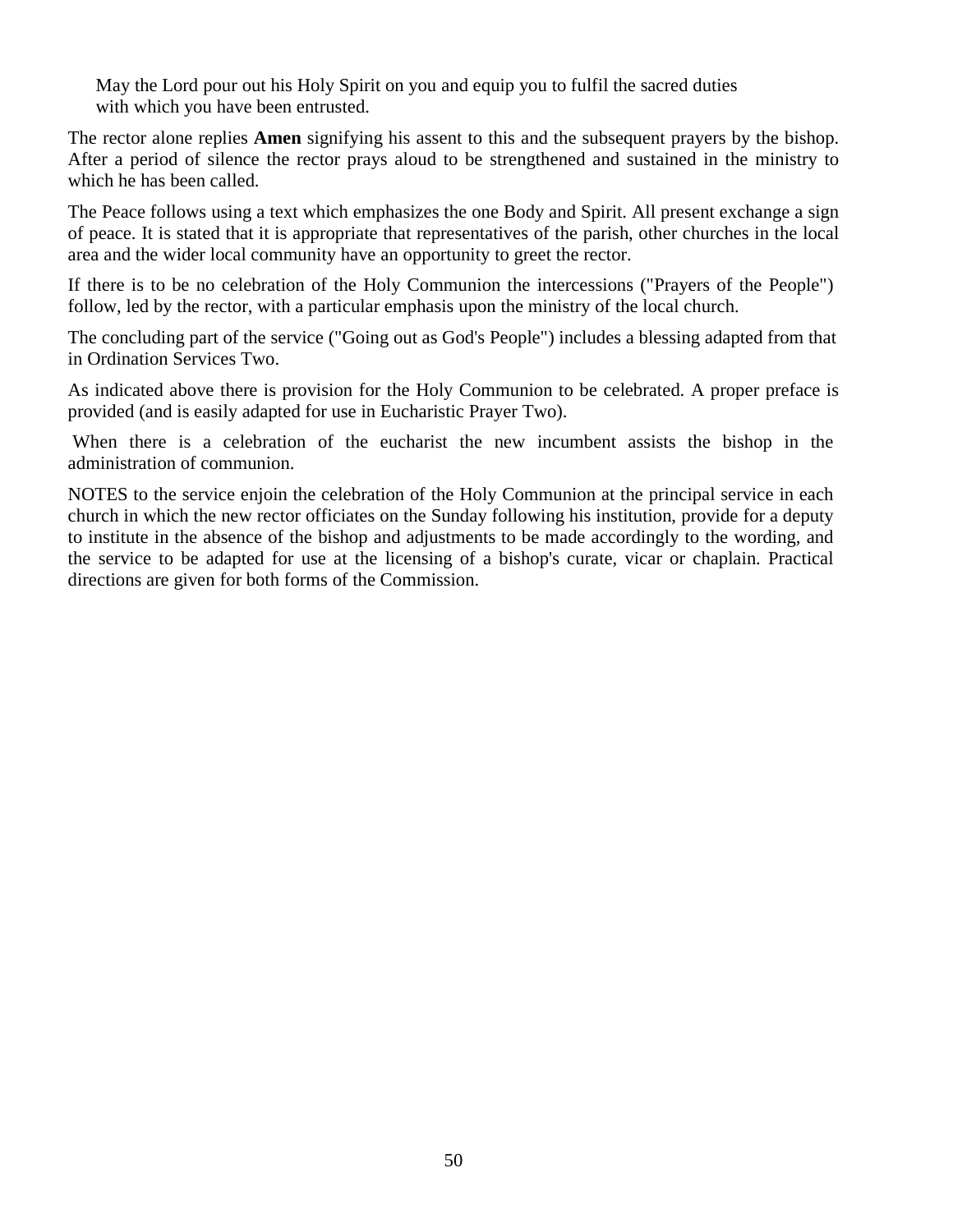# **NOTES ON SOME ISSUES IN THE ORDINAL**

# **1. Sequential or Direct ordination.**

In the traditional Book of Common Prayer Ordinal (Ordinal Services One in the 2004 edition of the Prayer Book) it states that admission to the three orders of ministry is *sequential* - a person being ordained first being made a deacon, then ordained priest or presbyter, and finally, if so called, being ordained and consecrated a bishop. Each order comprehends the one beneath it so that a priest is still a deacon, and a bishop is still a priest and is also a deacon. This has sometimes been represented by a person in priest's orders wearing a deacon's vestments at the eucharist when exercising a deacon's role, although he or she remains fully entitled to vest as a priest and this is, in fact, the normal practice. The "inclusion" of one order within another does something to mitigate the effect of a person normally remaining a deacon for a period of only one year before proceeding to their priest's ordination. The expectation that deacons will normally become priests was expressed in a postcommunion prayer in the traditional ordinal which no longer appears which asks that they "may so well behave themselves in this inferior office, that they may be found worthy to be called to the higher ministries in thy church".

There is, however, evidence from the early church to the effect that ordination was sometimes *direct* in that a lay person was made a priest or a bishop without having been a deacon or even a bishop straight from the ranks of the laity. Moreover, deacons were generally "permanent" in that there was no expectation that they would necessarily become priests. This raises two issues in today's church, (1) whether the sequence of deacon, priest, bishop needs to be the invariable practice and (2) whether a permanent diaconate might not emphasize the ministry of service which belongs particularly to the deacon.

 Examples of direct ordination include that of Bishop Cyprian in the third century A.D. (who does not appear to have been a deacon prior to his ordination to the presbyterate followed a short time afterwards by his being made a bishop). St Ambrose of Milan (in the fourth century) was a layman when he was elected and then consecrated bishop. The expression used to describe this phenomenon was *per saltum* meaning "by a leap".

The disadvantage of such a system, which led, gradually, to its suppression was the danger of promoting inexperienced, untrained, and even unsuitable people to the highest offices. It would also exclude the benefit of inclusion of one order within another as indicated above, so that a priest or bishop by virtue of their having first being made a deacon is reminded by that fact that their ministry is essentially one of service.

It has often been observed that the ministry of a deacon is, liturgically speaking, similar to that of an unordained lay reader, and there have been suggestions that readers should be admitted to the order of deacon - alternatively that deacons should be abolished. The essential difference lies in the permanence of holy orders - a reader would cease to be such if his or her licence were revoked. Given the importance of the church's service in the world, there would be much to be said for some deacons remaining such and devoting their ministry mainly to this kind of outreach.

It is important that deacons be permitted actually to exercise their specific ministry, particularly that of reading the Gospel. It is not appropriate, in the normal course of events, for a priest or bishop to do this when a deacon is present.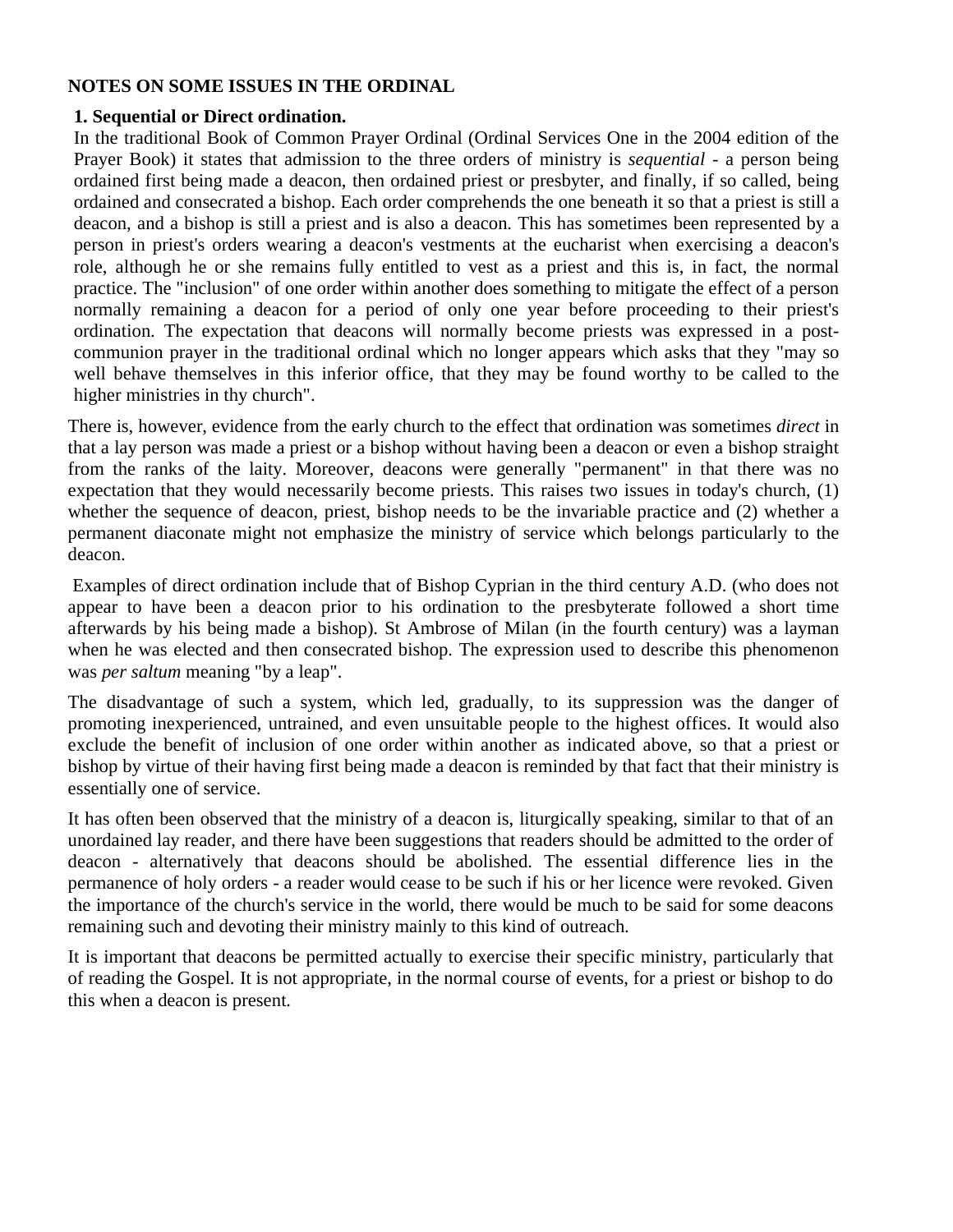# **2. The theological significance of the ordained ministry.**

There is a sense in which this is a "representative" ministry - representative, that is of Christ and the whole Church. Each of the three orders of ministry - of bishops, priests and of deacons, is an effectual sign of an aspect of ministry which is both uniquely of Christ and is also entrusted by him to his church.

The deacon (as the name *diakonos* suggests) exercises a *servant* ministry, following Christ who, in a unique sense, is the one who came "not to be served but to serve and to give his life as a ransom for many". The whole Church is a servant church, and since it has an every-member ministry all share in Christ's servanthood, of which the diaconal ministry is a specific sign.

The priest or presbyter (from the word *presbuteros* or elder) exercises a *pastoral* ministry, following Christ who in a unique way "went about doing good and healing all manner of sickness among the people". This ministry of caring, which includes the preaching of the word and the administration of the sacraments is committed to the whole Church and of this the presbyterate is a specific sign.

The bishop (from the word *episcopos,* overseer) exercises a ministry of *oversight,* following Christ who as the good shepherd looks after and guides his people. The close relationship between the role of the presbyter and the bishop is indicated by the interchangeability of the terms in the New Testament, the emergence of the episcopate as a separate order apparently dating from the sub-apostolic period. This ministry of oversight is entrusted to the whole church and of this the episcopate is a specific sign.

 There is a certain amount of discussion as to whether the second rank of the ministry is "presbyteral" or "sacerdotal" with the later expression tending to be used in a pejorative manner. That this need not be the case is indicated in what was then the authoritative Latin version of the Book of Common Prayer of 1560 (at the beginning of the reign of Elizabeth 1) in which the words *sacerdos* (from which "sacerdotal" comes) and *minister* are used interchangeably. Conversely, the term *presbyter* is used in the documents of the Second Vatican Council. As indicated above the English word "priest" it is a derivative of the Greek *presbuteros,* an "elder" which is found in the New Testament of the circle of senior people in charge of a local church and used, apparently interchangeably with *episcopos* "overseer" prior to the evolution of monepiscopacy. It is also the word used to translate the word *hiereus*  meaning priest in the liturgical sense and which is related to the collective *hierateuma*  "priesthood". Zechariah, father of John the Baptist, was a priest in this sense and learned of his impending fatherhood while offering incense in the Temple at Jerusalem which was also frequented by Jesus and his disciples and served as a meeting place for Christians in the earliest days of the Church. The Epistle to the Hebrews stresses the manner in which the sacrificial system of Judaism has been superseded for Christians by the once for all sacrifice of Jesus on Calvary's cross, he being both high priest and victim at the one and same time. Presumably for this reason the words *hiereus* and *hierateuma* are used in the New Testament of Christ and of his whole church (which is a "royal priesthood") but not of particular Christian ministers. However, the term came to be used of the second order of ministry in the Church and would appear to be legitimate provided (1) it is used in the sense of those who represent both Christ and the whole Church in their specific role of ministers of the Word and Sacrament (2) their liturgical role is in no way understood to conflict with the "once for all" of the ministry and work of Christ. The once for all offering is all-sufficient and is incapable of being added to. The legitimate sense in which both biblically, and as represented within the